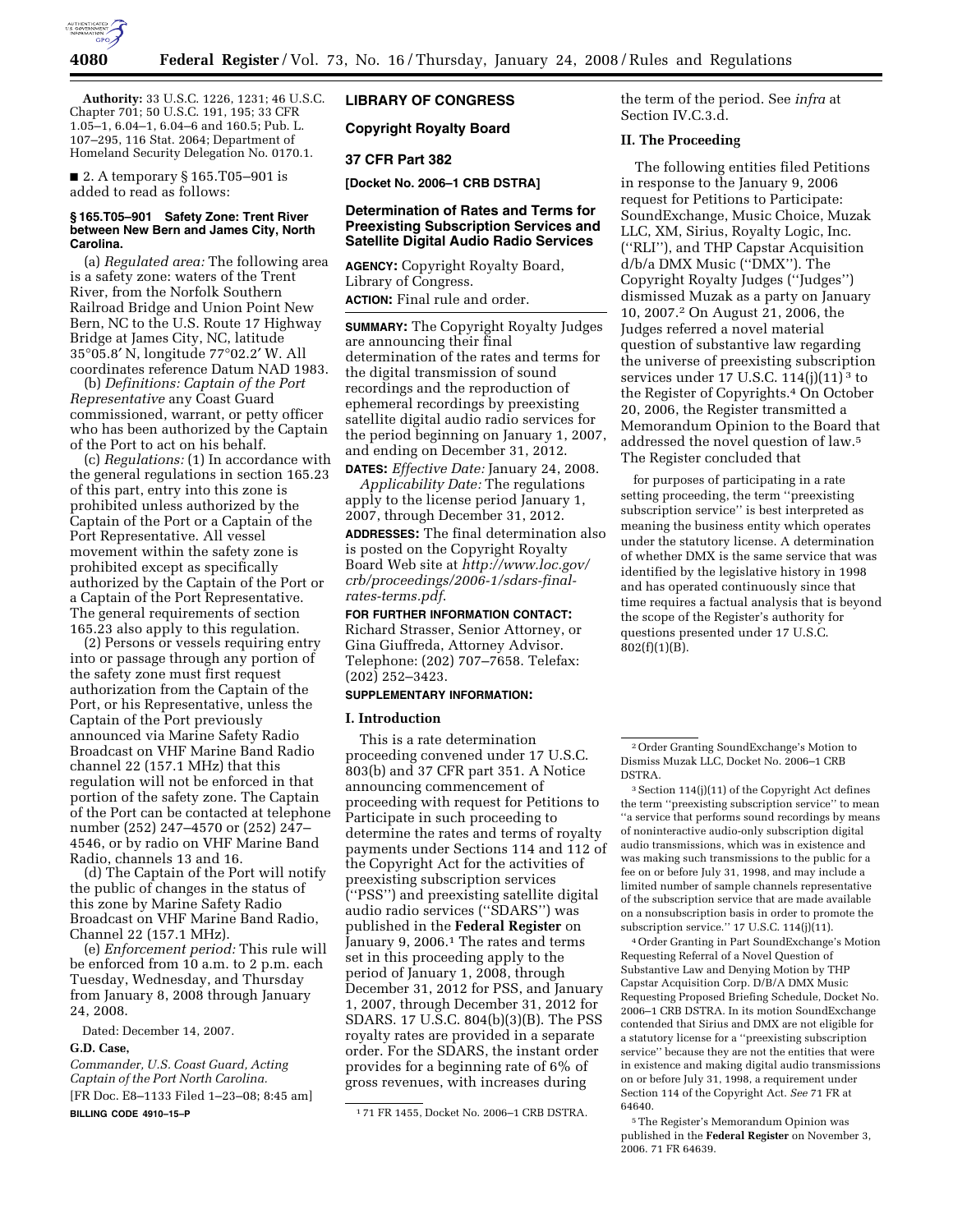### 71 FR 64640.

Subsequently, Sirius presented its case solely as an SDARS and not as a PSS in the instant proceeding. DMX withdrew from participation in the proceeding on October 30, 2006.6 Following an unsuccessful negotiation period, the then-remaining parties filed written direct statements on October 30, 2006 (SoundExchange, Music Choice, Sirius, and XM) and on November 21, 2006 (RLI), respectively. RLI withdrew from the proceeding on March 16, 2007.7 Music Choice and SoundExchange settled on June 12, 2007.8 The Judges published the settlement for public comment in the **Federal Register** on October 31, 2007 (72 FR 61585) and published a Final Rule relating to PSS on December 19, 2007 (72 FR 71795).

Discovery was followed by live testimony. Testimony was taken from June 4, 2007, to July 9, 2007. XM presented testimony of the following witnesses: Mr. Gary Parsons, Chairman of the Board, XM; Mr. Eric Logan, Executive Vice President of Programming, XM; Mr. Mark Vendetti, Senior Vice President of Corporate Finance, XM; Mr. Stephen Cook, Executive Vice President for Automotive, XM; and Mr. Anthony Masiello, Senior Vice President of Operations, XM.

Sirius presented testimony from the following witnesses: Mr. Mel Karmazin, President and CEO, Sirius; Mr. Terrence Smith, Senior Vice President of Engineering, Sirius; Mr. Douglas Wilsterman, Senior Vice President and General Manager of the Automotive OEM Division, Sirius; Mr. Jeremy Coleman, Vice President and General Manager of Talk Entertainment and Information Programming, Sirius; Mr. Steven Cohen, Vice President of Sports Programming, Sirius; Mr. Steven Blatter, Senior Vice President of Music Programming, Sirius; Ms. Christine Heye, former Vice President, Research, Sirius; Mr. Michael Moore, Vice President, Customer Care and Sales Operations, Sirius; Mr. David J. Frear, Chief Financial Officer, Sirius; and Mr. Robert Law, Senior Vice President and

General Manager of the Consumer Electronics Division, Sirius.

XM and Sirius jointly presented testimony from the following witnesses: Dr. John R. Woodbury, Vice President, CRA International and Mr. J. Armand Musey, President and Partner, New Earth, LLC.

SoundExchange presented testimony of the following witnesses: Dr. Yoram (Jerry) Wind, Professor of Marketing and a Lauder Professor, The Wharton School, University of Pennsylvania; Mr. Mark Eisenberg, Executive Vice President, Business and Legal Affairs, Global Digital Business Group, Sony BMG Music Entertainment; Ms. Barrie Kessler, Chief Operating Officer, SoundExchange, Inc.; Mr. Sean Butson, Chartered Financial Analyst and consultant; Mr. Edgar Bronfman, Jr., Chairman and CEO, Warner Music Group; Mr. Simon Renshaw, President, Strategic Artist Management; Dr. Janusz Ordover, Professor of Economics, New York University; Mr. Dan Navarro, singer, songwriter, recording artist; Mr. Edward Chemelewski, President, Blind Pig Records; Mr. Michael Kushner, Senior Vice President, Business and Legal Affairs, Atlantic Records; Mr. Lawrence Kenswil, President of Universal eLabs, a division of Vivendi Universal's Universal Music Group; Mr. Charles Ciongoli, Executive Vice President and Chief Financial Officer, Universal Music Group North America; Dr. Michael Pelcovits, Principal, Microeconomic Consulting & Research Associates, Inc.

The remaining parties filed written rebuttal statements on July 24, 2007. The rebuttal phase of the trial occurred from August 15, 2007 to August 30, 2007. XM presented the rebuttal testimony of Mr. Vendetti. Sirius presented the rebuttal testimony of Mr. Karmazin and Mr. Frear. Sirius and XM presented the joint rebuttal testimony of Dr. Roger G. Noll, Professor Emeritus of Economics, Stanford University; Dr. Erich Joachimsthaler, CEO, Vivaldi Partners; Dr. George Benston, John H. Harlan Professor of Finance, Accounting and Economics at the Goizueta Business School and Professor of Economics, Emory University; Mr. Daryl Martin, Vice President, Consor Intellectual Assessment Management; Dr. John Hauser, Management Science Area Head and Kirin Professor of Marketing, Massachusetts Institute of Technology; Mr. Bruce Silverman, marketing consultant; and Dr. Woodbury.9

SoundExchange presented the rebuttal testimony of Mr. Ciongoli; Dr. Ordover; Mr. Bruce Elbert, President, Application Technology Strategy, Inc.; Mr. Butson; Dr. Pelcovits; Mr. Eisenberg; Ms. Kessler; Dr. Wind; Dr. Steven Herscovici, Managing Principal, Analyst Group, Inc.; and Mr. George Mantis, President, The Mantis Group, Inc.

At the close of the evidence, the record was closed. In addition to the written direct statements and written rebuttal statements, the Judges heard 26 days of testimony, which filled over 7,700 pages of transcript, and over 230 exhibits were admitted. The docket contains over 400 pleadings, motions, and orders.

On October 1, 2007, after the evidentiary phase of the proceeding, the participants filed Proposed Findings of Fact and Conclusions of Law. Participants filed replies on October 11, 2007. Closing arguments occurred on October 17, 2007.

On December 3, 2007, the Copyright Royalty Judges issued the Initial Determination of Rates and Terms. Pursuant to 17 U.S.C. 803(c)(2) and 37 CFR part 353, SoundExchange filed a Motion for Rehearing. The Judges requested the SDARS to respond to the motion, which they did in a timely fashion. Having reviewed SoundExchange's motion and the SDARS' response, the Judges denied the motion for rehearing. Order Denying Motion for Rehearing, In the Matter of Determination of Rates and Terms for Preexisting Subscription Services and Satellite Digital Audio Radio Services, Docket No. 2006–1 CRB DSTRA (January 8, 2008). As reviewed in said Order, none of the grounds in the motion presented the type of exceptional case where the Initial Determination is not supported by the evidence. 17 U.S.C. 803(c)(2)(A); 37 CFR 353.1 and 353.2. The motion did not meet the required standards set by statute, by regulation and by case law. Nevertheless, the Judges were persuaded to clarify one aspect of the definition of Gross Revenues. Specifically, the Judges are adding the phrase ''offered for a separate charge'' to the regulatory language of subsection (3)(vi)(A) of the definition of Gross Revenues at § 382.11 to make clear that this portion of the definition dealing with data services does not contemplate an exclusion of revenues from such data services, where such data services are not offered for a separate charge from the basic subscription product's revenues.

<sup>&</sup>lt;sup>6</sup> Notice by DMX, Inc. of its Withdrawal from Participation in the 2006 Copyright Royalty Board Proceeding Entitled ''Adjustment of Rates and Terms for Preexisting Subscription and Satellite Digital Audio Radio Services,'' Docket No. 2006–1 CRB DSTRA.

<sup>7</sup>Notice by Royalty Logic, Inc. of Its Withdrawal from Participation in the 2006 Copyright Royalty Board Proceeding Entitled ''Adjustment of Rates and Terms for Preexisting Subscription and Satellite Digital Audio Radio Services,'' Docket No. 2006–1 CRB DSTRA.

<sup>8</sup>Notice of Settlement, Docket No. 2006–1 CRB DSTRA (June 12, 2007).

<sup>9</sup>The Services also sought to present the testimony of Professor William W. Fisher, III, but the Judges granted SoundExchange's motion to strike Professor Fisher's rebuttal testimony. 8/15/07 Tr. at 11.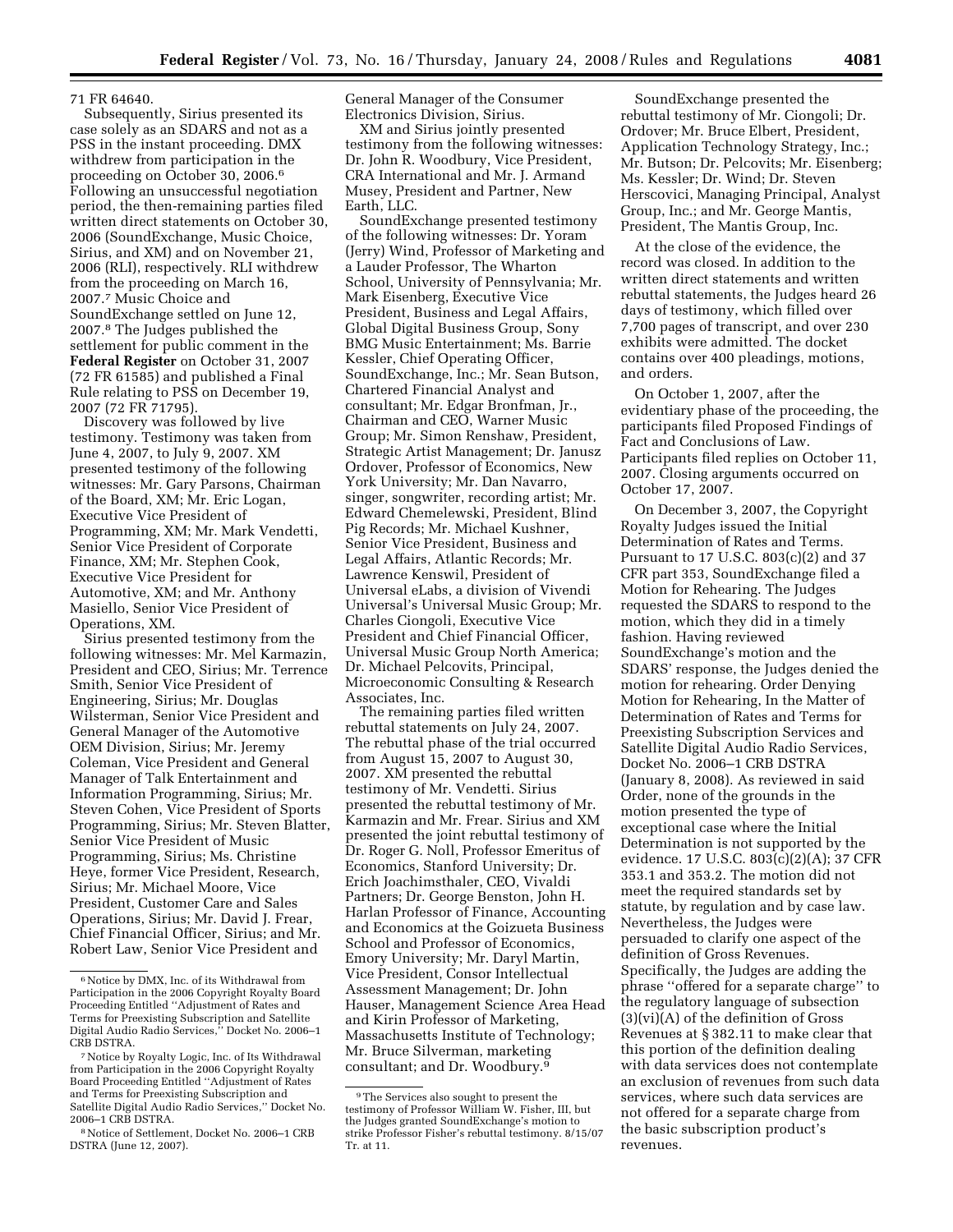# **III. The Statutory Standards for Determining Royalty Rates**

Section 801(b)(1) of the Copyright Act, 17 U.S.C., provides that the Copyright Royalty Judges shall ''make determinations and adjustments of reasonable terms and rates of royalty payments'' for the statutory licenses set forth in Sections 112(e) and 114.10 The section then prescribes that the royalty rates applicable under Section 114(f)(1)(B), which is the performance license for sound recordings at issue in this proceeding, shall be calculated to achieve the following objectives: 11

(A) To maximize the availability of creative works to the public.

(B) To afford the copyright owner a fair return for his or her creative work and the copyright user a fair income under existing economic conditions.

(C) To reflect the relative roles of the copyright owner and the copyright user in the product made available to the public with respect to relative creative contribution, technological contribution, capital investment, cost, risk, and contribution to the opening of new markets for creative expression and media for their communication.

(D) To minimize any disruptive impact on the structure of the industries involved and on generally prevailing industry practices.

17 U.S.C. 801(b)(1). Because of the importance of this language to our determination, the Copyright Royalty Judges undertake the following comprehensive review of the provisions and their interpretation.

# *A. Legislative Background*

The Section 801(b)(1) factors owe their origin to the legislative process that produced the Copyright Act of 1976. The 1976 Act created three new statutory licenses 12—cable, jukebox and noncommercial broadcasting—and established the Copyright Royalty Tribunal to adjust rates and terms and make royalty distributions to copyright owners where appropriate. An examination of the legislative history of the 1976 Act reveals that the motivation for adopting the Section 801(b)(1) factors arose from an exchange between

Professor Ernest Gellhorn, on behalf of certain copyright users, and Professor Louis H. Pollack, on behalf of certain copyright owners, concerning the constitutionality of the Copyright Royalty Tribunal. Professor Gellhorn recommended that in order to bolster the constitutionality of the Tribunal, the Congress should, *inter alia*, adopt statutory standards beyond the vague criterion of ''reasonableness.'' *Hearings on H.R. 2223 before the Subcomm. on Courts, Civil Liberties, and the Administration of Justice of the House Comm. on the Judiciary, 94th* Cong., 1922 (1975). The Register of Copyrights, in her second supplementary report on the general revision of the copyright laws later that year, disputed the constitutional concerns of Professor Gellhorn but concluded that it would be ''wise to establish, in the statute, certain criteria beyond 'reasonableness' that each Panel is to apply to its decisionmaking.'' *Second Supplementary Report of the Register of Copyrights on the General Revision of the U.S. Copyright Law*, Chapter XV, p. 31 (1975). The House Judiciary Committee, in its subsequent report on the Senate revision bill, took heed of the Register's advice and stated in the report (but not the bill), that ''it is anticipated that the Commission 13 will consider the following objectives in determining a reasonable rate \* \* \* '':

(1) The rate should maximize the availability of diverse creative works to the public.

(2) The rate should afford the copyright owner a fair income, or if the owner is not a person, a fair profit, under existing economic conditions, in order to encourage creative activity.

(3) The rate should not jeopardize the ability of the copyright user

(a) To earn a fair income, or if the user is not a person, a fair profit, under existing economic conditions, and

(b) To charge the consumer a reasonable price for the product.

(4) The rate should reflect the relative roles of the copyright owner and the copyright user in the product made available to the public with respect to relative contribution, technological contribution, capital investment, cost, risk, and contribution to the opening of new markets for creative expression and media for their communication.

(5) The rate should minimize any disruptive impact on the structure of the industries involved and on generally prevailing industry practices.

H.R. Rep. No. 94–1476, at 173–174 (1976) (footnote added). The House and

Senate Conference yielded the revision bill as enacted and set forth the Section 801(b)(1) factors in their current form. Unfortunately, the Conference Report does not offer any discussion of the final language.

#### *B. Prior Proceedings*

There have been three statutory license proceedings involving the reasonable rate standard and the Section 801(b)(1) factors: A Section 116 jukebox rate adjustment by the Copyright Royalty Tribunal; a Section 115 mechanical rate adjustment, also by the Tribunal; and a proceeding under the Copyright Arbitration Royalty Panel (''CARP'') system administered by the Librarian of Congress for preexisting subscription services under the same Section 114(f)(1)(B) statutory license involved in this proceeding. All three of these decisions were the subject of judicial review.

1. The 1980 Jukebox License Proceeding

The Copyright Royalty Tribunal's first consideration of the reasonable rate standard and the Section 801(b)(1) factors involved the 1980 Adjustment of the Royalty Rate for Coin-Operated Phonorecord Players, better known as jukeboxes. 46 FR 884 (January 5, 1981). The Tribunal raised the \$8 a year per jukebox fee that was set by statute in the 1976 Copyright Act to \$50 per year phased in over a 2-year period. The rate remained in effect for a 10-year period from 1980 to 1990.

While the Tribunal's decision was somewhat lengthy, its consideration and application of the standard and the Section 801(b)(1) factors was not. Coming in the last section of its decision and amounting to less than a page, the Tribunal applied the factors to the \$50 rate it derived from its consideration of ''marketplace analogies'' and determined that the selected rate was consistent with each. 46 FR 889. In reviewing the Tribunal's decision, the U.S. Court of Appeals for the Seventh Circuit gave no attention to the Section 801(b)(1) factors or the Tribunal's application of them, focusing instead on the appropriateness of the Tribunal's choice of ''marketplace analogies.'' *Amusement & Music Operators Ass'n.* v. *Copyright Royalty Tribunal,* 676 F.2d 1144 (7th Cir. 1982). The Tribunal decision was upheld.

# 2. The 1981 Mechanical License Proceeding

Less than one month after releasing the jukebox rate determination, the Tribunal issued its decision in the Adjustment of the Royalty Payable Under Compulsory License for Making

<sup>10</sup>The ''reasonable'' rates and terms requirement also applies to the statutory licenses set forth in 17 U.S.C. 115, 116, 118, 119, and 1004. Though the Section 119 license is referenced, there is currently no rate adjustment provided in the Copyright Act for that license.

<sup>11</sup>We note that the Section 801(b)(1) objectives, or factors, do not apply to the Section 112(e) license. For a discussion of this license's applicability to this proceeding, *see infra* at Section IV.D.

<sup>12</sup>The lone statutory license under the 1909 Copyright Act, the section 115 ''mechanical'' license for the making and distribution of phonorecords, was carried forward into the 1976 Act.

<sup>13</sup>The House revision bill created a Copyright Royalty Commission, whereas the Senate revision bill created a Copyright Royalty Tribunal. The Senate nomenclature was used in the final bill.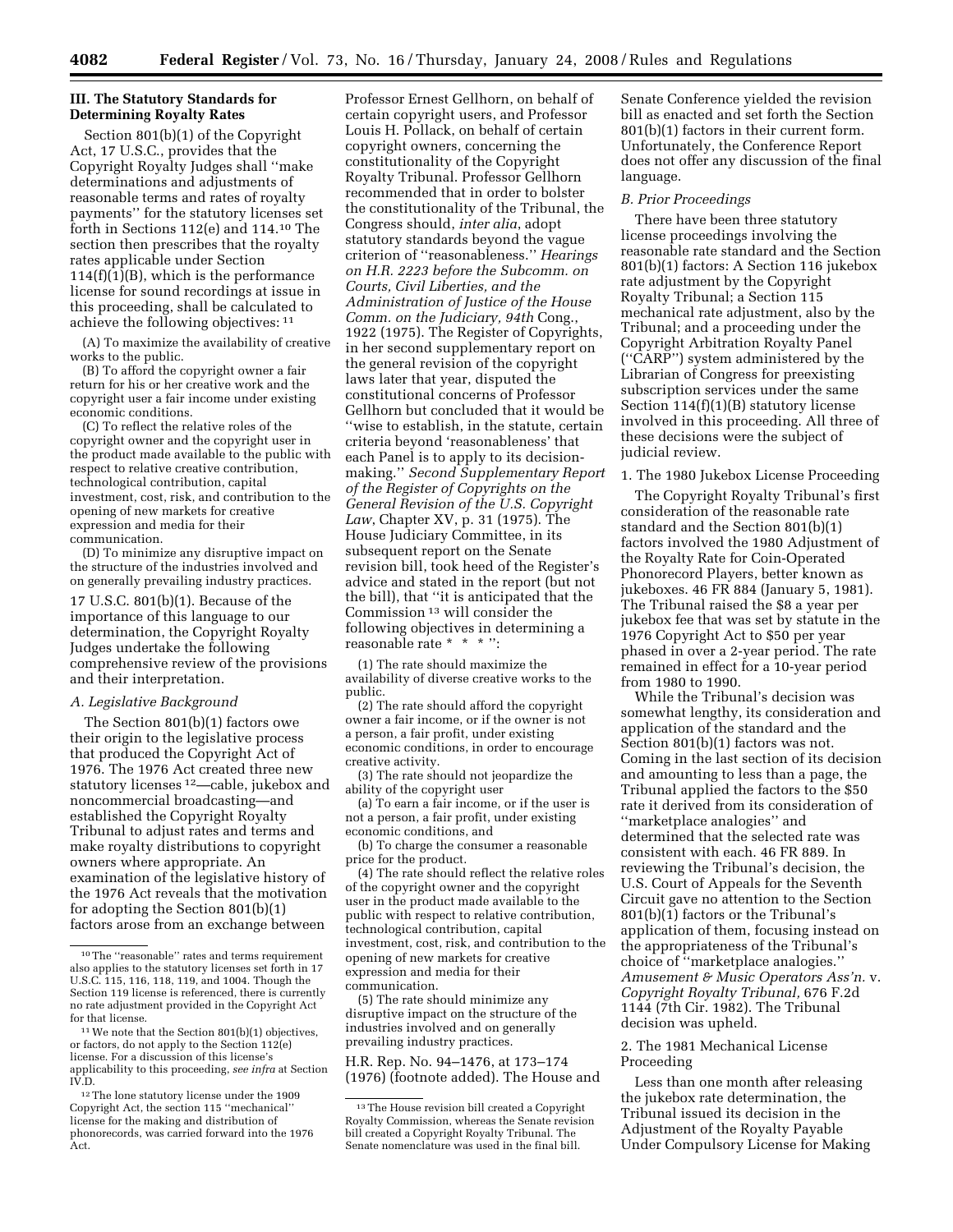and Distributing Phonorecords, better known as the mechanical license proceeding. 46 FR 10466 (February 3, 1981). The mechanical license requires payment to copyright owners of musical works (songwriters and music publishers) for the creation and distribution of phonorecords of their works. In a lengthy decision, the Tribunal nearly doubled the existing rates and established a complex system for future interim adjustments during the 7-year license period to reflect increases in the average list price of record albums.

Unlike the jukebox proceeding, the Tribunal offered its views as to the 'reasonable' royalty standard and the Section 801(b)(1) factors. As to the 'reasonable' royalty standard, the Tribunal stated that ''[i]t is our opinion that the term reasonable in the statute is of dominating importance in reaching a final determination in this proceeding.'' 46 FR 10479. As to the meaning of the term ''reasonable,'' the Tribunal recalled Professor Gellhorn's and the Register of Copyrights' admonitions to the Congress to adopt standards in the 1976 Copyright Act and observed that ''Congress drafted the (Section 801(b)(1)) criteria in the broadest terms that it could, consistent with its intent to prevent a challenge to the constitutionality of the Tribunal.'' *Id.*  (parenthetical added). The Tribunal went on and ''conclude[d], consistent with its Congressional mandate, that this Tribunal's adjustment must set a ''reasonable'' mechanical royalty rate designed to achieve four objectives, set forth in Section 801 of the Act\* \* \*'' *Id.* The Tribunal then undertook an application of the record evidence to each of the Section 801(b)(1) factors and concluded that the 4 cent rate it had derived from the evidence and economic testimony of the parties satisfied all of the factors. *Id.* at 10479– 81.

The U.S. Court of Appeals for the District of Columbia Circuit upheld the Tribunal's determination of the rates, but set aside the Tribunal's mechanism for adjusting the rates within the licensing period as being beyond the Tribunal's statutory authority. *Recording Industry Ass'n. of America* v. *Copyright Royalty Tribunal,* 662 F.2d 1 (D.C. Cir. 1981). In reviewing the rates, the Court discussed the Section 801(b)(1) factors not in the context of the Tribunal's interpretation or application of them, but rather in terms of the judicial standard of review to be applied. The Court concluded at least three aspects of the factors increased the deference owed to the Tribunal's conclusions. First, subsections (A) and

(D)—the maximization of the availability of creative works to the public and minimization of disruption to the industries—''require determinations 'of a judgmental or predictive nature,' and the court must be aware that 'a forecast of the direction in which the future public interest lies necessarily involves deductions based on the expert knowledge of the agency.' '' *Id.* at 8 (citations omitted). Second, the Court noted that subsections (B) and (C)—the fair return and income to owners and users and relative roles of owners and users in the product—call for policy choices that should be owed considerable deference. *Id.* at 8–9. Finally, the Court observed:

[T]he statutory factors pull in opposing directions, and reconciliation of these objectives is committed to the Tribunal as part of its mandate to determine ''reasonable'' royalty rates. Both the House and Senate had originally passed bills whose only instruction to the Tribunal was to assure that the royalty rate was reasonable, although the House report had stated objectives that it ''anticipated that the Commission will consider.'' As part of the compromise that produced the final structure of the Tribunal, most of those objectives were written into the statute,\* \* \*, but the Tribunal was not told which factors should receive higher priorities. To the extent that the statutory objectives determine a range of reasonable royalty rates that would serve all these objectives adequately but to differing degrees, the Tribunal is free to choose among those rates, and courts are without authority to set aside the particular rate chosen by the Tribunal if it lies within a ''zone of reasonableness.''

## Id. at 9 (footnotes omitted).

3. The Digital Performance Right in Sound Recordings Proceeding

The Tribunal never had occasion again to conduct a Section 801(b)(1) rate adjustment, and it was abolished in 1993 and replaced by the CARP scheme administered by the Librarian of Congress. Copyright Royalty Tribunal Reform Act of 1993, Pub. L. No. 103– 198, 107 Stat. 2304. Subsequent to the Tribunal's abolition, Congress passed the Digital Performance Right in Sound Recordings Act of 1995, Pub. L. No. 104–39, 109 Stat. 336, which created the Section 114 digital performance right license that is the subject of this proceeding. Unlike prior statutory licenses where the Congress fixed the initial rates within the statute, the rates for the new digital performance right license were left to resolution by a CARP. The Librarian convened a CARP in 1997 for PSS and SDARS. The SDARS settled with copyright owners

and withdrew from the proceeding,14 and the CARP rendered a determination only with respect to the PSS. The Librarian reviewed the CARP's determination and rejected it with respect to the rate as well as to certain terms, and the U.S. Court of Appeals for the District of Columbia Circuit reviewed the Librarian's decision. The Court upheld the Librarian's rate determination but remanded certain terms adopted by the Librarian for lack of supporting evidence. *Recording Industry Ass'n of America, Inc.* v. *Librarian of Congress,* 176 F.3d 528, 532 (DC Cir. 1999).

While the CARP offered nothing by way of interpretation of the Section 801(b)(1) factors, it took a decidedly different approach from the Tribunal in applying them. Whereas the Tribunal first analyzed the economic benchmarks submitted by the parties, selected a royalty fee and then applied the factors sequentially to the record evidence to determine if the selected fee satisfied them, the CARP instead began its analysis with the factors. The CARP did not analyze the factors in order, instead beginning with subsection (C), followed by subsections (D), (A) and then (B). Curiously, the CARP's consideration of the parties' benchmarks occurred under its consideration of subsection (B), the factor requiring a balancing of fair return to the copyright owner and fair income to the copyright user. Then, at the end of the determination, the CARP provided a less than one-page conclusion resolving all of the factors in favor of the PSS. *In re: Determination of Statutory License Terms and Rates for Certain Digital Subscription Transmissions of Sound Recordings, Report of the Copyright Arbitration Royalty Panel,* Docket No. 96–5 CARP DSTRA, p. 62 (November 28, 1997).

The CARP's approach did not particularly vex the Librarian, but its terse conclusion that subsection (A) maximization of creative works to the public—favored the PSS certainly did.

There is no record evidence to support a conclusion that the existence of the digital transmission services stimulates the creative process. Instead, the Panel made observations concerning the development of another method for disseminating creative works to the public—a valid and vital consideration addressed in the statutory objective concerning the relative contributions from each party—but fails to discuss how the creation of a new mode of distribution will itself stimulate the creation of additional works.

<sup>14</sup>The terms and conditions of the agreement were never publicly disclosed.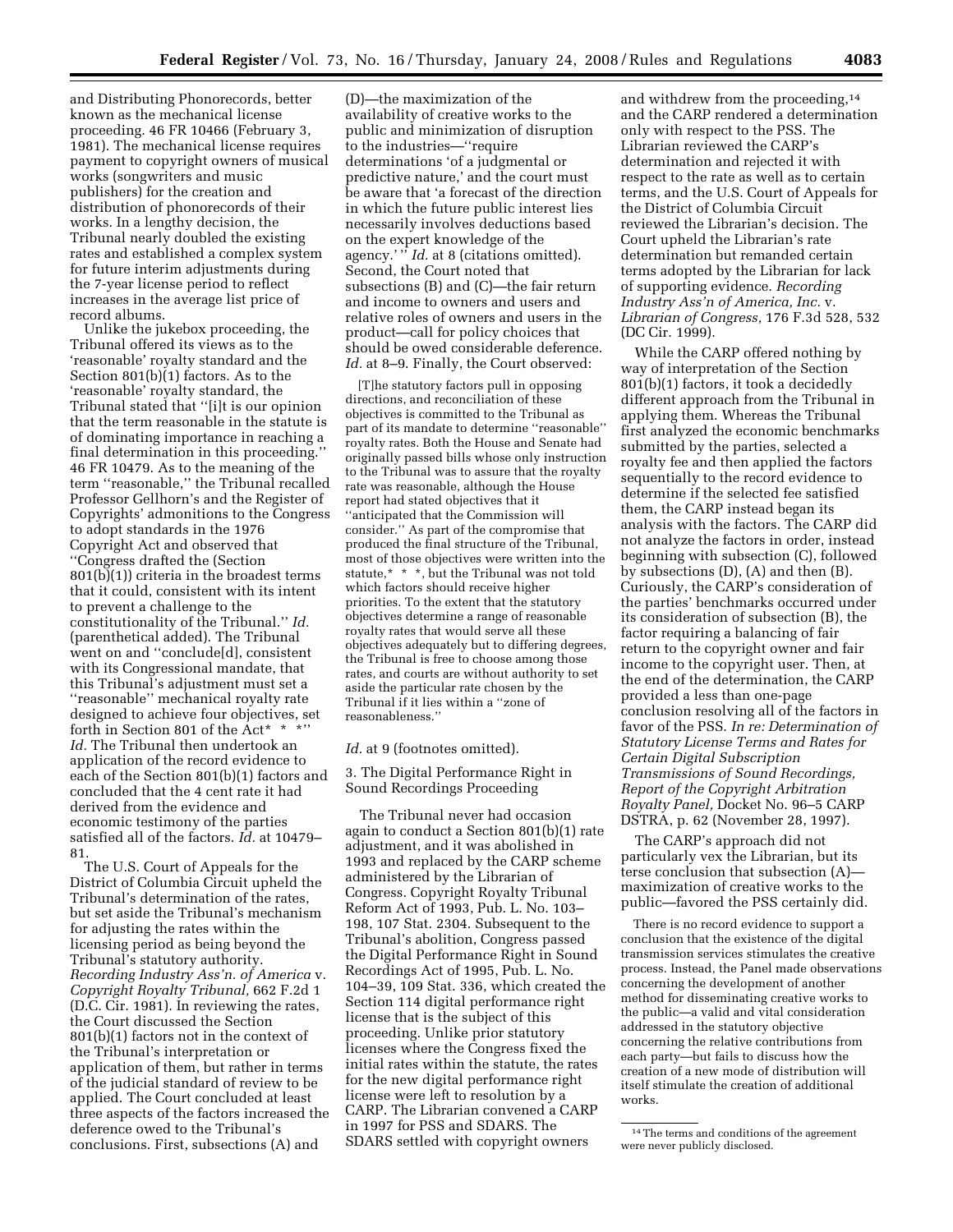*Determination of Reasonable Rates and Terms for the Digital Performance of Sound Recordings (Final Rule and Order),* 63 FR 25394, 25406 (May 8, 1998) (codified at 37 CFR part 260) (''*1998 PSS Rate Determination*''). The Librarian also faulted the CARP for failing to reconcile its conclusion with the Tribunal's determination in the 1980 jukebox rate adjustment proceeding that jukeboxes did not contribute to the maximization of creative works to the public. *Id.* at 25406–7. As to the other Section 801(b)(1) factors, the Librarian affirmed the CARP's determination, but he concluded that an upward adjustment of the rate was necessary because he found that the CARP's reliance upon a single private license agreement offered as a benchmark and its subsequent manipulation of the license fee amounted to arbitrary action. *Id.* at 25409. The Librarian increased the 5% of annual revenues fee proposed by the CARP to 6.5%, stating that the 6.5% rate met all of the Section 801(b)(1) factors. *Id.* at 25410.

Only the Recording Industry Association of America, Inc. (''RIAA'') challenged the Librarian's decision. In its petition for review, RIAA argued that the Librarian misinterpreted Section 801(b)(1) by equating ''reasonable'' royalty rates with those that are calculated to achieve the objectives of the Section 801(b)(1) factors. Rather, in RIAA's view, the statutory language imposes two separate requirements: the royalty fee must be (1) a ''reasonable copyright royalty rate,'' and (2) it must be then ''calculated to achieve'' the Section 801(b)(1) objectives. RIAA argued that a ''reasonable copyright royalty rate'' was one that affords fair market compensation, thus making market rates the starting point for application of the Section 801(b)(1) factors. *Recording Industry Ass'n of America, Inc.* v. *Librarian of Congress,*  176 F.3d 528, 532 (DC Cir. 1999).

The U.S. Court of Appeals for the District of Columbia Circuit rejected RIAA's position, ruling that the Librarian's interpretation of the statute was permissible under *Chevron U.S.A., Inc.* v. *Natural Resources Defense Council, Inc.,* 467 U.S. 837 (1984). 176 F.3d at 533. The Court went further and observed: ''Here, the Librarian determined that 'reasonable rates' are those that are calculated with reference to the four statutory criteria. This interpretation is not only permissible but, given that [Section] 114 rates are to be 'calculated to achieve' the four objectives of [Section] 801(b)(1), it is the most natural reading of the statute.'' *Id.; see also,* 176 F.3d at 534 (''Because it was reasonable for the Librarian to find

that the term 'reasonable copyright royalty rates' is defined by the four statutory objectives, there is no need to look to Tribunal precedent interpreting the term 'reasonable rates' in other contexts.''). The Court did not discuss the Librarian's application of the Section 801(b)(1) factors to the record evidence, but ''den[ied] RIAA's petition for review with respect to the establishment of a 6.5 percent rate. *Id.*  at 535.15

## *C. Approach of the Copyright Royalty Judges*

Based upon the above discussion, the path for the Copyright Royalty Judges is well laid out. We shall adopt reasonable royalty rates that satisfy all of the objectives set forth in Section  $801(b)(1)(A)$ –(D). In so doing, we begin with a consideration and analysis of the benchmarks and testimony submitted by the parties, and then measure the rate or rates yielded by that process against the statutory objectives to reach our decision. Section 114(f)(1)(B) also affords us the discretion to consider the relevance and probative value of any agreements for comparable types of digital audio transmission services that submit voluntary agreements under 17 U.S.C. 114(f)(1)(A). *See,* 17 U.S.C. 114 $(f)(1)(B)$  ("[I]n addition to the objectives set forth in Section 801(b)(1), the Copyright Royalty Judges *may*  consider the rates and terms for comparable types of subscription digital audio transmission services and comparable circumstances under voluntary license agreements described in subparagraph (A).'') (emphasis added).

#### **IV. Determination of Royalty Rates**

## *A. Application of Section 114 and Section 112*

Based on the applicable law and relevant evidence received in this proceeding, the Copyright Royalty Judges must determine rates for the Section 114 performance licenses and the associated Section 112 ephemeral reproduction licenses utilized by SDARS.

As previously discussed, the Copyright Act requires that the Copyright Royalty Judges establish rates for the Section 114 license that are reasonable and calculated to achieve the following four specific policy objectives: (A) To maximize the availability of creative works to the public; (B) to

afford the copyright owner a fair return for his creative work and the copyright user a fair income under existing economic conditions; (C) to reflect the relative roles of the copyright owner and the copyright user in the product made available to the public with respect to relative creative contribution, technological contribution, capital investment, cost, risk, and contribution to the opening of new markets for creative expression and media for their communication; and (D) to minimize any disruptive impact on the structure of the industries involved and on generally prevailing industry practices. 17 U.S.C. 114(f)(1)(B) and 17 U.S.C.  $801(b)(1)$ .

With respect to the Section 112 license, the Copyright Act requires that the Copyright Royalty Judges establish rates for this license that most clearly represent those ''that would have been negotiated in the marketplace between a willing buyer and a willing seller'' and to take into account evidence presented on such factors as (1) whether the use of the services may substitute for or promote the sale of phonorecords and (2) whether the copyright owner or the service provider makes relatively larger contributions to the service ultimately provided to the consuming public with respect to creativity, technology, capital investment, cost and risk. 17 U.S.C. 112(e)(4).

Having carefully considered the relevant law and the evidence received in this proceeding, the Copyright Royalty Judges determine that the appropriate Section 114 performance license rate is 6.0% of gross revenues for 2007 and 2008, 6.5% for 2009, 7.0% for 2010, 7.5% for 2011 and 8.0% for 2012 and, further, that the appropriate Section 112 reproduction license rate is deemed to be embodied in the Section 114 license rate.

The applicable rate structure for the Section 114 license is the starting point for the Copyright Royalty Judges' determination.

*B. The Rate Proposals of the Parties and the Appropriate Royalty Structure for Section 114 Performance License Applicable To Sdars* 

#### 1. Rate Proposals

The contending parties present several alternative rate structures. In its second amended rate proposal, SoundExchange argues in favor of a monthly fee equal to the *greater of:* A percentage of gross revenues varying from 8% to 23% *or* a per subscriber rate varying from \$0.85 per subscriber to \$3.00 per subscriber. These applicable fees vary based on the actual number of

<sup>15</sup>The RIAA was successful in convincing the Court to vacate and remand the Librarian's determination with respect to terms on the grounds of lack of record evidence to support them. *Id.* at 536.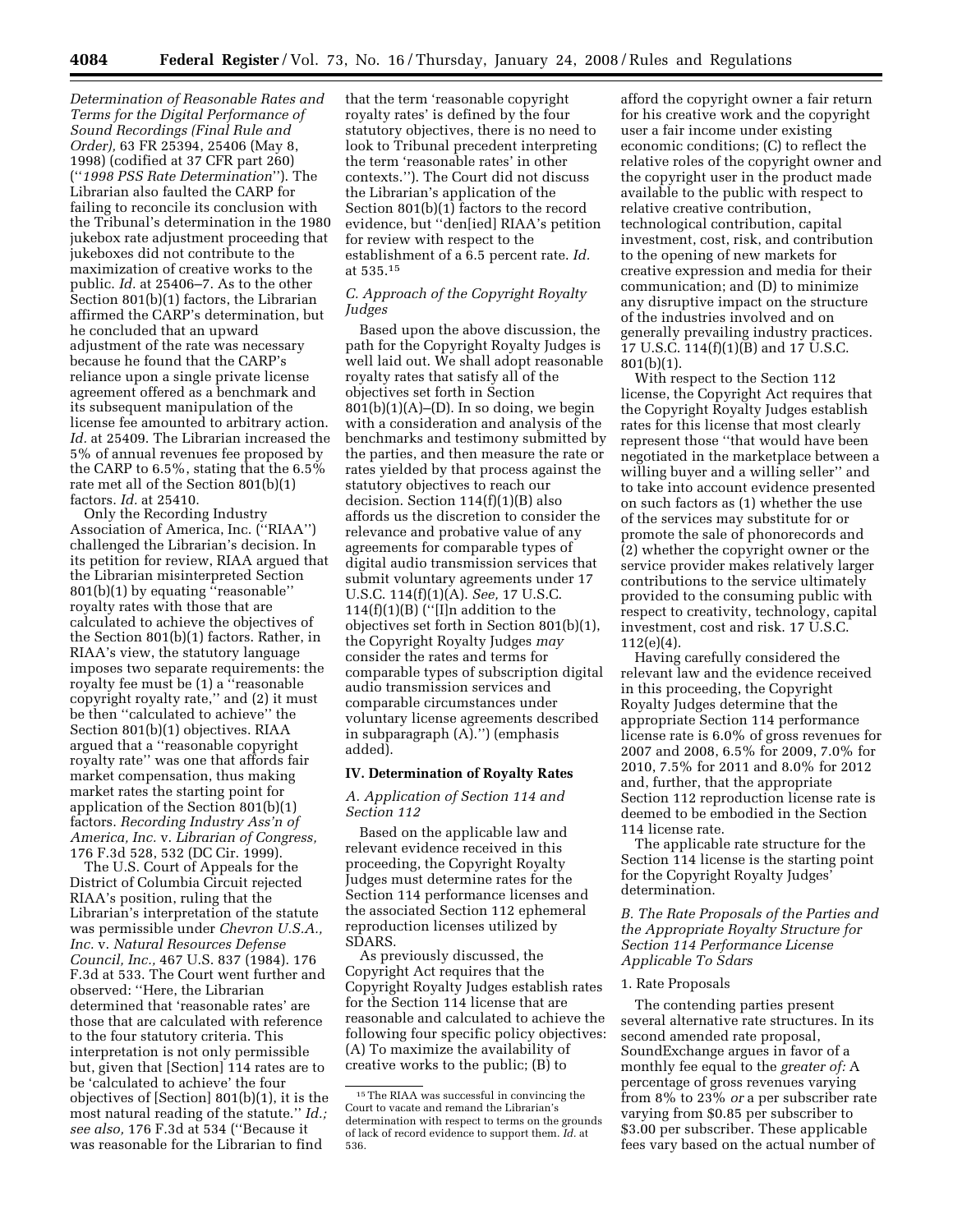subscriptions reported by the service. For example, the lowest fee (i.e., the greater of 8% of gross revenues or \$0.85 per subscriber) would be applicable for a number of subscriptions equal to less than 9 million. At the opposite extreme, the highest fee (i.e., the greater of 23% of gross revenues or \$3.00 per subscriber) would be applicable for a number of subscriptions equal to or more than 19 million. While proposing that the percent of revenues alternatives increase only in response to subscriber growth over the license period, SoundExchange proposes that the per subscriber alternatives associated with particular subscriber numbers would be additionally adjusted at the beginning of each year starting with January, 2008 by the change in the consumer price index (CPI–U) over the preceding 12 months ending on November 1. SoundExchange Second Amended Rate Proposal (July 24, 2007) at 1–4.

Subsequently, SoundExchange defensively offered, in the alternative, a second ''option'' in which applicable rates would continue to vary with subscriber numbers but also would vary at each subscriber interval based on a per broadcast/per subscriber metric. For example, at the low end of this alternative proposal, if the number of subscriptions were equal to less than 9 million for an SDARS, \$0.0000028 per subscriber would be applicable to each broadcast of a sound recording for the first 150,000 sound recordings broadcast each month and \$0.0000008 per subscriber would be applicable to each broadcast of a sound recording thereafter. At the high end of this alternative, if the number of subscriptions were equal to more than 19 million for an SDARS, \$0.00001 per subscriber would be applicable to each broadcast of a sound recording for the first 150,000 sound recordings broadcast each month and \$0.000003 per subscriber would be applicable to each broadcast of a sound recording thereafter. With respect to this ''option,'' SoundExchange also proposes that the royalty rates associated with particular subscriber numbers would be additionally adjusted at the beginning of each year starting with January, 2008 by the change in the CPI–U over the preceding 12 months ending on November 1. SoundExchange Third Amended Rate Proposal (August 6, 2007) at 1–8.

By contrast, XM and Sirius initially proposed only a percentage of revenues fee structure equal to 0.88% of a licensee's quarterly gross revenues resulting from residential services in the United States to be applicable for the duration of the 2007–2012 license

period. XM Rate Proposal (January 17, 2007) at § 26\_.3; Sirius Rate Proposal (January 17, 2007) at § 26\_.3. This proposal was subsequently revised in an amended proposal 16 that called for the establishment in 2007 of a quarterly license fee of \$1.20 per play 17 of a copyrighted sound recording during the quarter, with subsequent years of the license period beginning with 2008 adjusted each year by the percentage change in combined SDARS subscribers during the preceding year. XM Amended Rate Proposal (July 24, 2007) at § 3\_.3; Sirius Amended Rate Proposal (July 24, 2007) at § 3\_.3. A further revision of this proposal was submitted as the Services' Second Amended Proposal of Rates and Terms and provided for the establishment in 2007 of a quarterly license fee of \$1.60 per play of a copyrighted sound recording during the quarter, again with subsequent years of the license period beginning with 2008 adjusted each year by the percentage change in combined SDARS subscribers during the preceding year. Second Amended Proposal of Rates and Terms of Sirius Satellite Radio Inc. and XM Satellite Radio Inc. (October 1, 2007) at § 3\_.3.

In other words, while the parties on both sides initially proposed rates based on a percentage of gross revenues (albeit with somewhat different definitions of gross revenues), they both subsequently submitted royalty payment proposals that could generally be described as ''per play'' or ''per broadcast'' rates. However, their purposes in proposing ''per play'' or ''per broadcast'' rates differ. While admitting the likelihood of increased administrative costs, the SDARS maintain that their ''per play'' mechanism is superior to a revenuebased rate structure because: (1) It

17 ''Play'' is defined as the transmission of a sound recording by the SDARS, regardless of the number of listeners who tune in or listen to the transmission. XM Amended Rate Proposal (July 24, 2007) at § 3\_.2(d); Sirius Amended Rate Proposal (July 24, 2007) at § 3\_.2(d).

allows the SDARS to respond to any substantial increases in fees by economizing on the use of music so as to reduce their payments and (2) it preserves the incentives of the SDARS to acquire more attractive nonmusic programming or to improve the quality of their radio devices. Woodbury WRT at 21. SoundExchange, on the other hand, while recognizing that there are benefits to a per performance rate structure such as adopted by the Judges in the recently concluded webcasting proceeding 18 (i.e., where a performance refers to one play of one sound recording to a single listener at a time), also recognizes that its ''per broadcast'' alternative is not the functional equivalent of a per performance rate structure. As a result, SoundExchange admits that its ''per broadcast'' mechanism does not engender the benefits of the usage metric adopted in *Webcaster II* and, further, that it is inferior to a percentage of revenue structure. Pelcovits WRT at 19, 25–26. At bottom, SoundExchange's alternative proposal is submitted defensively to protect against the possibility that, notwithstanding these weaknesses, this Court might nevertheless settle upon a per play or per broadcast approach without reducing what SoundExchange identifies as ''the most significant distortion in a static proposal of this nature''—the lack of proportionality between total listening and the number of broadcasts. Pelcovits WRT at 23. For this reason, SoundExchange offers a two-tier structure associated with seven specific subscriber intervals as part of its per broadcast/per subscriber proposal to help mitigate the potential adverse revenue impact of a decline in music broadcasts that is not fully matched by an equivalent decline in music listenership. Pelcovits WRT at 23–25.

### 2. Rate Structure

Because we have no true per performance fee proposal before us nor sufficient information from evidence of record to accurately transform any of the parties' proposals into a true per performance fee proposal, the Copyright Royalty Judges conclude that a revenuebased fee structure for the SDARS is the most appropriate fee structure applicable to these licensees.

First, the absence of a true per performance fee proposal that seeks to tie payment directly to actual usage of the sound recording by the licensees

<sup>16</sup>While the XM and Sirius amended rate proposal omits any specific mention of a revenue basis, their chief economic expert, Dr. Woodbury, nevertheless supplies a revised estimate of his recommended revenue-based rate in the course of his rebuttal testimony and uses that revised revenue-based rate as the basis for the SDARS' amended and second amended ''per play'' proposals. At bottom then, the SDARS' amended rate proposal does not scrap its revenue basis, but rather simply translates the revenue-based recommendation of 1.20% into a per play rate by dividing the revenues that would be garnered from the application of the revised revenue-based rate by the total number of estimated compensable plays broadcast by the SDARS in 2006. This results in a per play rate of \$1.20 in their amended proposal based on 2006 revenues and a per play rate of \$1.60 in their second amended proposal based instead on 2007 revenue projections. Woodbury WRT at 22; SDARS PFF at ¶¶ 845–846.

<sup>18</sup> *Digital Performance Right in Sound Recordings and Ephemeral Recordings (Final Rule and Order)*, 72 FR 24084 (May 1, 2007) (codified at 37 CFR part 380) (''Webcaster II'').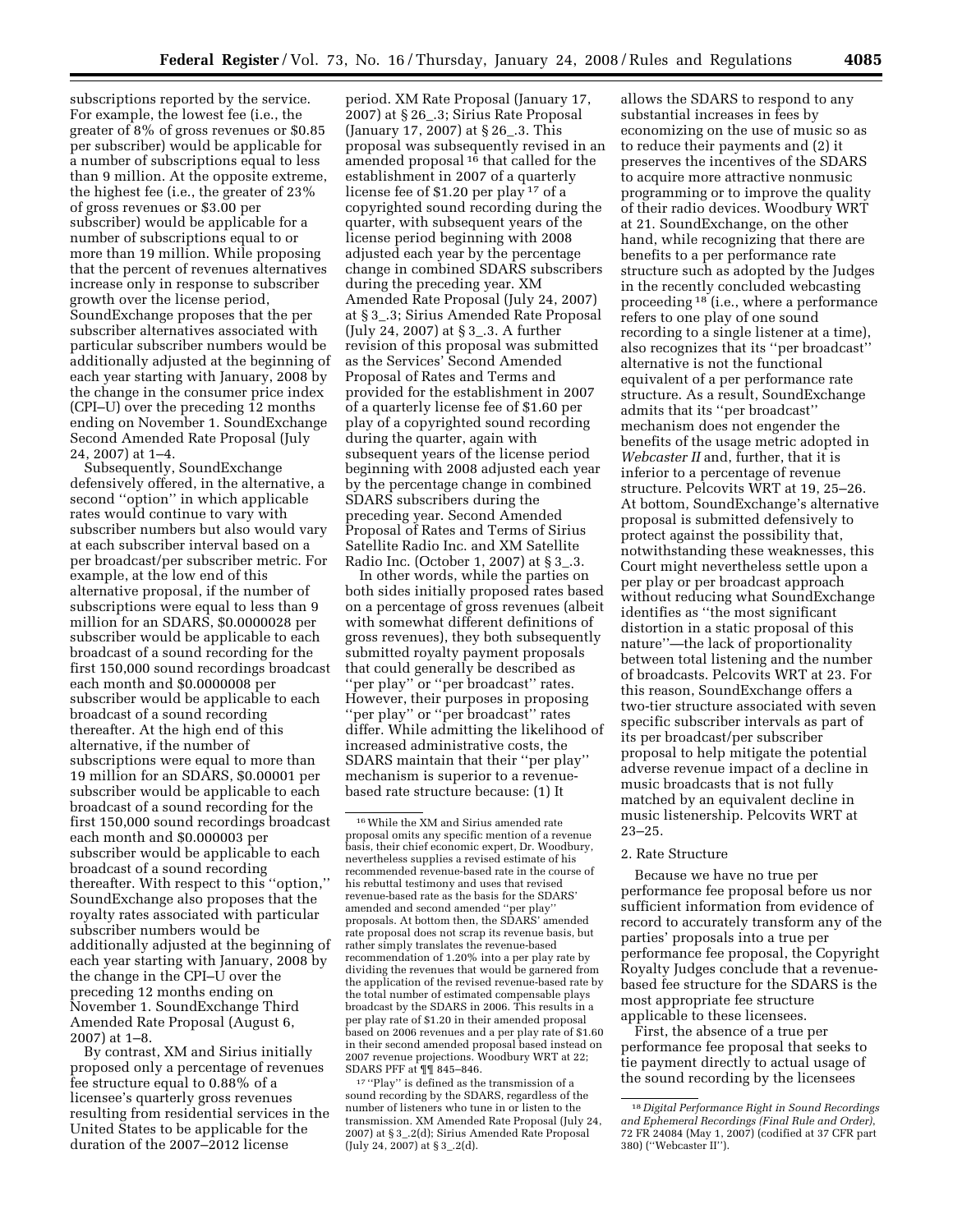makes all the various alternative fee proposals of the parties into proxies for a usage metric at best. Although revenue merely serves as a proxy for measuring the value of the rights used, so also do the per play and per broadcast alternatives offered by the parties. Neither of the parties' alternatives to a revenue-based metric really measures actual usage. The SDARS ''per play'' proposal makes no attempt to measure the number of listeners to any particular sound recording, but rather transforms the revenue-based metric into a ''per play'' metric by applying that revenue rate to the transmission of a sound recording without regard to the number of listeners who tune in or listen to the transmission. Woodbury WRT at 22 and XM Amended Rate Proposal (July 24, 2007) at § 3\_.2(d); Sirius Amended Rate Proposal (July 24, 2007) at § 3\_.2(d); Second Amended Proposal of Rates and Terms of Sirius Satellite Radio Inc. and XM Satellite Radio Inc. (October 1, 2007) at § 3\_.2(d).

Indeed, since the number of ''plays'' (i.e. transmission of a sound recording) for which the SDARS propose payment is not further related to the number of listeners to such transmissions, Dr. Woodbury admits that the per play rate is not even as good a proxy for usage as revenue without further annual adjustments for growth in subscribers. Woodbury WRT at 22. Similarly, the SoundExchange ''per broadcast'' rate proposal fails to relate royalty payments directly to usage. Even though the SoundExchange ''per broadcast'' proposal is tied to the number of SDARS subscribers, it remains, at best, a proxy for actual usage because, as Dr. Pelcovits admits, ''subscribers'' are not the functional equivalent of ''listeners'' and because the available data does not permit the precise determination of whether the music listened to by SDARS subscribers refers solely to the compensable sound recordings at question in this proceeding. Pelcovits WRT at Appendix at 1–3. In short, as Dr. Pelcovits states, ''the per broadcast/per subscriber metric simply does not provide an accurate and dynamic measure of listening/consumption.'' Pelcovits WRT at 25.

Second, the advocates of the ''per play'' and ''per broadcast'' rate structures effectively admit that, as proxies for usage, such measures are no better than revenue-based measures, as shown by their attempts to use changes in general subscriber levels as a rough proxy for measuring the impact of changes in the number of listeners. For example, Dr. Woodbury, after noting that the ''per-play payment does not account for any changes in aggregate

music listening time during the license period,'' suggests ''accounting for such changes in an *approximate* way by increasing the per-play rate by the actual annual percentage change in the number of SDARS subscribers.'' Woodbury WRT at 22 (emphasis added). Similarly, SoundExchange's ''per broadcast/per subscriber'' rate proposal, ultimately ties increases in royalty rates to the achievement of specific subscriber levels that are only roughly related to the actual number of listeners to any given sound recording. SoundExchange Third Amended Rate Proposal (August 6, 2007) at 5–7. In short, both parties ultimately focus on a major driver of revenue growth (i.e., subscriber growth) as a proxy for usage because, without this additional adjustment, ''per play'' and ''per broadcast'' metrics are clearly poorer substitutes for a usage-based metric compared to a percentage of revenue approach. Consequently, notwithstanding the various adjustments made by advocates of the ''per play'' or ''per broadcast'' proposals they remain inextricably focused on revenues. Moreover, because the adjustments suggested to improve the ''per play'' and ''per broadcast'' proposals result in additional ambiguities rather than more precision, these alternatives may be even less satisfactory proxies for a usage-based metric than the percentage of revenue approach.

Third, upon careful review, we find that the SDARS' two proffered advantages of a ''per play'' metric as compared to a percentage of revenue measure are less advantageous than claimed. The SDARS argue that a ''per play'' rate provides the SDARS with more business flexibility because it allows them to respond to any substantial increases in fees by economizing on the plays of sound recordings so as to reduce their royalty costs. Woodbury WRT at 20; Karmazin WRT at 13. While the general proposition of enhancing business flexibility is usually advantageous (at least to the party obtaining such flexibility), the probability of obtaining the specific advantage described by Dr. Woodbury and Mr. Karmazin is reduced by the myriad of economic circumstances which must coalesce as necessary preconditions.19 Further, the

same flexibility may be achieved by other means.20 At the same time, this business flexibility ''advantage'' raises serious questions of fairness precisely because the SDARS ''per play'' metric is a less than fully satisfactory proxy for listenership. Thus, fewer stations (ergo fewer plays) could be offered by the SDARS without a proportionate reduction in the number of transmissions actually heard. Under such circumstances, the copyright owner's per performance revenue would decline because of the shortcomings of the ''per play'' metric in question as a proxy for measuring actual usage. SX PFF at ¶¶ 1442–9. It is not fair to so clearly fail to properly value the performance rights at issue in this proceeding. Such a result is additionally at odds with the stated policy objective of the statute to afford the copyright owner a fair return for his creative work. 17 U.S.C. 801(b)(1). Similarly, the SDARS' contention that the adoption of a ''per play'' rate structure would preserve their incentives to improve the quality of their service (by leaving them with more revenue to acquire more attractive nonmusic programming or to improve the quality of their radio devices), is not an advantage equitably experienced by both parties. Rather, the advantage runs to the SDARS who stand to gain revenue while the copyright owner experiences a decline in the value of the performance rights at issue in this proceeding. Again, this is because number of plays can be reduced with a less than proportionate reduction in listenership. Furthermore, there is no guarantee that the SDARS will spend any additional revenue so acquired to improve the quality of their services; thus ''preserving an incentive'' is not the equivalent of insuring action of the type suggested by Dr. Woodbury based on that incentive.

In short, given that the two ''advantages'' of the ''per play'' approach stated by Dr. Woodbury are neither clear-cut nor of estimable likelihood, we are persuaded that the ''countervailing consideration'' of greater administrative costs raised by Dr. Woodbury clearly outweighs the

<sup>19</sup>From an economic point of view, for example, it would only make sense for the SDARS to reduce their use of music as an input in response to a royalty fee increase if the revenue they earned from the last dollar spent on music programming came to be outstripped by the revenue they earned from spending the same dollar on nonmusic programming. This assumes that a variety of

relative revenue generation and relative input pricing circumstances have been simultaneously satisfied.

<sup>20</sup>For example, in light of the definition of ''gross revenues'' herein below in this determination, the SDARS could offer wholly nonmusic programming as an additional, separately priced premium channel/service without having the revenues from such a premium channel/service become subject to the royalty rate and, thereby, achieve the desired flexibility of offering more lucrative nonmusic programming without sharing the revenues from that programming with the suppliers of sound recording inputs.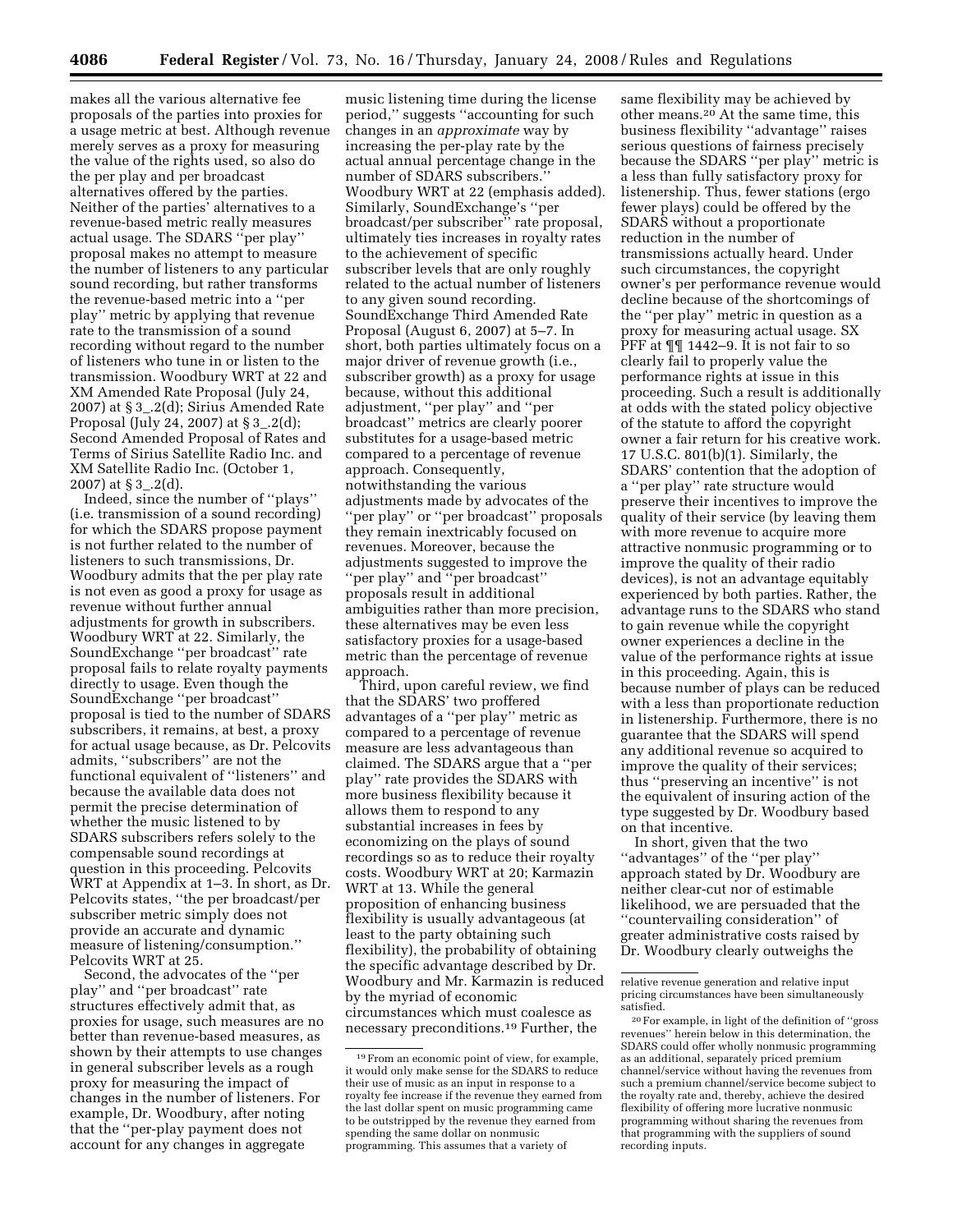tenuous benefits of the SDARS ''per play'' fee structure. SoundExchange in its proposed ''per broadcast/per subscriber'' approach attempts to mitigate some of the untoward effects of the SDARS ''per play'' approach through the addition of a two-tier fee structure that partially and indirectly addresses the absence of a true per performance measure reflective of actual listenership. However, we agree with Dr. Pelcovits that even as so modified, this approach still yields less than satisfactory results. Pelcovits WRT at 25 (''the per broadcast/per-subscriber [sic] metric simply does not provide an accurate and dynamic measure of listening/consumption''). Moreover, the tradeoff for this modest conceptual improvement in the ''per play'' fee structure is reliance on less than precise estimates of listenership and additional complexity in administration. On balance, then, we conclude that neither the SDARS' ''per play'' metric nor SoundExchange's ''per broadcast/per subscriber'' measure is superior to a revenue-based fee structure as a proxy for a true per performance fee structure for the services in this proceeding. Furthermore, a revenue-based fee structure at least offers clear administrative advantages to these parties and, therefore, reduced transactions costs compared to the ''per play'' and ''per broadcast/per subscriber'' alternatives proposed by the parties.

Fourth, while in *Webcaster II* we concluded that the evidence in the record of that proceeding weighed in favor of a per performance usage fee structure for both commercial and noncommercial webcasters, we further suggested that, in the absence of some of the more egregious problems noted therein, the use of a revenue-based metric as a proxy for a usage-based metric might be reasonable. *Webcaster II*, 72 FR 24090. In particular, one of the more intractable problems associated with the revenue-based metrics proposed by the parties in *Webcaster II*, 72 FR 24090, was the parties' strong disagreement concerning the definition of revenue for *nonsubscription* services. This was further complicated by questions related to applying the same revenue-based metric to noncommercial as well as commercial services. *See Webcaster II*, 72 FR 24094 n.15. The same degree of difficulty is not presented by the applicable facts in this proceeding. The parties to this proceeding, at least initially, all proposed a revenue-based metric and, while there were some differences in the definition of revenues in their initial

proposals, no party has submitted any evidence regarding the impossibility of applying or complying with a revenuebased metric. That is not surprising, inasmuch as the parties have until now lived under a revenue-based regime. Therefore the parties are most familiar, and perhaps most comfortable, with the operation of a revenue-based metric. The value of such familiarity lies in its contribution towards minimizing disputes and, concomitantly, keeping transactions costs in check. Because XM and Sirius are both commercial subscription services and music is an integral part of each subscription service, focusing on gross revenues attributable to those subscriptions or derived in connection with the use of music in SDARS programming (e.g., advertising or sponsorship revenues attributable to such programming) provides a straightforward method of relating music fees to the value of the rights being provided.

For all of the above reasons, the Copyright Royalty Judges conclude that evidence in the record weighs in favor of a revenue-based fee structure for the SDARS. We find a sufficient clarity of evidence based on the record in this proceeding to produce a revenue-based metric that can serve as adequate proxy for a usage-based metric. Furthermore, there was no substantial evidence offered by any party to readily guide the calculation of a usage-based (i.e. per performance) metric as a substitute for the revenue-based approach long employed by the parties. Indeed, in stark contrast to the record in *Webcaster II*, neither the SDARS nor SoundExchange provided substantial evidence to indicate that a true per performance rate was susceptible of being calculated by the parties to this proceeding. Therefore, we find that a revenue-based measure is currently the most effective proxy for capturing the value of the performance rights at issue here, particularly in the absence of any substantial evidence of how some readily calculable true per performance metric could be applied to the SDARS.

### 3. Revenue Defined

In order to properly implement a revenue-based metric, a definition of revenue that properly relates the fee to the value of the rights being provided is required.21 Although the SDARS and SoundExchange offered somewhat different formulations of how revenue should be defined in their initial rate

proposals, the parties offered little evidence to support their respective proposed definitions of revenue. SoundExchange proposed an expansive reading of revenue to include ''all revenue paid or payable to an SDARS that arise from the operation of an SDARS service \* \* \*'' SoundExchange Third Amended Rate Proposal (August 6, 2007) at § 38\_.2(g). However, SoundExchange offers scant evidentiary support for this particularly broad yet vague definition. The SDARS, by contrast, offer a definition of gross revenues that apparently seeks to largely adapt the existing PSS definition of gross revenues, 37 CFR 260.2(e), to the nature of current SDARS services. XM Rate Proposal (January 17, 2007) at § 26\_.2(d); Sirius Rate Proposal (January 17, 2007) at § 26\_.2(d). With one exception, we find that the SDARS ''gross revenue'' definition in their initial fee proposal more unambiguously relates the fee to the value of the sound recording performance rights at issue in this proceeding. For example, the SDARS definition of ''gross revenues'' excludes monies attributable to premium channels of nonmusic programming that are offered for a charge separate from the general subscription charge for the service. The separate fee generated for such nonmusic premium channels is not closely related to the value of the sound recording performance rights at issue in this proceeding. Therefore, this proposed exclusion serves to more clearly delineate the revenues related to the value of the sound recording performance rights at issue in this proceeding.

The one exception to the SDARS definition of revenues that fails to meet the test of unambiguously relating the fee to the value of the sound recording performance rights is the use of the SDARS definition of a Music Channel in two places in their gross revenue definition—once in connection with a limitation on advertising revenues and again in an exclusion of subscription revenues solely derived from nonmusic channels. The SDARS define Music Channels to mean channels where sound recordings constitute 50% or more of the programming at SDARS proposed regulation § 26\_.2(f), but their gross revenue definition at SDARS proposed regulation § 26\_.2(d)(vi)(B) also implies that nonmusic channels are channels that are characterized as those with only ''incidental'' performances of sound recordings.22 Because the latter

<sup>21</sup> Dr. Ordover simply describes the main consideration as follows: ''In sum, rates should reflect purchasers' willingness to pay for *music*  content.'' Ordover WDT at 21 (emphasis added).

<sup>22</sup>The latter definition is more consistent with current SDARS programming. See Woodbury Continued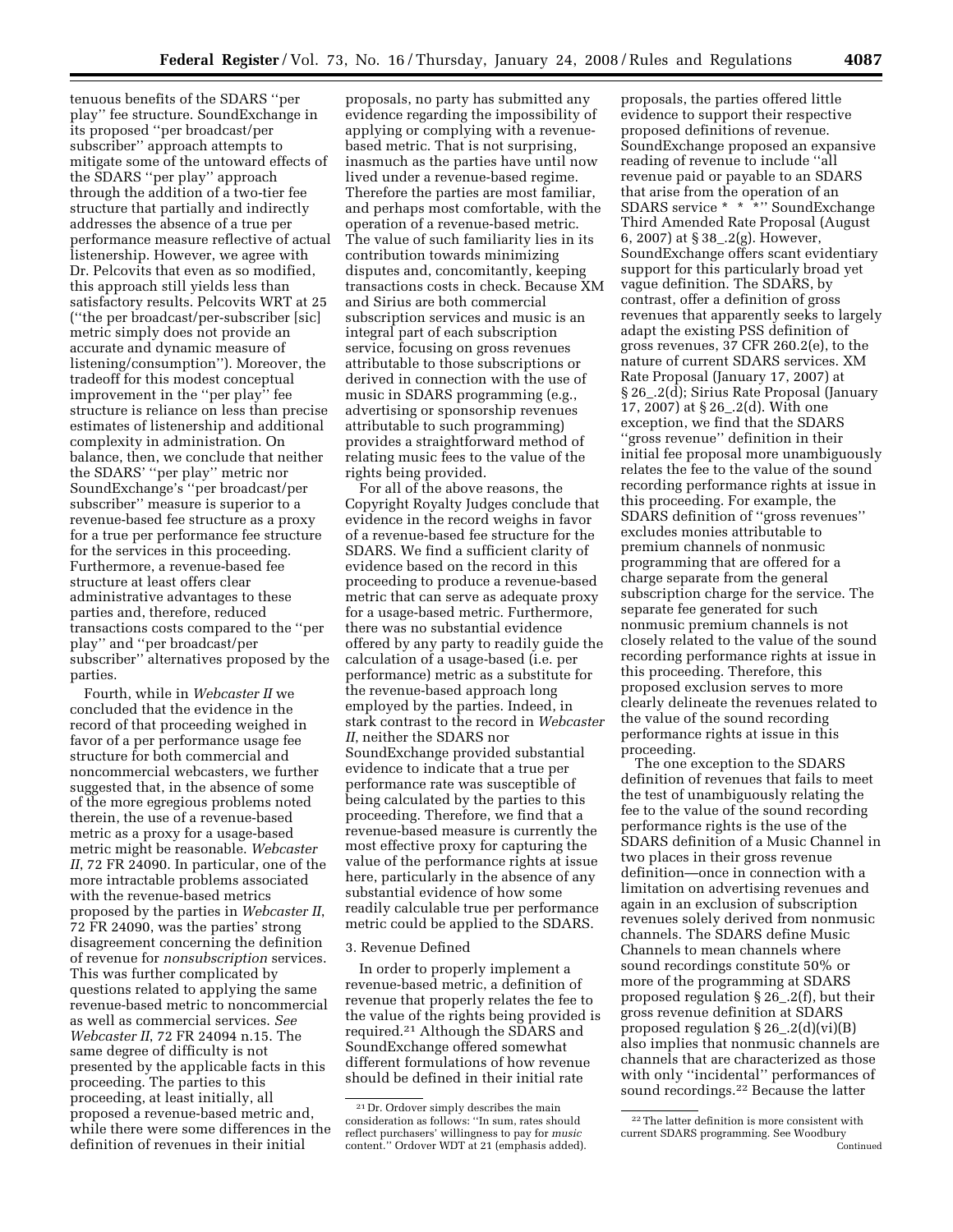interpretation is more consistent with the test of unambiguously relating the fee to the value of the sound recording performance rights at issue in this proceeding and because the SDARS offer no substantial evidence to support their 50% breakpoint, we decline to adopt the more cramped position stated in the SDARS' proposed definition of a Music Channel. Rather, we adopt the SDARS ''incidental'' performance of sound recordings formulation. Using the latter formulation, gross revenues would exclude both subscription and advertising revenues associated with channels that use only ''incidental'' performances of sound recordings as part of their programming.<sup>23, 24</sup>

A further consequence of the Copyright Royalty Judges adopting the revenue-based metric as a proxy for a usage-based metric with the definition of gross revenue described hereinabove is to eliminate the need for a rate structure formulated as a ''greater of'' comparison between gross revenuebased metrics and alternative revenuebased metrics that focus on the dollar value of subscriptions alone.

Although SoundExchange proposes an alternative per subscription dollar amount, the Judges do not find the basis for this alternative structure to be supported by persuasive evidence. For example, SoundExchange's expert economist, Dr. Pelcovits, simply asserts that its rate proposal ''sensibly follows a 'greater of' rate structure common to certain marketplace agreements'' without more. Pelcovits WDT at 4. Indeed, Dr. Pelcovits' recommended SDARS rate itself is not stated as a ''greater of'' alternative, but rather as *equivalent* dollar per subscriber or percent of revenue rates. Pelcovits WDT at 32, Pelcovits WRT at 39. SoundExchange's other economic expert, Dr. Ordover, similarly reads SoundExchange's per subscriber and percent of revenue rates as equivalent alternatives. Ordover WDT at 4. Neither

23*See infra* at § 382.11 (definition of ''Gross Revenues'').

24The Judges do not address here the compensability of ''incidental'' performances of sound recordings; rather, the Judges find that reference to such ''incidental'' performances facilitates an unambiguous definition of nonmusic channels identifying substantial revenue generation unrelated to the sound recording rights at issue in this proceeding and which arises under circumstances clearly distinguishable from the joint music/nonmusic product typically offered by the SDARS.

Dr. Pelcovits nor any other SoundExchange witness offers a solid explanation of why a ''greater of'' rate structure makes sense in other marketplaces *together with* an explanation of how that rationale is also applicable to this marketplace, notwithstanding any differences observed between the marketplaces in question. Nor does SoundExchange present any persuasive evidence that the availability of this per subscription alternative is necessary because it is easier to administer and thus will reduce transactions costs. Finally, given the parameters of gross revenues as defined hereinabove, there is no evidence in the record to suggest that gross revenues could be reduced below the amount of revenues otherwise due from applicable subscriptions. For all these reasons, the Judges decline to establish such a duplicative structure.

# *C. The Section 114 Royalty Rates for the SDARS*

# 1. The Applicable Standard

As previously noted hereinabove, *supra* at Section IV.A., the Copyright Act requires that the Copyright Royalty Judges establish rates for the Section 114 license that are reasonable and calculated to achieve the following four specific policy objectives identified in Section 801(b): (A) To maximize the availability of creative works to the public; (B) to afford the copyright owner a fair return for his creative work and the copyright user a fair income under existing economic conditions; (C) to reflect the relative roles of the copyright owner and the copyright user in the product made available to the public with respect to relative creative contribution, technological contribution, capital investment, cost, risk, and contribution to the opening of new markets for creative expression and media for their communication; and (D) to minimize any disruptive impact on the structure of the industries involved and on generally prevailing industry practices. 17 U.S.C. 114(f)(1)(B) and 17 U.S.C. 801(b)(1).

Both the copyright owners and the SDARS agree that a good starting point for the determination of what constitutes a reasonable rate encompassing the four policy factors is to focus on comparable marketplace royalty rates as ''benchmarks,'' indicative of the prices that prevail for services purchasing similar music inputs for use in digital programming ultimately made available to consumers. SDARS PFF at ¶ 810 and SX PFF at ¶ 279. We agree that ''comparability'' is a key issue in gauging the relevance of

any proffered benchmarks. Although the applicable Section 114 statutory standard provides a broader scope for analyzing relevant ''benchmark'' rates than the ''willing buyer, willing seller standard'' applicable to the *Webcaster II*  proceeding, nevertheless potential benchmarks are confined to a zone of reasonableness that excludes clearly noncomparable marketplace situations.

#### 2. Comparability of Marketplace Rates

Notwithstanding their apparent general agreement that beginning with a relatively comparable marketplace benchmark is the best way to undertake the requisite analysis here, the parties disagree about what constitutes an appropriate benchmark. The SDARS argue that the most appropriate benchmarks, as analyzed by their expert economist, Dr. Woodbury, are (1) PSS rates applicable to cable subscription offerings by Music Choice; and (2) agreements between performing rights organizations (ASCAP and BMI) and the SDARS covering the digital public performance of musical works. On the other hand, SoundExchange maintains that the most appropriate benchmark agreements, as analyzed by its expert economists, Dr. Michael Pelcovits and Dr. Janusz Ordover, are: (1) The SDARS nonmusic programming content expenditures; (2) market agreements between record companies and a variety of services that digitally distribute their sound recordings; and (3) agreements between content providers and satellite television operators. We find, based on the available evidence before us, that no single market benchmark offered in evidence wholly satisfies the requisite analysis here, but rather that some evidence offered by both the SDARS and SoundExchange can serve to identify the parameters of a reasonable range of rates within which a particular rate most reflective of the four 801(b) factors can be located.

# a. The Woodbury Benchmarks

The SDARS' expert economic witness, Dr. Woodbury, offers two alternative benchmarks for consideration as the starting point for rate determination in the instant matter: (1) The 2004–7 rate paid by Music Choice for sound recordings used in its cable subscription offering, or 7.25% of gross revenues, subject to certain adjustments which would reduce the effective rate for the SDARS to 1.20% of gross revenues; and (2) the aggregate current musical works rates paid to ASCAP and BMI, or 2.35% of gross revenues. In addition, the SDARS argue that certain other evidence in the record ''corroborates Dr. Woodbury's PSS-Derived Rate'' (e.g., the

Amended WDT at 6–7 and Ex. 3 and Ex. 4. It is also more consistent with the notion of a music channel espoused by SDARS' expert economist, Dr. Woodbury, who identifies all channels using commercially released sound recordings as ''music channels'' in his analyses. Woodbury Amended WDT at 7 and n.22.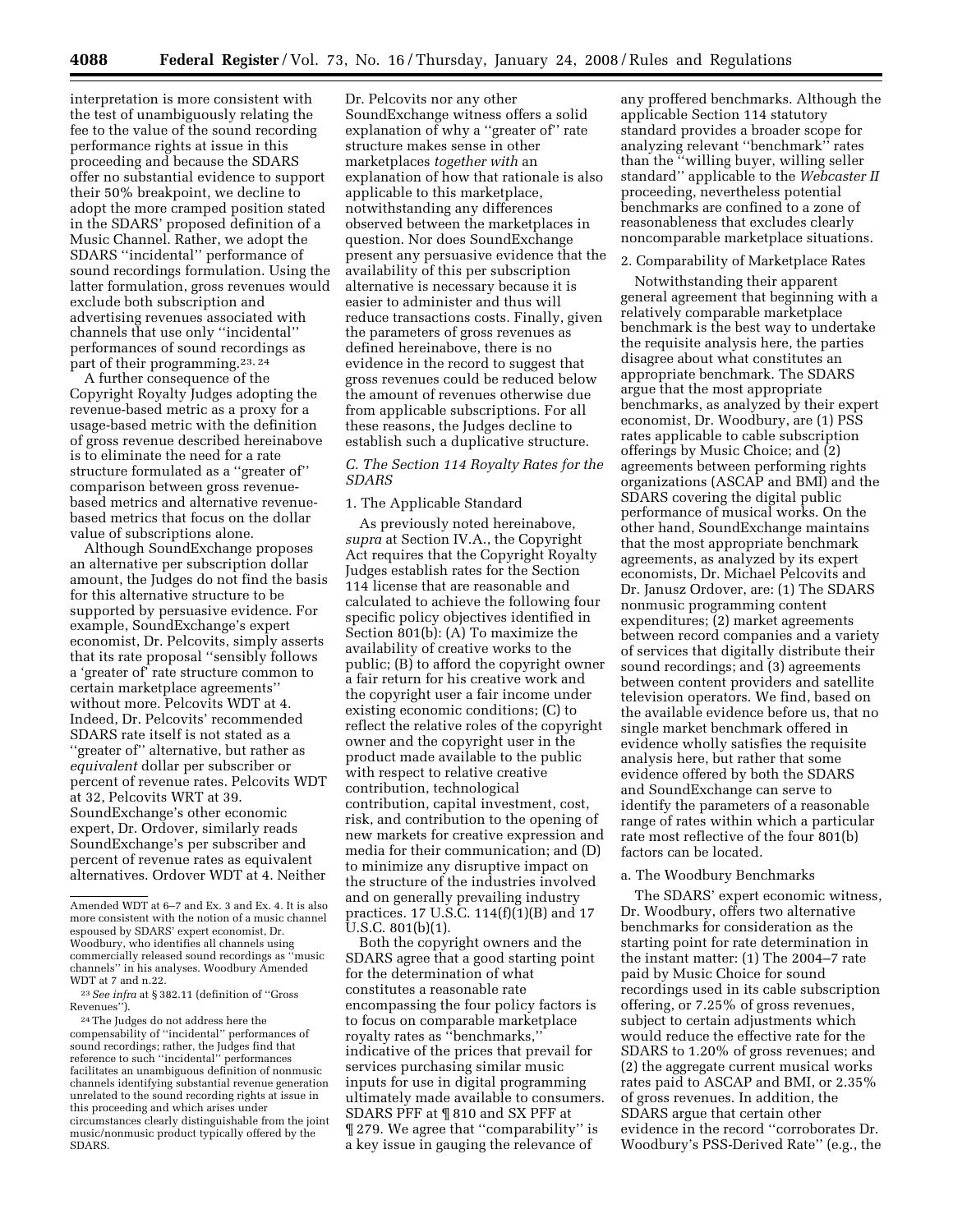''custom radio'' agreement between Yahoo! and Sony BMG, again subject to certain adjustments which would reduce the effective rate if applied to the SDARS to 2.57% of revenue).

## i. An Adjusted Music Choice PSS Rate

With respect to the first of these proferred benchmarks, we find that Dr. Woodbury's assertion that the Music Choice cable television music offering is comparable to the services offered by the SDARS is unpersuasive. The Music Choice audio service is included as a part of a bundle of primarily audiovisually oriented services (i.e., television channels) offered over cable television systems to cable television subscribers at fixed locations, while the SDARS music channels are a substantial part of purely audio services provided to subscribers over devices designed in large part to compete with terrestrial radio in terms of equivalent mobility. Further, no evidence has been presented to indicate that cable TV subscribers utilize the Music Choice audio service except as incidental to their primary activity of television channel usage, while substantial evidence has been provided by both the SDARS and SoundExchange to indicate that music listening is an integral part of consumer activity with respect to SDARS transmissions. SX PFF at ¶¶ 333–5; Woodbury Amended WDT at 34. In short, the consumer products from which demand is derived for music inputs are clearly not comparable in these two markets. Furthermore, in contrast to the core SDARS product, there is evidence that consumer demand for the Music Choice offering on cable TV is relatively weak. SX PFF at ¶¶ 1298–1300. Since demand for the music input is a demand derived from its use in the consumer service offered and, in this case, the ultimate uses of the Music Choice music programming and SDARS music programming exhibit substantial differences so as to make them poor comparators, we find that the Music Choice ''benchmark'' provides little if any guidance as to a reasonable price for the music input used in the SDARS service.

We are also not persuaded that the socalled ''functionality'' adjustment applied by Dr. Woodbury in a purported effort to make his proposed Music Choice benchmark market more comparable to the SDARS target market achieves the desired result. The Woodbury ''functionality'' adjustment does not address adequately the salient consumer product differences noted above. In that sense, to refer to this adjustment as a ''functionality'' adjustment is a misnomer. Dr.

Woodbury's ''functionality adjustment'' merely lists key characteristics of the music made available to SDARS consumers (e.g. mobility, quality of reception, broader playlists than typically available on terrestrial radio, etc.) for which music consumers are willing to pay enhanced revenues and then attributes *all* of the revenue associated with these characteristics to other inputs such as satellite technology under the unsubstantiated theory that such other inputs could produce the same level of revenue 25 absent any music to broadcast. Therefore, the Woodbury ''functionality'' adjustment is seriously flawed and makes little contribution to resolving the lack of comparability between the Music Choice cable TV music programming proposed benchmark market and the SDARS target market.

We conclude from the record before us that there is no basis to support the notion that music inputs in both these markets are equally productive in generating revenues for the users. That notion is artificially and inappropriately created by Dr. Woodbury's reduction of the capabilities associated with the music inputs used by the SDARS by restricting their use to the more limited capabilities of the music inputs used by Music Choice in its cable TV offering (e.g., no mobility, etc.). If anything, rather than adding to the downward adjustment to the Music Choice rate already made by Dr. Woodbury to account for music/nonmusic differences, it would seem more appropriate to adjust the proffered SDARS rate upwards to account for these particular mobility differences.26

In sum, the consumer products from which demand is derived for music inputs are clearly not comparable in these two markets and the proferred adjustments do not remedy this shortcoming. Because of the large degree of its incomparability, particularly as

26This is not to say that the music input that is sold to consumers as ''mobile music'' is *wholly*  responsible for the consumer revenues generated by the product over and above the revenues that are generated by an otherwise identical but ''nonmobile music product,'' any more than the technical distribution vehicle is *wholly* responsible for those added revenues.

adjusted by Dr. Woodbury, the proposed Music Choice benchmark clearly lies outside the ''zone of reasonableness'' for consideration in this proceeding. Therefore, we find this particular benchmark cannot serve as a starting point for the 801(b) analysis that must be undertaken in this proceeding.

# ii. The Musical Works Rates

The musical works rates benchmark proposed by the SDARS also fails to provide a reasonable benchmark in terms of comparability. This benchmark analysis tracks some similar arguments that failed to prevail in *Webcaster II.* 

The Copyright Royalty Judges find that the musical works benchmark analysis offered by Dr. Woodbury is similarly flawed here for several reasons. First, the musical works benchmark analysis is based on a marketplace in which, while the buyers may be the same as in the SDARS marketplace, the sellers are different and they are selling different rights. *Webcaster II,* 72 FR 24094. The fact that an SDAR requires both sets of rights does not make them equivalent. Many products and services require several essential inputs, but that fact alone does not lead to price parity across those inputs. Ordover WRT at 19.

Second, contrary to Dr. Woodbury's assertions that the prices paid for the rights in each respective market should be the same, substantial empirical evidence shows that sound recording rights are paid multiple times the amounts paid for musical works rights in most digital markets (e.g., ringtones, digital downloads, music videos).27 *Webcaster II,* 72 FR 24094; SX

The SDARS also appear to argue that the Librarian's statement in the 1998 PSS Rate Determination, at 63 FR 25405, that copyright owners of musical compositions and record companies ''do not share equal power to set rates in an unfettered marketplace,'' recognized that sound recordings enjoy relatively higher rates compared to musical works in other digital markets because of the exercise of relatively greater market power by the record companies as compared to the more constrained musical works seller. Yet, the SDARS reliance on the Librarian's decision in the *1998 PSS Rate Determination* is misplaced insofar as the Librarian was not focusing on comparative Continued

<sup>25</sup>Although Dr. Woodbury uses the ''costs'' associated with these other inputs in his adjustment, he makes clear that those costs merely serve as a proxy for revenues attributable to the use of inputs. Woodbury Amended WDT at 23 (''The SRPR [sound recording performance right] fee paid by XM and Sirius would be higher only because of the added revenue (reflecting higher costs) attributable to providing an end-to-end mobile service, not necessarily because of the inherently higher value of music.'') Dr. Woodbury describes the costs of these other inputs as ''subscriber distribution and acquisition costs.'' Woodbury Amended WDT at 22.

<sup>&</sup>lt;sup>27</sup>The SDARS attempt to discount these particular disparities by implying that since the sound recording rates are negotiated in an unconstrained marketplace while the ASCAP musical works rates in these markets are subject to court supervision, the latter must necessarily be relatively lower because they are constrained by the threat of court intervention. (See, for example, SDARS RFF at ¶ 90.) But this argument is not persuasive, because it fails to show that the negotiated sound recording rates are greater than ''the price that a willing buyer and a willing seller would agree to in an arm's length transaction'' (i.e., the rate court standard for reasonableness as articulated in *U.S.* vs. *ASCAP (Salem Media),* 981 F. Supp 199, 210 (S.D.N.Y., 1997)).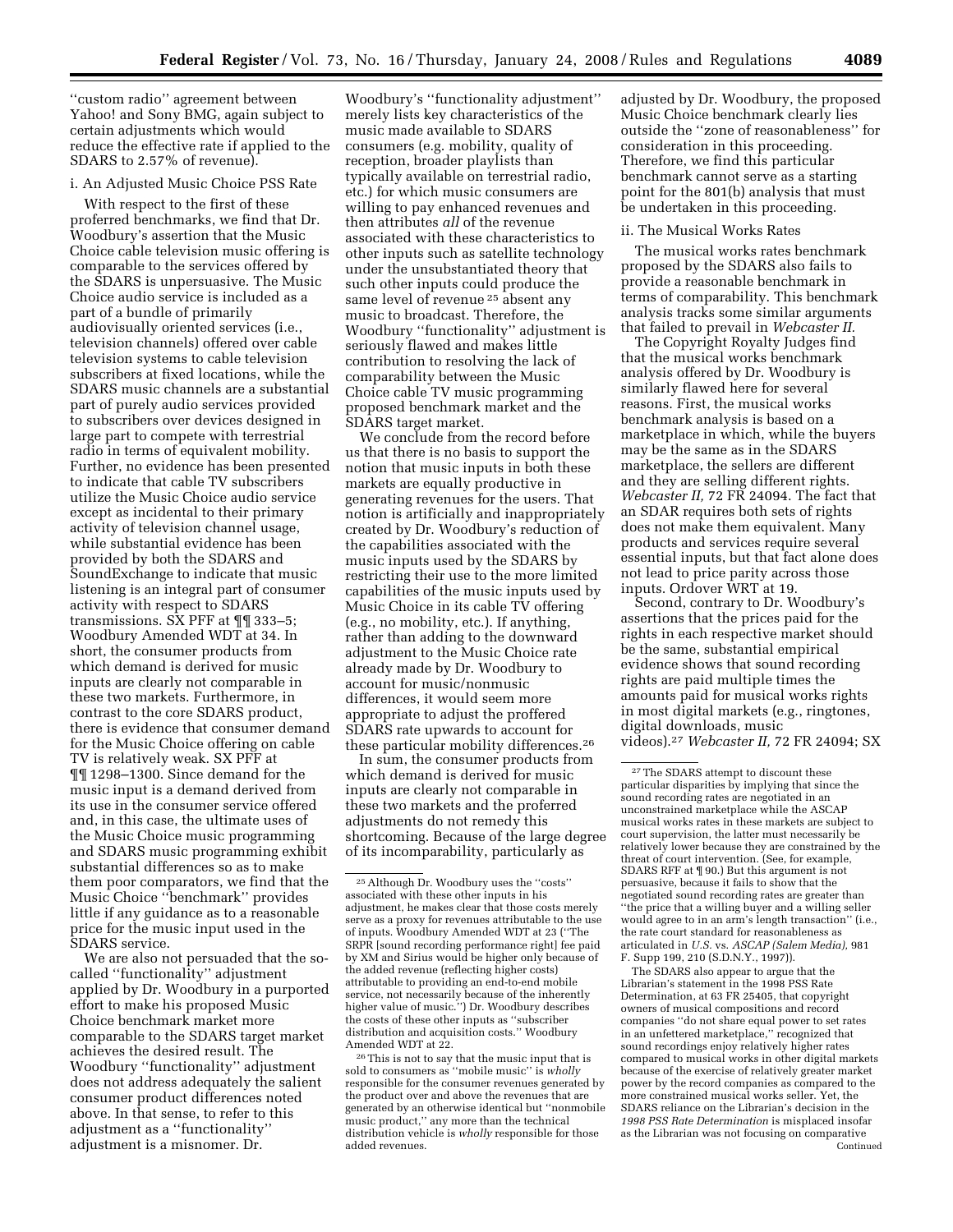PFF at ¶¶ 1381–87, 1389–93. Thus, we conclude that the marketplace evidence from other digital markets submitted by SoundExchange casts substantial doubt on the reasonableness of using the proferred musical works rates as a benchmark for the sound recording rates to be determined in this proceeding, except as an indicator that a reasonable rate for sound recordings could *not* be as low as the musical works rate.

Third, the Copyright Royalty Judges find that Dr. Woodbury's equivalence argument also is flawed because of his effective reliance on the assumption of ''sunk costs'' as a justification. This assumption fails on both theoretical and empirical grounds for the same reasons that we rejected it in *Webcaster II.* Dr. Woodbury claims that, while the sellers in his benchmark market are not the same as in the target market, they stand in a similar position because for both musical works and sound recordings, the costs of producing the underlying intellectual property are effectively sunk, meaning that there is no incremental cost imposed on the sellers of either the musical work or sound recording by virtue of making the underlying intellectual property available for digital performance. Woodbury Amended WDT at 37. As a matter of theory, then, Dr. Woodbury's proposed benchmark analysis ignores the long-established pattern of investment in the recording industry. As we noted in *Webcaster II* at 72 FR 24094, not only are there some initial sunk investments, but there is a requirement of *repeated* substantial outlays year after year or, in other words, the repeated ''sinking'' of funds; and, if sellers are faced with the prospect of not recovering such sunk costs, then the incentive to produce sound recordings is diminished. In this case there is also substantial evidence of a substantially greater investment of this type in sound recordings as compared to musical works. SoundExchange PFF at ¶¶ 1399–1401, 1407. Furthermore, recording companies will necessarily

make future investment decisions based on their best estimates of the revenue sources available to them in the future from all sources including revenue streams derived from the SDARS' use of sound recordings. Ordover WRT at 14 (''Record companies' incentives to produce new music are based on revenues from all available sources''). As we recognized in *Webcaster II* at 72 FR 24094 n.28, this is a dynamic economic process concerned with obtaining greater resources for future creative efforts. To suggest that the sound recording copyright owners should ignore such costs in their approach to pricing in the SDARS market makes little sense. At bottom, then, we find Dr. Woodbury's equivalence rationale for his proposed benchmark to be severely flawed. Moreover, as we pointed out above, there is ample empirical evidence in the record from other digital marketplaces to controvert Dr. Woodbury's premise that the market for sound recordings and the market for musical works are necessarily equivalent. SX PFF at ¶¶ 1381–87, 1389–93.

For all these reasons, the Judges find that Dr. Woodbury's proffered musical works benchmark is not useful as a starting point for our determination of a reasonable sound recording rate in this market and, further, that marketplace evidence from other digital markets submitted by SoundExchange shows that a reasonable rate for sound recordings could not be as low as the musical works rate.

iii. SDARS' Corroborative Evidence for PSS-Derived Rate

The SDARS argue that certain other evidence in the record corroborates Dr. Woodbury's PSS-derived rate of 1.2% of revenues: (1) The prior SDARS–RIAA agreement (in the range of 2.0% to 2.5% of revenues); (2) the SDARS Musical Works Agreements (suggested benchmark rate of 2.35%); (3) a ''custom radio'' agreement between Yahoo! and Sony BMG, subject to certain adjustments which would reduce the effective rate if applied to the SDARS to 2.57% of revenue; and (4) Dr. Pelcovits' nonmusic programming benchmark, also subject to certain adjustments which would reduce the effective rate if applied to the SDARS to 3.51% of revenue. We find that rates which are virtually 2 or 3 times as great (e.g. 2.35% or 3.51%) as the rate they are being used to corroborate (i.e. 1.2%) only serve to undermine any reasonableness that might be ascribed to the Woodbury PSS-derived rate of 1.2%. That is, even if the Woodbury PSSderived rate was derived from an

arguably comparable benchmark, this ''corroborative'' data all points in the direction that it is too low as adjusted.

Furthermore, we find that the musical works benchmark and the adjusted Pelcovits nonmusic programming benchmark themselves suffer from serious flaws. See *supra* at Section IV.C.2.a.ii. and *infra* at Section IV.C.2.b.ii. In addition, the SDARS– RIAA current agreement cannot be corroborative of a *reduced* rate going forward since it is not accompanied by any evidentiary showing that economic circumstances in this market have deteriorated. Finally, the rate terms from a ''custom radio'' agreement between Yahoo! and Sony BMG (which were not introduced to corroborate the PSSadjusted rate but rather were introduced by Dr. Woodbury to ostensibly test the sensitivity of Dr. Ordover's analyses of other markets): (1) Were not shown to be representative of this category's agreements; and (2) suffer from the same flawed ''functionality'' adjustment as Dr. Woodbury's PSS-derived rate. In short, we find no persuasive evidence proffered by the SDARS that would cause us to alter our earlier finding that the PSS-derived rate as adjusted by Dr. Woodbury (i.e., 1.2% of revenues) clearly lies outside the ''zone of reasonableness'' for consideration in this proceeding.

b. The Pelcovits Benchmarks and Analyses

SoundExchange's expert economic witness, Dr. Pelcovits, offers two benchmarks for consideration as the starting point for determination of a royalty rate applicable to the SDARS: (1) Royalties of 23% for sound recordings based on Sirius' payments to Howard Stern for nonmusic content (Pelcovits Amended WDT at 8); and (2) royalties of 18.6% for sound recordings based on payments made in the aggregate by the SDARS for nonmusic programming, including payments made to Howard Stern (Pelcovits Amended WDT at 10). In addition, Dr. Pelcovits offers an alternative analysis that yields royalties of 18% for sound recordings based on a ''division of surplus'' analysis between nonmusic content and music content (Pelcovits WRT at 39 n.64).

### i. The Stern Benchmark

Dr. Pelcovits offers his Stern analysis on the assumption that nonmusic content and music content are substitutes. He then focuses on one particular type of non-music content, Howard Stern's programming on Sirius. He next estimates that Sirius paid about 50% of revenue to Stern for each incremental subscriber that his

musical works and sound recording rate data from these other *digital* markets where record companies do not sell directly to consumers in the 1998 decision, but rather was evaluating the merits of an RIAA contention that record companies should receive more value from the performance right in sound recordings because the record companies garner more revenue from the use of the mechanical license than do the songwriters and composers. In other words, the focus was on the relevance of the wholesale market for CDs and cassette tapes. Indeed, the Librarian specifically criticized the RIAA offering for failing to ''explain why the relative value of the mechanical license to the various owners and users has any application to the determination of the value of digital performance in sound recordings.'' *1998 PSS Rate Determination* at 63 FR 25405.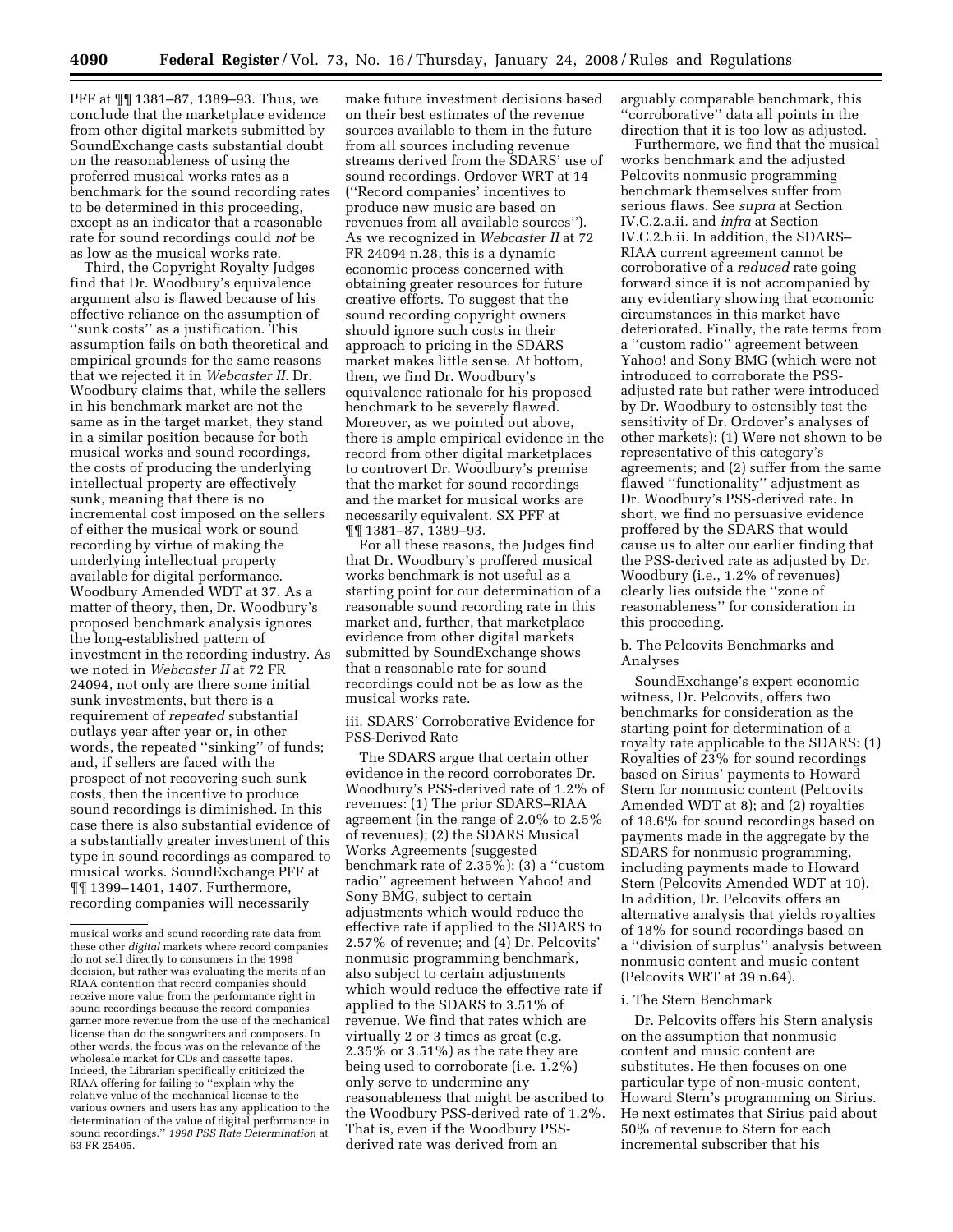programming attracted to Sirius. Using the results of a survey undertaken by Dr. Wind that purports to show that 56% of all Sirius' subscriber revenues would be lost if it offered no music channels, Dr. Pelcovits then concludes that just as Howard Stern is paid 50% of the revenues for the customers attributed to him, the music input should likewise be paid 50% of the revenues for the 56% of SDARS customers attributed to it. Subtracting the music publishers' royalty and the SDARS' internal production costs for music channels, Dr. Pelcovits is left with a bottom line royalty of 23% for sound recordings. We find this analysis suffers from several serious shortcomings.

First, Dr. Pelcovits' assertion that ''different kinds of content are substitutable inputs'' (see Pelcovits WDT at 10) is questionable in light of the fact that both inputs are required to produce the SDARS primary offering a joint music-nonmusic consumer service. As currently constituted in this joint offering, these two types of different content, by definition, may well be classified as complementary (e.g., similar to the joint requirement for a fishing rod and a fishing reel in order to engage in the activity of fishing). No substantial evidence regarding the relevant cross-price elasticities of demand was presented by Dr. Pelcovits to support his assertion that music programming and nonmusic programming are substitutes *as currently utilized by the SDARS.*28 Indeed, Dr. Pelcovits recognizes this *complementary* aspect of the various programming inputs when he declares, with respect to the current Sirius service, that ''a large catalog of music is *essential* to a music-based service and attracts customers to Sirius *just as* Stern attracts customers.'' Pelcovits WDT at 13 (emphasis added).

Second, Dr. Pelcovits makes several unjustifiable leaps in his analysis. He asserts that since Sirius paid 50% of revenues for each incremental subscriber that Stern's programming attracted to Sirius, the same 50% figure ''ought to apply equally to music content as to Stern'' without performing any comparable *incremental* revenue analysis for music programming. Pelcovits WDT at 13. Given the weaknesses of the 50% calculation for Stern, his assertion without any attempted analysis of the same 50%

figure for music content requires a leap of faith that appears unjustified.29 Dr. Pelcovits then multiplies the 50% Stern figure by 56% of all customers purportedly attracted to music so as to determine the ''share of the customer base that can be attributed to sound recordings in the same sense'' that Stern's *incremental* customers are attributed to Stern. Pelcovits WDT at 13. But this latter calculation has little to do with determining *incremental*  subscriber revenue. For example, Dr. Wind's survey findings do not satisfactorily meet the needs of the theory espoused by Dr. Pelcovits because, as noted by Dr. Noll, ''The survey methods for determining the importance of music to SDARS penetration are not designed to answer the pertinent question, which is the *incremental* value of music, holding constant the features of the service, including the quantity of music that is now available.'' Noll WRT at 69. (*See also* Noll WRT at 10–11). Thus, even assuming Dr. Wind's survey were without faults, that survey says little about *incremental* subscribers, but rather tries to assess the consumer preferences of all Sirius subscribers or the average Sirius subscriber. By comparing the incremental revenues attributable to Stern and the overall revenues arguably attributable to music programming in order to solve for the unknown price of the music input, Dr. Pelcovits effectively ignores the marginal or incremental nature of the concept he seeks to employ.30 Even Dr. Pelcovits' estimate of the total revenues attributable to the music input is based

on a single imperfect snapshot of consumer preferences provided by Dr. Wind <sup>31</sup> at one point in time, without any justification for the implied assumption that such preferences have remained or will remain stable across Sirius' subscribership over time or even over any limited relevant time period.

Third, and most importantly, inasmuch as Dr. Pelcovits offers the Stern analysis as a ''benchmark,'' he assumes a degree of marketplace comparability that the evidence in this proceeding does not support. The sellers of the respective inputs are different.32 There is a single purchaser of the ''exclusive'' Stern content from among the SDARS (i.e. Sirius), while both SDARS are buyers of the same music content. The way the inputs are used in the ultimate consumer offering results in different revenue generating capabilities for the respective inputs. For example, the Stern content can generate revenue through increased subscriptions as well as through increased advertising, while the chief characteristic of the music input on the SDARS is that it is commercial-free. Then too, there are other benefits associated with specific nonmusic content like the Stern content, such as the right to associate the service with the content provider's brand, that makes those inputs differentiable from the music input in terms of the breadth of intellectual property rights provided or the nature of the input provided. SDARS RFF at ¶ 286. In other words, all ''content'' is not comparable, any more than all inputs in addition to that content are comparable just because they share the ultimate purpose of generating revenue for the SDARS.

Fourth, to the extent that Dr. Pelcovits treats advertising revenues as part of incremental revenues attributable to Howard Stern (Pelcovits Amended WDT at 6), his use of the result as a benchmark for pricing commercial-free content inappropriately assumes an undemonstrated incremental revenue impact for the music input from advertising. SoundExchange's argument that ''to the extent that music grows the subscriber base, and those subscribers

32 In addition, because Stern is a single seller in the market for his content, he arguably functions as a monopolist in the market for his service whereas the sellers of the music inputs are more numerous.

<sup>28</sup>A positive cross-price elasticity of demand for music programming associated with an increase in the price of nonmusic programming would indicate that the two inputs were substitutes, while a negative cross-price elasticity of demand under the same circumstances would indicate that the two inputs were complements.

<sup>29</sup>This 50% estimate was originally based on analyst projections of 1.75 million incremental subscribers. A subsequent 50% estimate was based on the 2 million incremental subscribers that Dr. Pelcovits said Sirius contemplated Stern would generate by the end of 2007. Pelcovits Amended WDT at 6–8. In his amended estimates, using the original 1.75 million incremental subscribers reduces the Stern cost as a percent of incremental revenue to 49%. Dr. Pelcovits further offered estimates for 1, 2, 3 or 4 million subscribers (79%, 50%, 39% and 34% respectively) as well as an average percentage of 49% taking into account each of the four amounts of incremental subscribers. Pelcovits Amended WDT at 7–8. Incredulously, even though he offers no apparent reason for looking at one of these estimates (the 3 million incremental subscriber case) or for suggesting that it might reflect actual experience in some way, Dr. Pelcovits includes it in his ''average'' and describes the resulting average as ''reasonable.'' Pelcovits Amended WDT at 8 n.20. To the contrary, Dr. Pelcovits' various alternative estimates simply underscore the lack of a solid foundation, in fact or in theory, for his estimates and, therefore, undermine their reasonableness.

<sup>30</sup> Indeed, it is questionable as to whether the marginal analysis Dr. Pelcovits seeks to apply to the Stern content makes good sense given that the acquisition of Stern was a ''lumpy'' purchase that inhibits small incremental adjustments. Woodbury WRT at 41.

<sup>31</sup>Because nonmusic content is broken down into a number of non-additive sub-categories, while music content is not, Dr. Wind asks consumers to compare music not relative to nonmusic content, but rather to compare music to each of news, sports and talk and entertainment programming separately. These survey results therefore cannot be properly interpreted as if music as a generic category were being compared to nonmusic as a generic category.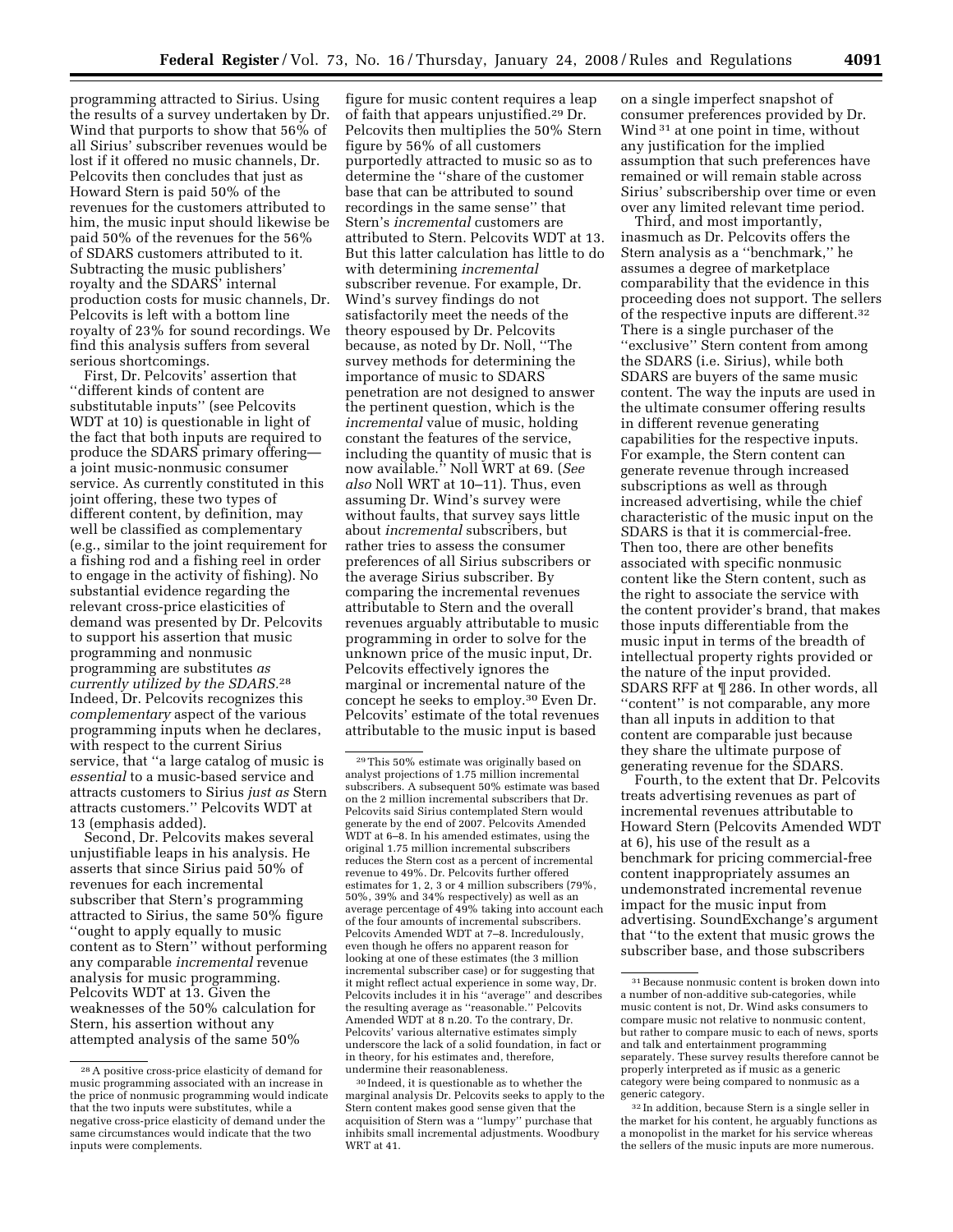listen to non-music channels as well as music channels, the larger base of potential listeners helps attract advertisers'' (*see* SX RFF at ¶ 464) mistakenly attempts to equate an actual, measurable direct or primary effect associated with the Stern content to a possible, though a largely unsupported and uncalculated indirect or secondary effect which SoundExchange attributes to music. There is no dispute that the Stern content, as is the case with other nonmusic content used by the SDARS, is specifically utilized in conjunction with advertising, while the music content used by the SDARS is specifically touted to emphasize the commercial-free nature of the offering.

Finally, Dr. Pelcovits' estimates of subscribers drawn to Sirius by the Stern deal do not inspire great confidence. Other conflicting evidence concerning estimates of the additional subscribers likely to flow from the Stern deal have been identified in the record. SDARS RFF at ¶¶ 392–393.

For all these reasons, we find the proposed Stern content benchmark to be a poor starting point for the 801(b) analysis that must be undertaken in this proceeding.

#### ii. The Nonmusic Content Benchmark

Many of the shortcomings that apply to the Stern benchmark, similarly apply to Dr. Pelcovits' consideration of other nonmusic content deals as benchmarks. Here again, Dr. Pelcovits does not satisfy his theoretical claims that music programming and these other types of content are substitutes in the primary product offering of the SDARS. Most importantly, the key characteristic of a good benchmark—comparability—is not present. The sellers are different, the buyers are only the same in the aggregate and the nature of the inputs offered vary substantially.

Then too, Dr. Pelcovits abandons the economic rationale that he claimed served to undergird his Stern analysis: ''Absent data for other content deals, I was unable to reliably perform similar analyses of other individual deals relating the amount paid to the content provider to the expected number of incremental subscribers.'' Pelcovits Amended WDT at 9. Undeterred, Dr. Pelcovits claims that it is sufficient to simply calculate the total expenditure of the SDARS on nonmusic content as a proportion of total SDARS revenues in order to determine the appropriate revenue-based rate to use as a benchmark for the music input. We find Dr. Pelcovits' analysis and the resulting recommended ''benchmark'' of 18.6% particularly unpersuasive. Certainly, confidence in the reliability of the

benchmark is hardly enhanced by the fact that it reflects two widely disparate estimates for each of the two SDARS.33

In short, we find Dr. Pelcovits' proposed rates based on nonmusic content to poorly meet the needs of a reliable benchmark. Even before subjecting it to any 801(b) analysis, SoundExchange admits this benchmark is significantly lower if the same analysis is applied to data projections for the years 2006 through 2012 instead of just actual data from 2006. SX RFF at ¶ 461. Even if the benchmark did not suffer from all the shortcomings identified hereinabove, such a large degree of sensitivity does not inspire confidence in using this proposed benchmark as a starting point for our analysis.

#### iii. Division of Surplus Analysis

In addition to his two proferred nonmusic content benchmarks, Dr. Pelcovits undertakes an additional analysis that purports to divide the SDARS ''surplus'' or residual revenues (revenues net of noncontent costs including capital costs) between the SDARS, music content providers and nonmusic content providers. We find that this analysis relies on unsupported assumptions about market behavior. For example, Dr. Pelcovits argues that all content costs must be part of his surplus pot because that is how negotiations take place ''in the real world.'' Pelcovits WDT at 16. No evidence from this market was provided to support this assumption. Despite this assumption, Dr. Pelcovits omits musical works royalty costs from his surplus pot. Pelcovits WDT at 16 n.15. Thus his inclusion of nonmusic content costs into his surplus pot appears to be little more than a transparent attempt to enlarge the surplus that is potentially available for distribution to owners of sound recordings. Although Dr. Pelcovits later claims to amend his results by ''excluding these royalties and then pay this same amount off the top out of the surplus assigned to music,'' this adjustment still treats the music publishers' costs as predetermined, rather than adding the publishers as the players to the game who also share in the surplus. Dr. Pelcovits offers no sound basis for distinguishing between his treatment of nonmusic content costs and musical works content costs or, for that matter, for treating other variable inputs as

predetermined costs as well. As Dr. Noll points out, this disparate treatment of SDARS inputs may well bias the Shapley values in favor of the record labels. Noll WRT at 89.

Other assumptions underlying Dr. Pelcovits' analysis are also not solidly supported. For example, Dr. Pelcovits relies on Mr. Butson's revenue and cost estimates for XM and Sirius in 2012, despite the well-known fact that financial projections of the kind undertaken by Mr. Butson increase in uncertainty over the course of the period projected, with the last year in a six-year period of projections (in this case, 2012) being the least reliable. SDARS PFF at ¶ 960. Mr. Butson's projections in turn rest on a number of growth assumptions that either merely track past experience at best or are arbitrary at worst, leading us to question the degree to which such data is reliable for the purpose employed by Dr. Pelcovits. Different assumptions would provide different bottom-line numbers in Dr. Pelcovits' analysis.

After estimating the available ''surplus'' in 2012, Dr. Pelcovits proceeds to use a Shapley model of a cooperative game to divide the ''surplus'' among the various inputs. But a cooperative game solution to a bargaining problem assumes that an agreement between the parties is both possible and enforceable. Here there is no enforcement mechanism. 7/9/07 Tr. 303 (Pelcovits); Noll WRT at 83. Therefore, the outcomes of the model cannot be supported. At the same time, no reason is provided by Dr. Pelcovits as to why each participant in the game should not make its decisions independently to maximize their own profits. In other words, a noncooperative game approach may have been more appropriate under the circumstances.

In short, questionable assumptions coupled with concerns over the reliability of the data used in the Pelcovits analysis cause us to regard the findings of the Pelcovits analysis as carrying little weight. For those reasons, the Judges find that the Pelcovits surplus analysis neither serves to provide a solid market rate estimate to serve as a starting point for the application of the 801(b) considerations nor to provide additional solid corroboration of SoundExchange's various benchmark analyses.

#### c. The Ordover Benchmarks

Although Dr. Ordover recognizes that no benchmark is perfect, he offers two categories of benchmarks for the Judges' consideration: (1) satellite TV deals with nonmusic content providers that yield

<sup>33</sup>Looking at each of the SDARS individually, Dr. Pelcovits calculates that XM's nonmusic content providers were paid 16.9% of revenues in 2006 while Sirius' nonmusic content providers were paid 33.2% of revenues in 2006. Pelcovits Amended WDT at 10.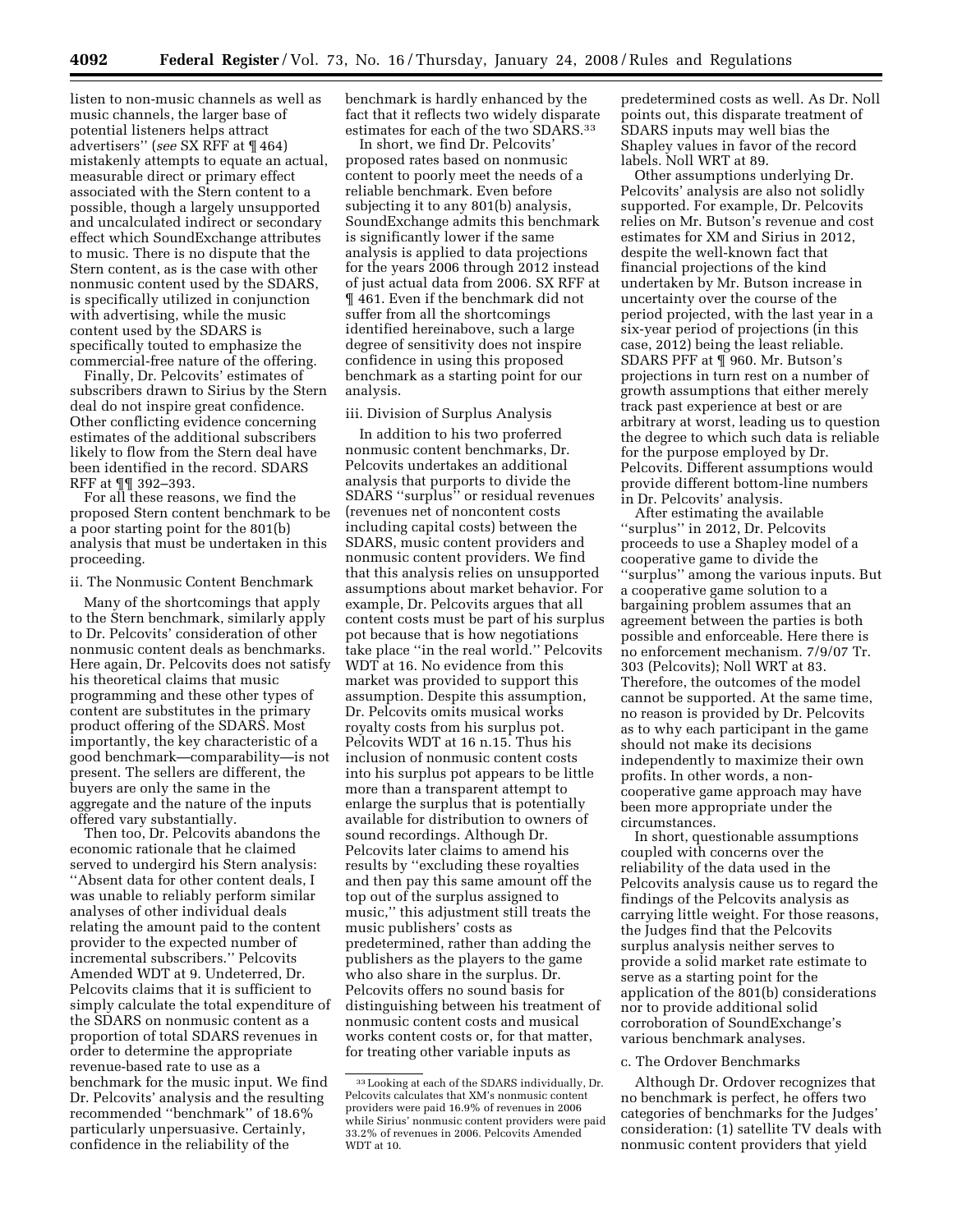two benchmarks, 40% of gross revenues based on overall content or 49.3% of gross revenues based on premium network programming, subject to certain adjustments which would reduce the effective rate for the SDARS to 18.5% or 23.5% of gross revenues (Ordover WDT at 40–41); and (2) a variety of agreements covering other distribution channels for digital music (e.g., interactive subscription services, cellular ringtones, etc.) that suggest a benchmark of 35% to 50% of revenues, subject to only an adjustment for the lower proportion of music content on the SDARS that would result in a benchmark royalty rate of 19% to 28% or, if adjusted to account for other differences between the benchmark market and the target SDARS market, would yield a royalty rate of \$2.51 to \$3.09 per subscriber per month (Ordover WDT at 50–52).

We find the first of these two categories of proferred benchmarks to be of little value. Even assuming that the SDARS have similar cost structures to satellite TV (also known as Direct Broadcast Satellite or DBS) operators, they offer very different consumer products, the inputs focused on in the analysis (nonmusic audiovisual content) differ substantially from the sound recording inputs at issue in this proceeding, and the buyers and sellers are different in the benchmark market as compared to the target market. The fact that these different enterprises may exhibit some similarities with respect to their capital structure and that both are subscription services offering entertainment in a broad sense is not sufficient to overcome all the aforementioned fundamental differences between the proposed benchmark market and the target market.

However, we find Dr. Ordover's second category of proferred benchmarks—certain channels for the distribution of digital music—more useful. In particular, the interactive subscription market is a benchmark with characteristics reasonably comparable to the non-interactive SDARS, particularly after Dr. Ordover's reasonable adjustment for the difference in interactivity. Both markets have similar sellers and a similar set of rights to be licensed. While the buyers may be different entities, there is no persuasive evidence that the buyers in the target market have less relative market power than the buyers in the benchmark market. Both markets are input markets and demand for these inputs is driven by or derived from the ultimate consumer markets in which these inputs are put to use. In these ultimate consumer markets, music is delivered to

consumers in a similar fashion and consumers pay a monthly subscription fee for access irrespective of the hours of programming accessed. However, in the interactive case, the choice of music actually delivered is usually influenced by the ultimate consumer, while in the non-interactive case of the SDARS the consumer usually plays a more passive role limited to selecting a particular channel of music programming. Ordover WDT at 47–48. But this difference is reasonably accounted for in Dr. Ordover's interactivity adjusted per subscriber rates. In order to make the benchmark interactive market more comparable to a non-interactive service like the SDARS, Dr. Ordover adjusts the benchmark by the differential value associated with the interactivity characteristic. Ordover WDT at 47–52. This adjustment by itself suggests a rate of \$1.40 per subscriber per month (i.e. \$7.50 per subscriber per month multiplied by an interactivity adjustment factor of .0015/.008). Using Dr. Ordover's assumption that the average monthly per subscriber price for satellite radio is \$11.25, the interactivity adjusted benchmark of \$1.40 per subscriber per month is the equivalent of 13% on a percentage of subscriber revenue basis.34 While we agree with Dr. Ordover, that but for the lack of extensive data, these calculations might well be improved through a hedonic regression analysis, nevertheless we find that, based on the available data in the record, this interactivity adjusted benchmark is a reasonable estimate of a marketplace derived benchmark.35

At the same time, we find that any rate derived from the higher digital distribution channel benchmarks offered in evidence lie outside the zone of reasonableness because they either: (1) Fail to account for key differences that consumers value or (2) propose other adjustments not well supported by the evidence. For example, Dr. Ordover himself proposes an additional upward ''immediacy'' adjustment to the interactivity adjusted digital subscription rate calculated above that would raise it from \$1.40 per subscriber per month to \$2.51 per subscriber per month. Ordover WDT at 49–50. However, we find that the ''immediacy'' adjustment is not well founded in that it: (1) Unrealistically treats all computers as stationary devices always necessitating a two-step accessibility process involving downloading music to a computer and uploading therefrom to a separate portable device in order to move the music listening experience to another physical location (i.e., widely available technology allows portable computers not only to be moved to other physical locations but also to access the internet wirelessly); and (2) appears to overstate the significance of the delay involved in listening to music because of the process of downloading to a computer and uploading therefrom to a separate portable device (i.e., the consumer may have previously downloaded the music that he may want to listen to at any point in time so that the download process does not have to be repeated every time the consumer wants to listen to music). Moreover, Dr. Ordover admits that, in light of the trend of more recent agreements, it is possible that the basis for his ''immediacy'' adjustment has all but disappeared as indicated by a ratio approaching unity. 6/21/07 Tr. 186:20– 187:8 (Ordover).

In sum, while some aspects of the Ordover analysis may not be persuasive, the Judges find that these critiques are not sufficient to undermine the basic thrust and conclusions of the Ordover analysis that the interactive subscription market is a benchmark with characteristics reasonably similar to the non-interactive SDARS, particularly after Dr. Ordover's reasonable adjustment for the difference in interactivity. As noted hereinabove, we equate the resulting benchmark offered by Dr. Ordover to be the equivalent of 13% stated as a percentage of revenue.

<sup>34</sup>Because of the commercial-free character of music programming on the SDARS, subscription revenues attributable to music programming are the appropriate focus of this analysis.

<sup>&</sup>lt;sup>35</sup> SoundExchange's argument that this interactivity adjustment needs to be adjusted further by differences in the intensity of use is not adequately supported by the record. Dr. Ordover admitted that the information he would have to rely on to make such an adjustment was ''imparted to me by counsel'' and that he ''did not have a direct conversation with the people who delivered the information'' and that he ''did not file a calculation that would reflect that adjustment'' (i.e. he made no adjustment to his proposed rates based on this information regarding intensity of use). *8/27/07* Tr. 102:11–12; 108:7–109:18 (Ordover). Moreover, Mr. Eisenberg's testimony cited by SoundExchange to support higher intensity of usage ambiguously refers to ''historical'' data from an unknown period which may or may not coincide with the period analyzed by Dr. Ordover in making his initial interactivity adjustment. Eisenberg WDT at 19. At the same time, the SDARS' argument that Dr. Ordover's interactivity adjustment is fatally compromised by the absence of this additional intensity adjustment is equally without merit. The absence of the unsupported additional "intensity adjustment does not negate the reasonableness of Dr. Ordover's interactivity adjustment based on the record of evidence before us. The SDARS' separate argument that Dr. Ordover's video-service interactivity adjustment needs to be adjusted to

reflect a substantially higher value for interactivity, as shown by a few recent audio agreements covering interactive as well as noninteractive services, is not supported by a close reading of the relevant provisions of those agreements. SX PFF at ¶ 481–486.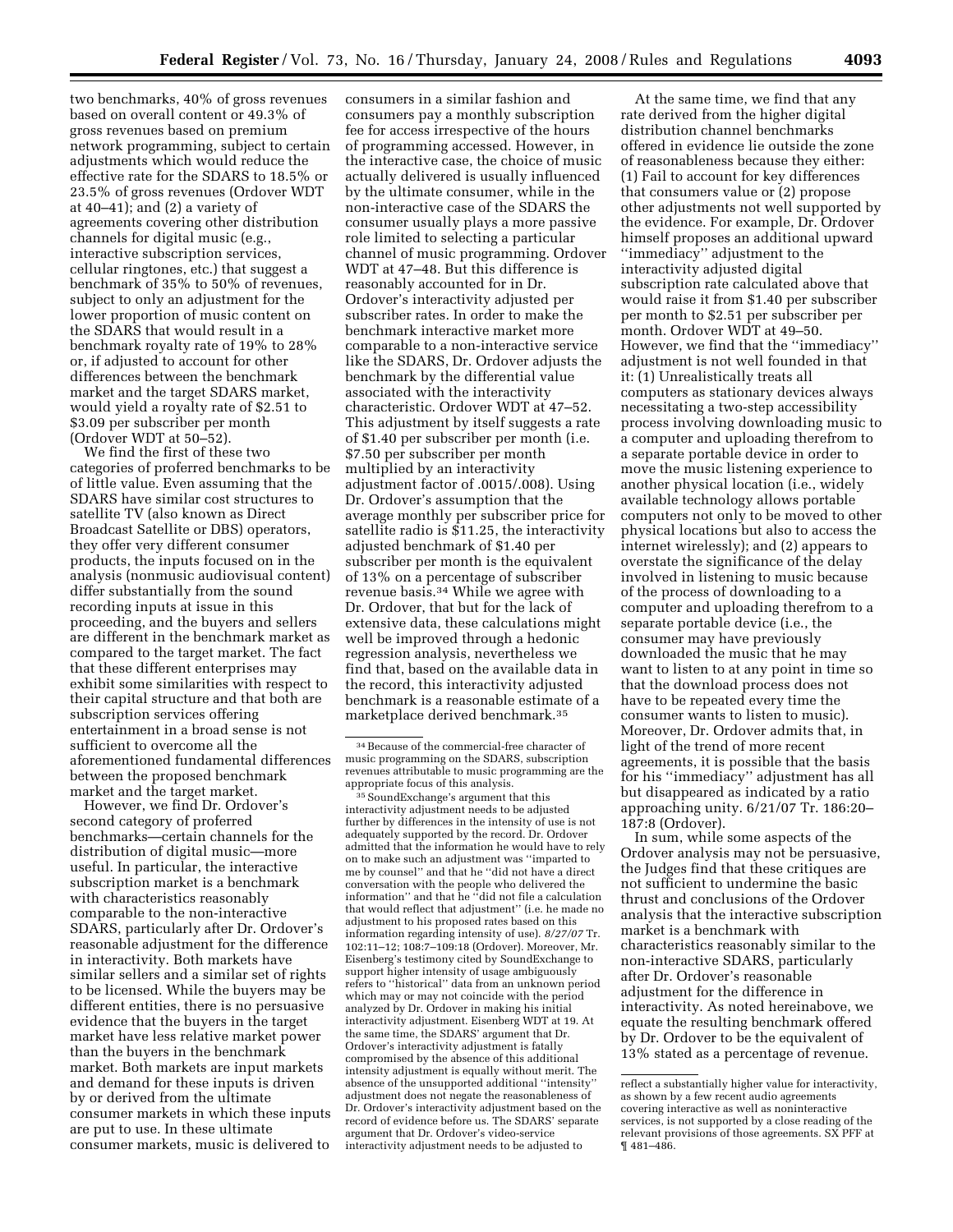We find that some of the additional relevant evidence from the marketplace for other types of digital music services corroborates Dr. Ordover's analysis by showing that, for many types of music services, a substantial portion of revenue is paid to sound recording copyright owners above the current SDARS rate, just as it would be pursuant to the 13% rate that would result from Dr. Ordover's interactivity adjusted interactive subscription market analysis. In other words, we find these additional voluntary agreements covering such digital services as clip licenses, permanent audio downloads, etc. of some general corroborative value. These data show that, in many cases, the price paid by buyers for the rights to utilize a sound recording in various ways is as much as or higher than the 13% rate suggested hereinabove. This shows that the prevailing rates in these other markets do not appear to undermine his analysis—some indication of general reasonableness. However, because no effort is made to reconcile the many differences in product characteristics that may exist between these markets and the target SDARS market and adjust for such differences, these alternatives must be regarded as having only directional value and to lie outside the zone of reasonableness (i.e. a zone that excludes clearly noncomparable market situations). In other words, based on the record of this proceeding, the 13% rate identified hereinabove marks the upper boundary for a zone of reasonableness for potential marketplace benchmarks from which to identify a rate that satisfies any 801(b) policy considerations not adequately addressed in the market.

3. The Zone of Reasonableness and the 801(b) Policy Considerations

The marketplace evidence offered by the SDARS and SoundExchange supports the determination of the parameters of a zone of reasonableness. Based on the record of evidence in this proceeding we have determined that the 13% rate identified hereinabove marks the upper boundary for a zone of reasonableness for potential marketplace benchmarks. We have also determined that potential marketplace benchmarks cannot be less than or equal to the SDARS' musical works rates (i.e., 2.35% of gross revenues). However, the latter lower boundary for the zone of reasonableness is not the equivalent of the upper boundary in offering a specific benchmark defined by comparability. Therefore, based strictly on marketplace evidence, a rate close to the upper boundary is more strongly

supported than one close to the lower boundary. We now turn to the 801(b) policy considerations to determine the extent to which those policy considerations weigh in the same direction or a different direction as the benchmark market evidence hereinbefore reviewed.

The relevant 801(b) factors meriting further consideration consist of the following four specific policy objectives: (A) To maximize the availability of creative works to the public; (B) to afford the copyright owner a fair return for his creative work and the copyright user a fair income under existing economic conditions; (C) to reflect the relative roles of the copyright owner and the copyright user in the product made available to the public with respect to relative creative contribution, technological contribution, capital investment, cost, risk, and contribution to the opening of new markets for creative expression and media for their communication; and (D) to minimize any disruptive impact on the structure of the industries involved and on generally prevailing industry practices. 17 U.S.C. 114(f)(1)(B) and 17 U.S.C. 801(b)(1). Not surprisingly, both the SDARS and SoundExchange have a different view of how specific facts weigh in their favor on each of these policy objectives. We reject the notion, however, that Section 801(b)(1) is a beauty pageant where each factor is a stage of competition to be evaluated individually to determine the stage winner and the results aggregated to determine an overall winner. Neither the Copyright Royalty Tribunal nor the Librarian of Congress adopted such an approach. *See* 46 FR 884 (January 5, 1981) (jukebox proceeding); 46 FR 10466 (February 3, 1981) (mechanical license proceeding); 63 FR 25394 (May 8, 1998) (PSS proceeding). Rather, the issue at hand is whether these policy objectives weigh in favor of divergence from the results indicated by the benchmark marketplace evidence. Therefore, we next evaluate the other evidence in the record offered with respect to the four policy considerations to determine if that evidence shows that the weight of marketplace evidence we have previously reviewed requires any adjustment.

a. Maximizing the Availability of Creative Works to the Public

While the SDARS and SoundExchange offer various arguments to suggest that they are each respectively the largest contributor toward the achievement of this policy objective, those arguments miss the mark. The ultimate question is whether

it is necessary to adjust the result indicated by marketplace evidence in order to achieve this policy objective. We agree with Dr. Ordover that ''voluntary transactions between buyers and sellers as mediated by the market are the most effective way to implement efficient allocations of societal resources.'' Ordover WDT at 11. An effective market assures absence of both below-market prices and supracompetitive prices, so that suppliers will not reduce output and innovation in response to the former and consumers will not experience a reduction in consumer welfare in response to the latter. In other words, an effective market determines the maximum amount of product availability consistent with the efficient use of resources.

The parties to this proceeding choose to emphasize only one or two aspects of these supply and demand dynamics because doing so appears to facially support a "win" for them on the availability factor. The SDARS, for example, choose to emphasize that they foster the availability of music: (1) by assuring that different types of music are more widely disseminated than they are in the terrestrial radio alternative and (2) by the promotional effect of their airplay. Therefore, their view is that the availability of works to the public is maximized if the rates are as low as possible. *See* SDARS PFF at ¶¶ 126– 147; Woodbury Amended WDT at 43– 44; Noll WRT at 41. On the other hand, SoundExchange focuses on the input suppliers' incentive to increase creative output, arguing that the recording industry requires higher revenues from alternative distribution mechanisms to compensate for a drop in the physical sales of CDs generally and higher revenues from the SDARS specifically to compensate for the substitution of SDARS listening for physical CD sales. Therefore, its view is that the availability of works to the public can only be maximized through higher rates. *See* SX PFF at ¶¶ 781–93, ¶¶ 811–12, ¶¶ 669–710.

We find that the record does not support any adjustment from the result indicated by the previously reviewed marketplace evidence in order to achieve the policy objective of maximizing the availability of creative works. For example, the evidence presented by the SDARS and SoundExchange is insufficient to suggest a net substitution/promotion difference between the interactive subscription service benchmark and the SDARS marketplace. Because only the relative difference between the benchmark market and the hypothetical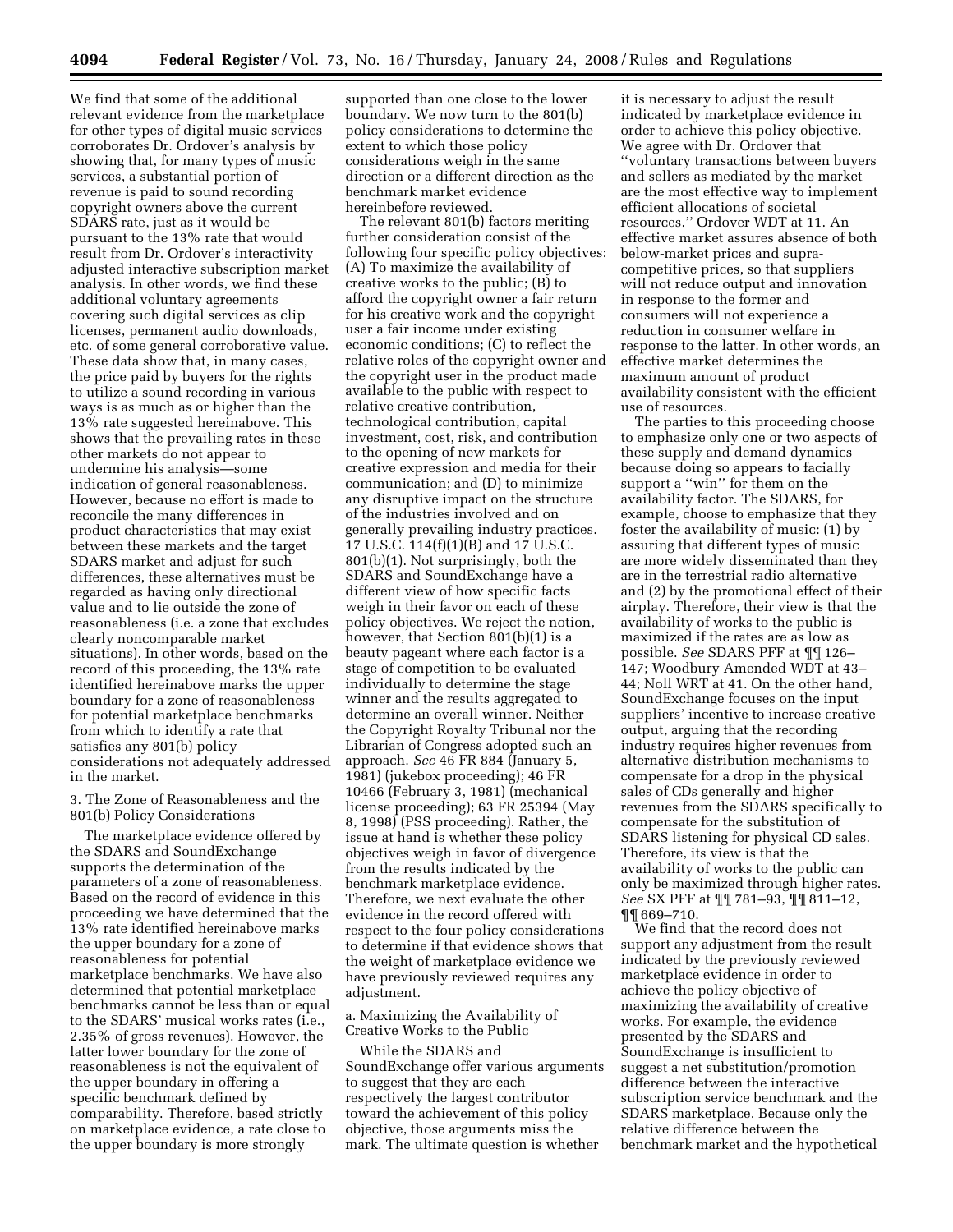target market would necessitate an adjustment, the absence of solid empirical evidence of such a difference obviates the need for such further adjustment.

Furthermore, even if the absolute levels of promotion/substitution in the SDARS market alone were somehow relevant, as the parties appear to suggest, we find that they presented no acceptable empirical basis for quantifying promotion/substitution for purposes of adjusting rates. For example, the SDARS assert that their service is promotional and imply that they should receive credit for this effect. But they present no persuasive evidence that would be useful for quantifying the magnitude of this asserted effect or for deriving a method for translating such magnitudes into a rate adjustment. The mere assertion that airplay is promotional without more is insufficient. Indeed, the quality of evidence presented by the services on this issue consisted largely of such assertions (e.g., Woodbury Amended WDT at 44–46), a handful of consumer testimonial e-mails or anecdotes recounting subjective opinions. *See* SX PFF at ¶¶ 714, 717.

SoundExchange, in an effort to support and quantify its claimed substitution effect, offers the results of several consumer surveys. Dr. Pelcovits concludes that these surveys show that SDARS subscribers will reduce their purchases of CDs by 2.6 CDs per subscriber per year. *See* Pelcovits WRT at 31–33. But the Wind survey on which Dr. Pelcovits partially relies in reaching his conclusion was excluded by the Judges in their gatekeeping roles (applying Federal Rule of Evidence 702), because of data shortcomings and questions about the reliability of the methods employed by Dr. Wind in that survey. 8/29/07 Tr. 114:2–115:2. Dr. Pelcovits' partial reliance on the marketing survey research offered by Mr. Mantis is similarly misplaced because the weight of the survey's results are questionable in light of: (1) The lack of a control group where the purpose of the survey is to establish causality; (2) the potential bias introduced by the leading character of important questions in the survey; (3) an inability to specifically attribute all of the claimed substitution effect to the SDARS music programming as opposed to the SDARS nonmusic programming; and (4) the lack of time period specificity in asking about consumer behaviors. SDARS PFF at ¶¶ 247–257, 258–261, 263. Dr. Pelcovits' reliance on the National Association of Recording Merchants (''NARM'') survey does not aid his calculation of the magnitude of

the substitution effect because, even construing the evidence in a light most favorable to SoundExchange, it indicates the percentage of satellite radio subscribers who purchased no music in the last year. That is, the NARM study may suggest a substitution effect but does not attempt to quantify it.36

Thus, on the evidence before us we find the net impact of the claimed substitution and promotion effect of the SDARS on CD sales is indeterminate. More importantly, we find that little if any of this evidence sheds light on the question of whether the net substitution/promotion effect of the SDARS is different from the net substitution/promotion effect of the interactive subscription service benchmark.

Finding no conclusive quantifiable evidence of such a substitution/ promotion difference between the benchmark market and the target market and, further, finding no quantifiable difference suggested by the parties with respect to the remaining evidence submitted on the first policy factor discussed hereinabove, we conclude that, in the instant case, the policy goal of maximizing the availability of creative works to the public is reflected in the market solution embodied in the benchmark market rates. An effective market would have taken into account substitution concerns and promotion effects in determining the maximum amount of product availability consistent with the efficient use of resources.

b. Fair Return to Copyright Owner and Fair Income to Copyright User

Here, too, the SDARS and SoundExchange offer various arguments to suggest that they should each be the largest beneficiary of this policy objective and, again, those arguments miss the mark. The ultimate question is whether it is necessary to adjust the result indicated by marketplace evidence in order to achieve this policy objective and, if so, is there sufficient evidence available to do so.

We find that the evidence in the record supports no such adjustment. The SDARS have not shown that their income under existing economic conditions is unfairly constrained by adoption of a rate informed by the marketplace evidence we have

previously reviewed. Nor has SoundExchange shown that the copyright owners will fail to receive a fair return for their creative work because of the adoption of a rate informed by the marketplace evidence we have previously reviewed.

The SDARS argue that a fair income to the copyright user is one which is sufficient to generate a competitive riskadjusted return on past and future investments. *See* SDARS PFF at ¶ 179. But the SDARS conveniently ignore the highly leveraged structure of their enterprises and imply that such a return should occur within the license term and, further, that such a return should be at least one that consists of net income in the form of profits. *See*  SDARS PFF at ¶¶ 178, 186. Affording copyright users a fair income is not the same thing as guaranteeing them a profit in excess of the fair expectations 37 of a highly leveraged enterprise. Nor is a fair income one which allows the SDARS to utilize its other resources inefficiently. In both these senses, a fair income is more consistent with reasonable market outcomes. Therefore, in the absence of any substantial evidence in the record to the contrary, we find that it is not necessary to adjust the benchmark rate hereinbefore indicated by marketplace evidence in order to achieve the policy objective of affording copyright users a fair income. For example, there is no substantial evidence of the exercise of unfair market power in the setting of prices in the benchmark marketplace.

This is not to say that SDARS' concerns with respect to meeting their cash flow and income goals sooner rather than later should not be considered in this proceeding, but rather we find that they are more properly raised when the SDARS more directly address the timing issue and its impact in the context of the fourth policy objective articulated in the statute (i.e., minimizing any disruptive impact on the structure of the industries involved).

With respect to the second policy objective, SoundExchange primarily points to the voluntary agreements negotiated with other digital services in the market for sound recordings as representing a fair return for copyright owners. However, SoundExchange suggests that if the application of the

<sup>36</sup>SoundExchange also argues that the SDARS' own listening research suggests a substitution effect. Again, even construing the evidence in a light most favorable to SoundExchange, the SDARS' internal research merely provides general evidence of a substitution effect rather than a specific quantifiable magnitude.

<sup>&</sup>lt;sup>37</sup>The SDARS readily admit that any projections, particularly in this relatively new industry, are subject to substantial uncertainty especially towards the latter part of the license period. Frear WRT at ¶¶ 13–14. Therefore, the fair earnings expectations of a highly leveraged enterprise must reasonably carry a somewhat wider ambit than various projections offered into evidence by the contending parties.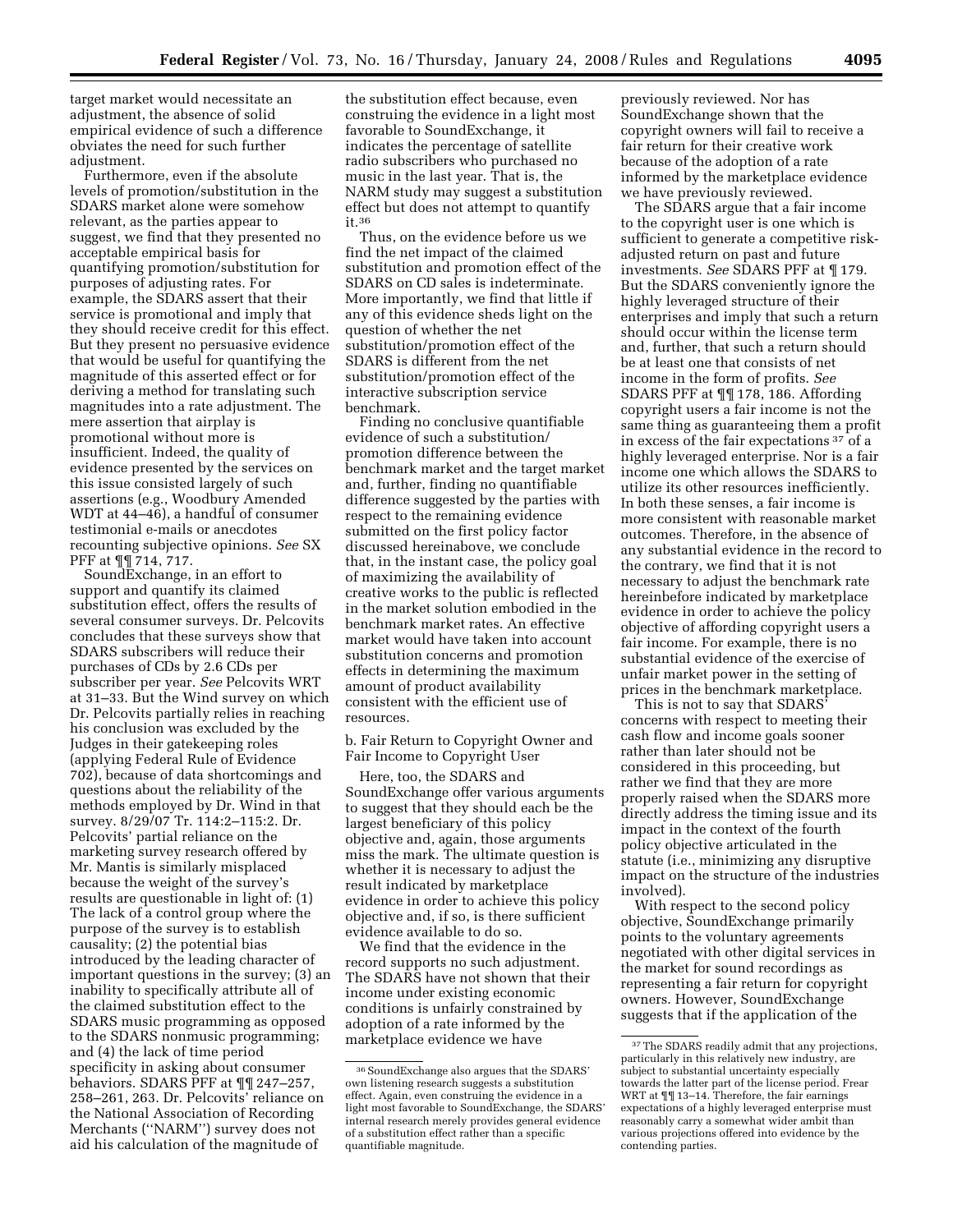four policy objectives produces a belowmarket rate, then a fair return would not be achieved because that below-market rate would result in the record industry not earning sufficient royalties to compensate for the substitution effect the SDARS have on revenues from the sales of other forms of music. *See* SX PFF at ¶ 834. Because we have previously addressed SoundExchange's market-based evidence, *supra* at Section IV.C.2.b.–c., we need not address the specifics of that evidence again here. Similarly, we have previously addressed SoundExchange's evidence with respect to substitution of the SDARS for CD sales, *supra* at Section IV.C.3.a., where we found the net impact of the claimed substitution and promotion effect of the SDARS on CD sales was indeterminate. We further note that additional SoundExchange claims regarding a broader view of substitution (i.e. an SDARS substitutional effect on the sales of music in forms other than CDs) are neither adequately supported nor quantified in the record. In short, based on the evidence before us, we find that it is not necessary to adjust the benchmark previously indicated by marketplace evidence in order to achieve the policy objective of affording copyright owners a fair return.

c. Relative Roles of the Copyright Owner and the Copyright User in the Product Made Available to the Public With Respect to Relative Creative Contribution, Technological Contribution, Capital Investment, Cost, Risk, and Contribution to the Opening of New Markets for Creative Expression and Media for Their Communication

The SDARS, in effect, argue that the third 801(b) policy objective requires a discounted market rate in consideration of their: (1) Creative contributions to developing and airing nonmusic programming, (2) creative contributions to music channels, (3) contributions in the form of the design and development of new technology, (4) substantial capital investments and operating costs, (5) contribution towards meeting various risks associated with making their product available to the public, and (6) contribution to opening new markets for creative expression and media for their communication. Not surprisingly, SoundExchange argues that record companies and artists make equally important contributions to the achievement of this third policy objective when these various sub-factors are considered as a whole and, further, that these various sub-factors are adequately considered and valued in market transactions. We find that, considering the record of relevant

evidence as a whole, the various subfactors identified in this policy objective may weigh in favor of a discount from the market rate because of the SDARS' demonstrated need to continue to make substantial new investments to support the satellite technology necessary to continue to provide this specific service during the relevant license period. However, inasmuch as we find this issue is intimately intertwined with evidence impacting our consideration of the fourth 801(b) policy objective (i.e., minimizing any disruptive impact on the structure of the industries involved), we will treat the effect of this particular matter as part of our consideration of the fourth policy objective. *See infra* at Section IV.C.3.d.

We come to this conclusion in a straightforward manner from the evidence offered regarding the third policy consideration. The SDARS' attempt to obtain credit for creative contributions largely centers on: (1) Enhancements to the channels described as music channels and (2) their acquisition of nonmusic programming as part of their product offering. The SDARS' reliance on the Librarian's decision in the *1998 PSS Rate Determination* at 63 FR 25405 which stated that the ''product made available'' is the ''entire digital music service'' of which sound recordings are an element is misplaced where the SDARS seek to gain credit towards a discounted royalty rate for music by pointing to their creative addition of nonmusic programming to the digital music offering. The Librarian was clearly considering a music-only service in the *1998 PSS Rate Determination* and nowhere in that decision suggests that such nonmusic content considerations are relevant. SX PCL at ¶¶ 84–85. While the SDARS' creative contributions to music channels may be relevant, it is certainly subsidiary to and dependent on the creative contributions of the record companies and artists to the making of the sound recordings that are the primary focus of those music channels.38 Herscovici WRT at 23–24.

However, our inquiry does not end here. We find that, notwithstanding this imbalance in relative creative contributions, there is nothing that distinguishes this result from the benchmark marketplace that requires an adjustment in order to achieve the third policy objective.

With respect to technological contributions, capital investment, cost, risk and the opening of new markets, the SDARS' claims are overstated regarding their relative contributions to the relevant product made available to the public. For example, the SDARS' claimed technological contributions take credit for not only their own efforts but also for the substantial technological contributions of others. Elbert WRT at 20–40. At the same time, capital investment expense, other costs, and risk incurred by copyright owners are dismissed by the SDARS because they are not ''incremental'' with respect to satellite radio (Woodbury Amended WDT at 50); but this ignores the fact that record companies undertake ''significant and irreversible investments to develop talent and produce new works and in order to maximize their incentives to do so, it is important to receive from each distribution channel revenues that reflect the value of their contributions.'' Ordover WRT at 14. Thus, contrary to the overstated claims of the SDARS, with respect to most such investments, costs and risks, there is little to distinguish their relative contribution in this market from those of other digital music distributors in their markets.39 40 Moreover, over time, the relative position of the SDARS may have improved compared to the relative position of the record companies. Herscovici WRT at 24–25, 29.

However, the primary type of expenditure incurred by the SDARS that does distinguish them from other digital distributors of music is their expenditure for satellite technology. This type of investment spending has a useful life that typically extends beyond the limited period of a single licensing

40There is also little to distinguish the SDARS' relative contribution to opening new markets from those of other digital music distributors in their markets at present. SX RFF at ¶¶ 104–105.

<sup>38</sup> Dr. Woodbury suggests that the creative contributions of the record companies and artists are not relevant because they were not made specifically for this product offering—that is, they involved no ''incremental effort to create new music.'' Woodbury Amended WDT at 48. There is no factual basis to support the Woodbury assertion. Moreover, the owners of sound recordings clearly receive recognition for their creative contribution in the form of compensation from all of the other digital music services discussed in this proceeding even though those sound recordings were not shown to be created exclusively for those services. In other words, the Woodbury analysis is flawed because it would preclude intellectual property owners from ever being compensated for their creative efforts in this market or other similar

digital markets and thereby eliminates their incentive to create and supply the very music upon which the future of this service depends as currently structured.

<sup>39</sup>Moreover, there is no substantial evidence to indicate that the relative capital investment, cost and risk contributions made by the SDARS as shown by the record of evidence in this proceeding were made (or are continuing to be made) to secure revenue streams limited to the license period at issue in this proceeding. The same, of course, is true for similar contributions made by the record companies.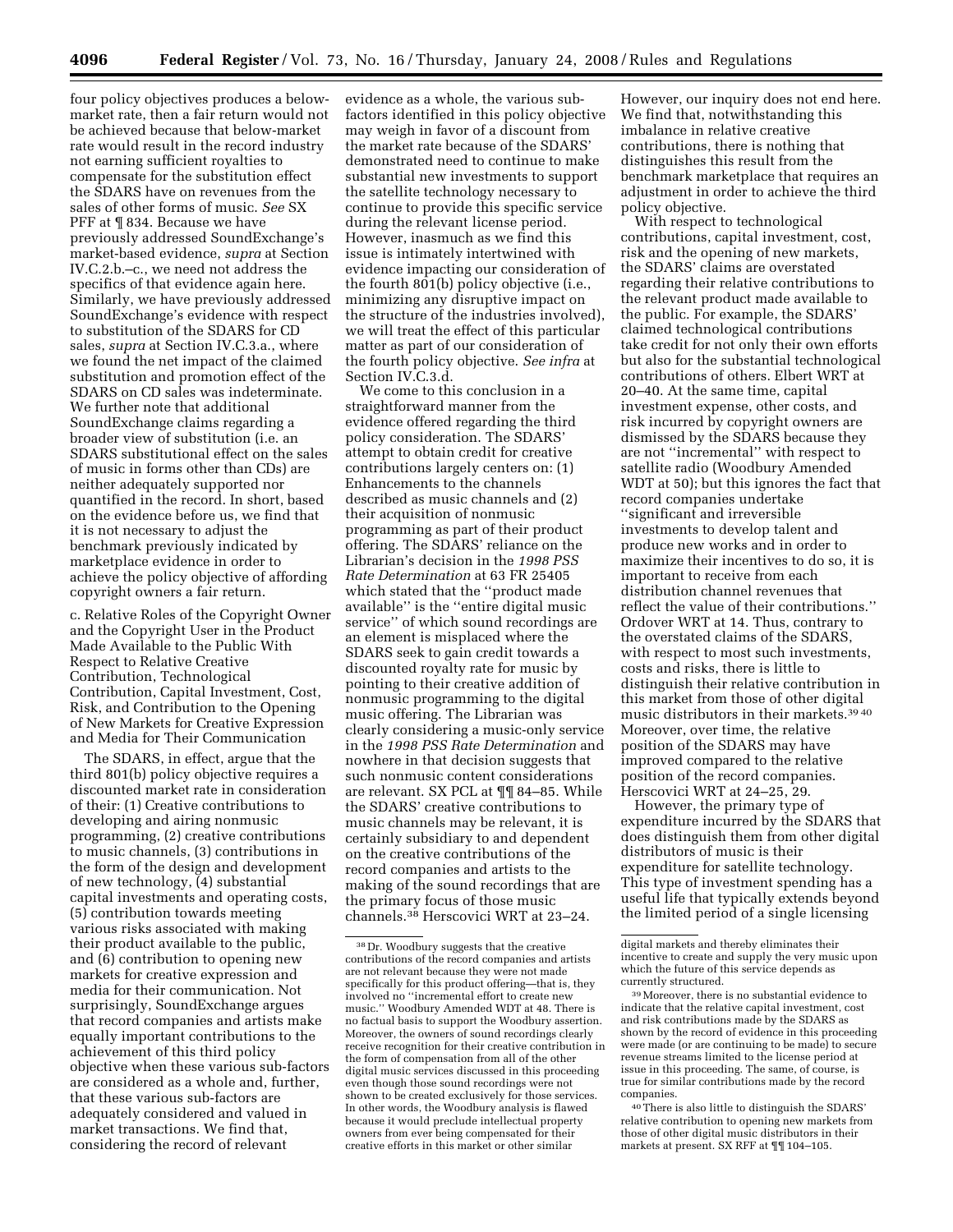period as currently defined by statute; therefore, all of the costs of spending on this technology cannot properly be ascribed to a single licensing period. Then, too, such technology may have a recoverable asset value even if the SDARS that made the investment ceases to operate. Herscovici WRT at 28. Nevertheless, nothing in the record of evidence before us indicates that the SDARS can continue to make their current product available to the public in the license period at issue in this proceeding without making new expenditures related to their satellite technology. Clearly, new satellite investment, unlike other costs, cannot be postponed without a serious threat of disruption to the service the SDARS provide. Although this may weigh in favor of a discount from the market rate, we find this issue is intimately intertwined with evidence impacting our consideration of the fourth 801(b) policy objective (i.e., minimizing any disruptive impact on the structure of the industries involved). Consequently, we will treat the potential disruptive effect of postponing investment in new satellite technology as part of our consideration of the fourth policy objective below. *See infra* at Section IV.C.3.d.

d. Minimizing Any Disruptive Impact on the Structure of the Industries Involved and on Generally Prevailing Industry Practices

Despite predictions of impending doom for satellite radio if excessively high rates are set in this proceeding or similar dire predictions for the record companies if exceedingly low rates are set in this proceeding, the rate set here is just one component that will impact the future of both industries. It can be disruptive, however, if it directly produces an adverse impact that is substantial, immediate and irreversible in the short-run because there is insufficient time for either the SDARS or the copyright owners to adequately adapt to the changed circumstances produced by the rate change and, as a consequence, such adverse impacts threaten the viability of the music delivery service currently offered to consumers under this license.

Economic experts for both sides agree that a royalty rate that would cause the SDARS to cease operating or dramatically change the nature of its product would clearly be disruptive. Ordover WDT at 33–34; Herscovici WRT at 31,40; 8/16/07 Tr. 70:10–72:13, 73:21–76:7 (Noll). In order to minimize the adverse impact of the rate applicable to the license here, we find it appropriate to adopt a rate from the

zone of reasonableness for potential marketplace benchmarks that is lower than the upper boundary most strongly indicated by marketplace data. We do so in order to satisfy 801(b) policy considerations related to the minimization of disruption that are not adequately addressed by the benchmark market data alone. The Judges further find that over the period of time marked by the license period, the potential for disruption will diminish, allowing for some reasonable escalation of the initial rate we set herein.

Although much evidence of the respective financial conditions of the SDARS and the record companies was presented in this proceeding, we conclude that many of the claimed examples of ''disruption'' are overstated. As Dr. Herscovici points out ''simply causing an increase in costs to the Services or a decline in royalties to the record companies'' is not substantial enough to qualify as a disruptive impact. Herscovici WRT at 31. However, we are persuaded by the evidence before us that there are two circumstances faced by the SDARS that merit the adoption of a rate below the upper boundary of the zone of reasonable market rates we have identified hereinbefore (i.e., 13%).

First, given that the current rates paid by the SDARS for these inputs are in the range of 2.0% to 2.5% of revenues, an immediate increase to the upper boundary of the zone of reasonableness (i.e., 13%) would be disruptive inasmuch as the SDARS have not yet attained a sufficient subscriber base nor generated sufficient revenues to reach consistent Earnings Before Interest, Taxes, Depreciation and Amortization (''EBITDA'') profitability or positive free cash flow. For example, EBITDA profitability for Sirius is estimated by Mr. Karmazin to be consistent with revenues generated from between 10 million and 11 million subscribers. *6/7/07* Tr. 35 (Karmazin). Increasing the current royalty rates to 13% will increase costs and raise the necessary critical mass of subscribers sufficient to generate revenues that can yield EBITDA profitability or even positive free cash flow. In order not to significantly delay the attainment and amounts of EBITDA profitability and positive free cash flow, some rate within the zone of reasonableness that is less than 13% is warranted. Even SoundExchange's own proposal recognizes that immediate movement to a substantially higher market rate is potentially disruptive and seeks to minimize the possibility by requesting an initial rate of 8% that increases as subscribership increases for each of the

SDARS. Moreover, while SoundExchange maintains that the proper market-based rate is 23% and it is merely proposing a phase-in of that rate, it also recognizes that various yearend 2011 consensus subscriber projections in the neighborhood of 15– 16 million for each of the SDARS (See SX PFF at ¶¶ 1094, 1096) would only take the SDARS to a rate of 17% by the beginning of the last year of the license term (2012). *See* SoundExchange Third Amended Rate Proposal (August 6, 2007) at 1–8 and closing argument of SoundExchange's counsel, 10/17/07 Tr. 142 (Handzo). In short, even SoundExchange has made a marketbased proposal that, barring exceptional events,41 is adjusted to minimize disruption for the SDARS by not only delaying the application of that marketbased rate but effectively discounting it throughout the relevant period of the license.

Second, as noted, *supra* at Section IV.C.3.c., we are persuaded that still another factor that requires attention is any undue constraint on the SDARS' ability to successfully undertake satellite investments planned for the license period. A failure to complete these investments as scheduled clearly raises the potential for disruption of the current consumer service.

For all these reasons, the Judges find it appropriate to adopt a rate from the zone of reasonableness for potential marketplace benchmarks that is lower than the upper boundary most strongly indicated by marketplace data. Based on the record before us, including, among other things, Mr. Butson's sensitivity analysis and testimony from the respective CFOs of the SDARS, Mr. Frear and Mr. Vendetti, a reasonable starting point for this license is a royalty rate of 6% of gross revenues as we have previously defined such revenue. *See*  Butson WRT at Appendix A, B and E (suggesting that inasmuch as a 4% average rate over the period will not cause the SDARS' EBITDA profitability and positive free cash flow to be substantially impacted relative to current consensus analyst expectations and, by comparison, that a near 8% average rate over the period significantly delays the attainment and amounts of EBITDA profitability and

<sup>41</sup>SoundExchange argues that the proposed merger between Sirius and XM should be factored into the rate determination. But this would require us to estimate the likelihood that the merger would successfully occur, forecast the precise date when the merged entity would become a single operation, and project the likelihood, magnitude and timing of any synergistic benefits of the merger in terms of cost savings. We find on the record before us that we have been presented with insufficient evidence on these issues.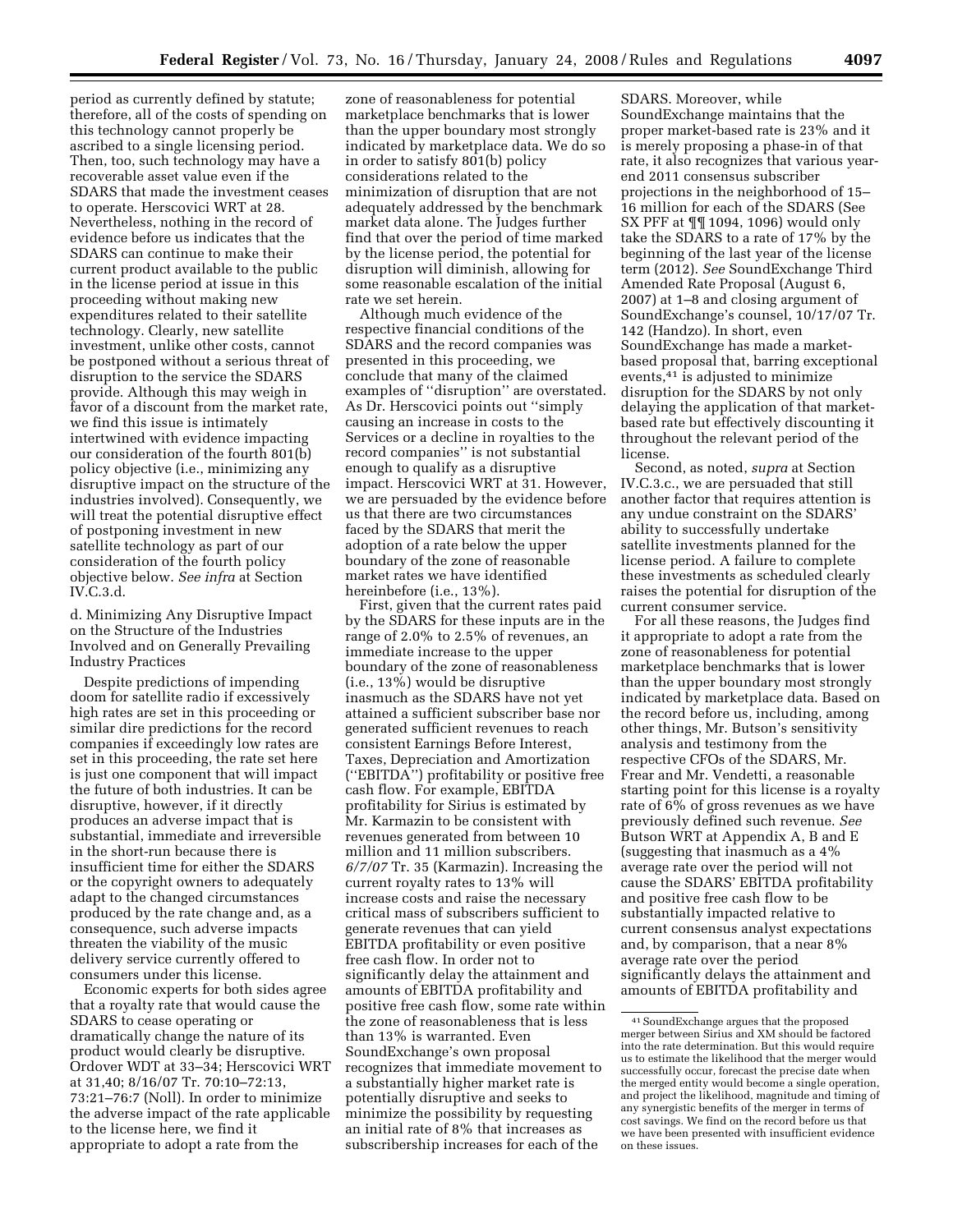positive free cash flow for the SDARS, then an average rate somewhat less than 8% and structured to begin as high as 6% will have an impact not likely to threaten disruption); 6/6/07 Tr. 37:16– 38:16 (Vendetti) (indicating that a 4% immediate rate necessitates no change in plans as contrasted to an 8% immediate rate that ''particularly impacts the amount of cash the company has to run its operation'' and therefore an 8% immediate rate adversely impacts the company ''very much'' in the short-term whereas a 6% rate has lesser impact than an 8% rate); 6/12/07 Tr. 172:1–10 (Frear) and 8/15/ 07 Tr. 103:15–104:12 (Frear) (sound recording royalties already budgeted in 2007 at a figure north of  $4\%$  or at  $4.2\%$ ); *see also* closing argument of XM's counsel, Mr. Bruce Rich, at 10/17/07 Tr. 234:19–237:14 (indicating that an immediate rate higher than 6% is likely to give rise to planning concerns and that SDARS do not have ''absolute vision that 41⁄2 percent wouldn't work or 5% wouldn't work''). We further find that over the passage of time the potential for disruption from the imposition of the 6% rate gradually diminishes as indicated by various forecasts showing consistent subscriber and revenue growth (See SX PFF at ¶¶ 1094, 1096), thereby allowing a reasonable escalation of the initial rate by the addition of 0.5% annually beginning with the start of the 2009 calendar year to the previous years' royalty rate.

In short, the Judges find that the percentage of gross revenues rate applicable to each year of the license for the SDARS is as follows: 6.0% for 2007, 6.0% for 2008, 6.5% for 2009, 7.0% for 2010, 7.5% for 2011, and 8.0% for 2012. We find no basis for making further adjustments to this revenue rate to reflect inflation.42

# *D. The Section 112 Royalty Rates and Minimum Fees*

## 1. Background

Section 112(e) of the Copyright Act directs the Judges to establish rates and terms for the making of ephemeral copies of digital recordings. We are tasked with setting rates and terms that ''most clearly represent the fees that

would have been negotiated in the marketplace between a willing buyer and a willing seller,'' as well as establish '' a minimum fee for each type of service offered by transmitting organizations.'' 17 U.S.C. 112(e)(4).

#### 2. Proposals of the Parties

SoundExchange proposes combining the Section 112 and 114 rates over the license period by allocating 8.8% of the combined fee owed by the SDARS towards the Section 112 charge. SoundExchange Third Amended Rate Proposal (August 6, 2007) at 4. The SDARS also appear to believe that the fee for the Section 112 license should be combined with that for Section 114, but their fee proposal recognizes no separate value for the Section 112 license. They argue that ephemeral copies have no economic value separate from the value of the performances they effectuate, citing the Copyright Office's 2001 *DMCA Section 104 Report* in support. SDARS PFF at ¶¶ 898–899, 902; SDARS RFF at ¶ 504.

# 3. The Record Evidence

While the record in *Webcaster II*  regarding the Section 112 license was exceedingly slim, it is virtually nonexistent in this proceeding. No party presented any evidence as to the independent value arising from the Section 112 license. SDARS PFF at ¶ 903.

# 4. Conclusion

Of the thousands of pages of testimony and exhibits submitted by the parties in this proceeding, virtually none of them are devoted to any discussion of the Section 112 license and ephemeral copies. It is therefore evident that the parties consider the Section 112 license to be of little value at this point in time. Nevertheless, SoundExchange asks the Copyright Royalty Judges to bless the fiction that whatever the royalty fee for the Section 114 license may be, 8.8% of that fee constitutes the value of the Section 112 license. We decline to accept SoundExchange's invitation for the same two reasons we declined to do so in *Webcaster II.* 

First, the Section 112 license requires us to determine the rate or rates that would have been negotiated between a willing buyer and a willing seller, not the value that copyright owners and performers or the SDARS would have attached to ephemeral copies. SoundExchange's valuation of 8.8% is not a rate. The SDARS will not be paying 8.8% more in total royalty fees because of this valuation, nor will they be subtracting 8.8% from their charge if

they choose not to avail themselves of the Section 112 license. Rather, SoundExchange's 8.8% valuation is nothing more than an effort to preserve a belief that the Section 112 license has *some* value by perpetuating the number adopted in the first webcasting proceeding. *Determination of Reasonable Rates and Terms for the Digital Performance of Sound Recordings and Ephemeral Recordings (Final Rule),* 67 FR 45240 (July 8, 2002) (codified at 37 CFR part 261) (''*Webcaster I*'').

Second, the paucity of the record prevents us from determining that 8.8% of the Section 114 royalties is either the value or the rate for the Section 112 license. SoundExchange's mere assertion that its 8.8% proposal reflects an agreement between record companies and artists on the rate applicable to Section 112 does not overcome the absence of evidence in the record with respect to this license. SoundExchange did not present any testimony or evidence from copyright owners or performers on this point.

We are left with a record that demonstrates that the license is merely an add-on to the securing of the performance rights granted by the Section 114 license. SoundExchange's proposal to include the Section 112 license within the rates set for the Section 114 license reflects this reality and we accept it as we did in *Webcaster II.* However, just as we did in *Webcaster II,* we decline, for the reasons stated above, to ascribe any particular percentage of the Section 114 royalty as representative of the value of the Section 112 license. *See Webcaster II,* 72 FR 24101–2.

#### **V. Terms**

Having determined the rates to be paid by the SDARS for their activities under Sections 114 and 112 of the Copyright Act, the Judges now turn to the terms necessary to effectuate payment and distribution. As we stated in *Webcaster II,* we are obligated to ''adopt royalty payment and distribution terms that are practical and efficient.'' 72 FR 24102. SoundExchange and the SDARS each submitted proposals of the terms they believe fulfill this obligation. SoundExchange based its proposal largely on terms the Judges adopted in *Webcaster II.* SX PFF at ¶ 1466. The terms proposed by the SDARS differ in certain respects from the *Webcaster II*  terms.

In considering the parties' proposals and adopting royalty terms, we seek to maintain consistency across the licenses set forth in Sections 112 and 114. Consistency promotes efficiency thereby

<sup>42</sup>We do *not* find that the benchmark supports an additional Consumer Price Index adjustment to the percent of revenue rate. No showing has been made to indicate that gross revenues, as hereinbefore defined, will not maintain their real value over time—indeed, the services have increased their prices during the prior licensing periods. Moreover, no evidence has been submitted by SoundExchange, the proponent of such an adjustment, to support this additional adjustment by what is, at this point in time, an indeterminate amount.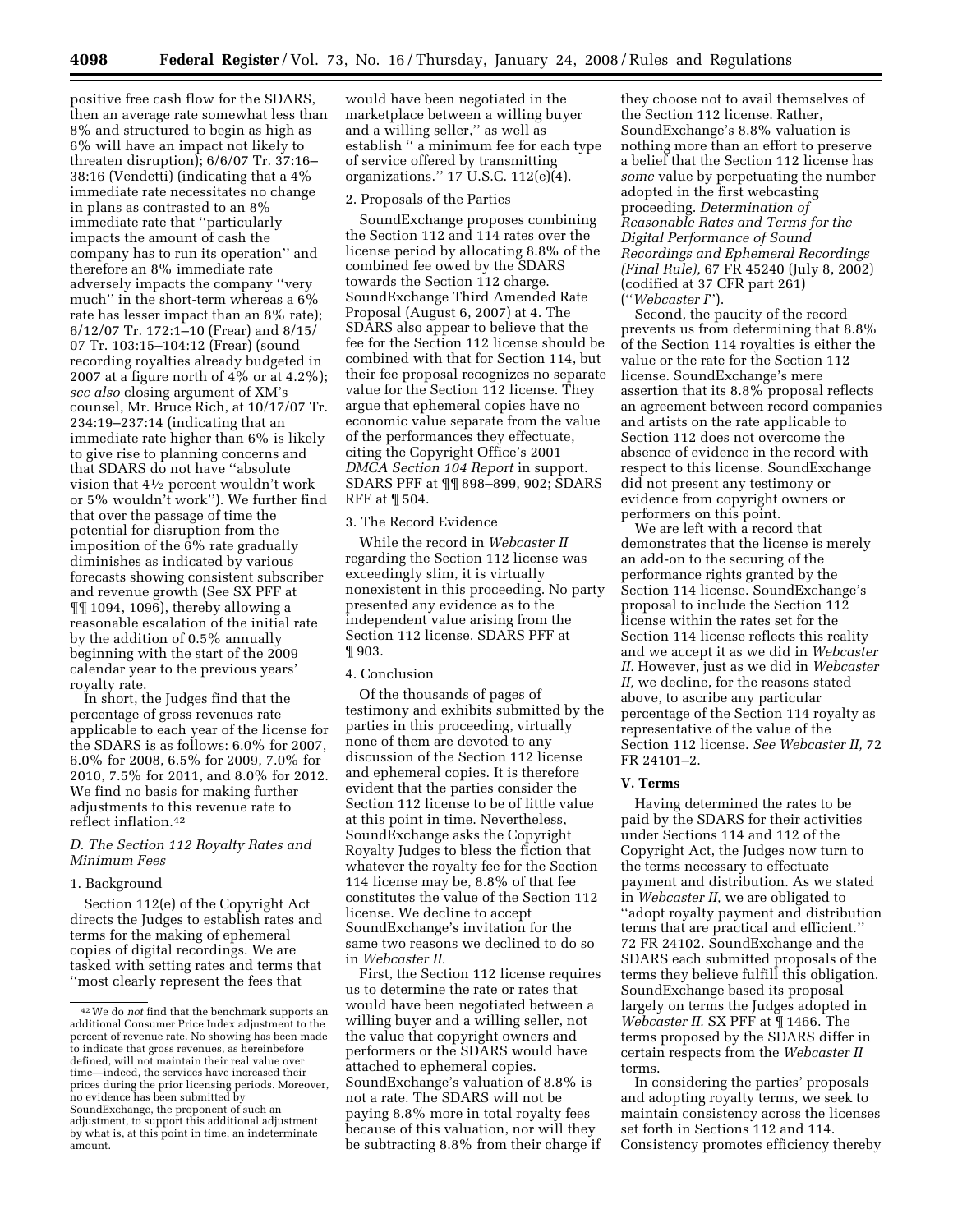reducing the overall costs associated with the administration of the licenses. This is not to say that the Judges will never vary terms across the licenses, but the burden is upon the parties to demonstrate the need for and the benefits of variance. As discussed below, the parties, for the most part, have not met this burden.

### *A. Collective*

SoundExchange requests to be named the sole collective for the collection and distribution of royalties paid by the SDARS under the Section 112 and 114 licenses for the license period 2007– 2012. SX PFF at ¶ 1505; Kessler WDT at 15–17. The SDARS do not oppose SoundExchange's request. SDARS RFF at ¶ 506 n.51.

We have determined previously that designation of a single Collective ''represents the most economically and administratively efficient system for collecting royalties under the blanket license framework created by the statutory licenses.'' *Webcaster II,* 72 FR 24104. No party submitted evidence that would compel us to alter that determination here. Indeed, no party requested the designation of multiple collectives, and SoundExchange was the only party requesting to be selected as a collective.43

SoundExchange has a track record of serving as a Collective for the collection and processing of royalty payments made under Sections 112 and 114, having done so since the inception of the statutory licenses. That coupled with the absence of any opposition or record evidence to suggest that SoundExchange should not serve in that capacity here leads us to determine that SoundExchange will serve as the Collective for the 2007–2012 license period.

We now turn to those terms which are in dispute.

#### *B. Disputed Terms*

# 1. Late Fees

#### a. Late Royalty Payments

SoundExchange requests that the Judges establish a fee for late royalty payments equal to 1.5% of the total royalty owed by the SDARS for that period. SX PFF at ¶¶ 1482, 1488, 1489; Kessler WRT at 2–4; 8/29/07 Tr. 19:15– 20:5 (Kessler). The proposed fee of 1.5% is the fee that is currently paid by PSS for the license period 2002–2007 and was the fee imposed by the Judges in the recently concluded webcasting

proceeding. *See* SX PFF at ¶¶ 1480–82; 8/29/07 Tr. 19:15–20:5 (Kessler).

SoundExchange argues that imposition of a ''significant'' late fee is necessary in order to compel licensees to make timely royalty payments. SX PFF at ¶ 1486; 6/19/07 Tr. 44:3–10 (Kessler). SoundExchange represents that many licensees are late with their payments, with such delinquency ranging from a few days to a few months. SX PFF at ¶ 1483. Ms. Kessler asserts that late fees are the only remedy available to SoundExchange to thwart late payments, absent filing an infringement suit. Kessler WRT at 3; 6/19/07 Tr. 44:3–10 (Kessler). Moreover, SoundExchange submits that a 1.5% late fee is not burdensome to the SDARS provided they submit their royalty payments in a timely manner. SX PFF at ¶ 1483; SX RFF at ¶ 522.

In support of its proposed fee, SoundExchange cites three marketplace agreements between record companies and digital music services that impose a late fee of 1.5%. SDARS Ex. 86 at SE– REB0025070 (sec. 7.2); SDARS Ex. 88 at SE–REB 0025912 (sec. 6.04(d)); SX Ex. 105 DR at Ex. A, sec. 5(b).

While the SDARS do not oppose the imposition of a fee for untimely royalty payments, they counter that a fee of 0.5% of the total royalty owed for the period is more reasonable and is supported by the record in this proceeding. SDARS PFF at ¶ 1311. The SDARS argue that SoundExchange's primary support for its 1.5% fee is that the Judges adopted that fee in *Webcaster II* and relies on the agreements offered in that proceeding here. *See* SDARS PFF at ¶ 1315; SDARS RFF at ¶¶ 507–09. The SDARS contend that SoundExchange has presented no other agreements in this proceeding to support its proposal. SDARS PFF at ¶ 1314. The SDARS further contend that, unlike the record in *Webcaster II,*  which established that SoundExchange was faced ''with virtually hundreds of different webcasters, including some with an established poor or unknown payment history,'' the SDARS are defined entities with a history of making payments in a timely manner the majority of the time—a point conceded by SoundExchange. SDARS PFF at ¶ 1315; 6/19/07 Tr. 94:14–95:5 (Kessler) (''XM and Sirius are typically timely with their payments.''). The SDARS assert, therefore, that they need no motivation to pay timely. SDARS PFF at ¶ 1315.

The SDARS also cite the testimony of Mr. Frear who testified that most of Sirius' ''commercial agreements have no late payment charges at all. If there are late payment charges, they tend to be in

the half of one percent to one percent per month range.'' 6/12/07 Tr. 24:4–8 (Frear). They state that Mr. Frear's testimony is supported by numerous SDARS agreements as well as record company agreements and amendments with digital music services in the record which contain either no late fee provision or impose a late fee of 1%. SDARS PFF at ¶ 1312, citing SIR Exs. 43, 52–53; SDARS Ex. 85 at SE–REB 0027789; SDARS Ex. 87 at SE–REB 0028157; SX Ex. 104 DR at 23; SX Ex. 256 RR.at SE 0000626; SX Ex. 257 RR at SE 000148; SE Ex. 258 RR at SE 0005331–32; SX Ex. 253 RR; SX Ex. 254 RR. The SDARS claim that SoundExchange's proposal of a 1.5% late fee is ''the rare and extreme upper bound of marketplace fees, [whereas] the norm is no late fee at all,'' thus making the SDARS' proposal of 0.5% ''far more consistent with the record evidence \* \* \* particularly in light of [their] established record of timeliness." SDARS RFF at ¶ 510.

In determining an appropriate late fee, a balance must be struck between providing an effective incentive to the licensee to make payments timely on the one hand and not making the fee so high that it is punitive on the other hand. As we did in *Webcaster II,* the Judges conclude that a fee of 1.5% for untimely payments strikes the proper balance. Even though the SDARS typically submit their payments in a timely manner (SDARS PFF at ¶ 1309; 6/19/07 Tr. 94:14–95:5 (Kessler)), the SDARS' payment history is not dispositive. We are not persuaded that a late fee of 0.5% per month provides a sufficient incentive. While the content agreements and record company agreements cited by the SDARS do not contain a late fee provision, these agreements do contain provisions allowing for the termination of the agreement in the event of a breach of the agreement such as failure to make payments timely. SIR Ex. 43, sec. 12.4(a); SDARS Ex. 85 at SE–REB 0027790 (sec. 8(b)); SDARS Ex. 86 at SE–REB 0025071 (sec. 12); SDARS Ex. 87 at SE–REB 0028160 (sec. 10(b)); SDARS Ex. 88 at SE–REB 0025917 (sec. 10.01); SX Ex. 104 DR at 34 (sec. 12). Copyright owners and performers have no such recourse under a statutory license. They cannot terminate, short of a finding of infringement by a federal court, access to their works under the license. *See Webcaster II*, 72 FR 24107. We find that a late fee of 1.5%, as found in several of the agreements in the record, provides a proper incentive to the SDARS to maintain such timeliness and is not unduly harsh. SDARS Ex. 86

<sup>43</sup>Although Royalty Logic Inc. filed a petition to participate, it withdrew from the proceeding before the oral presentation of witnesses. *See, supra,* at 3.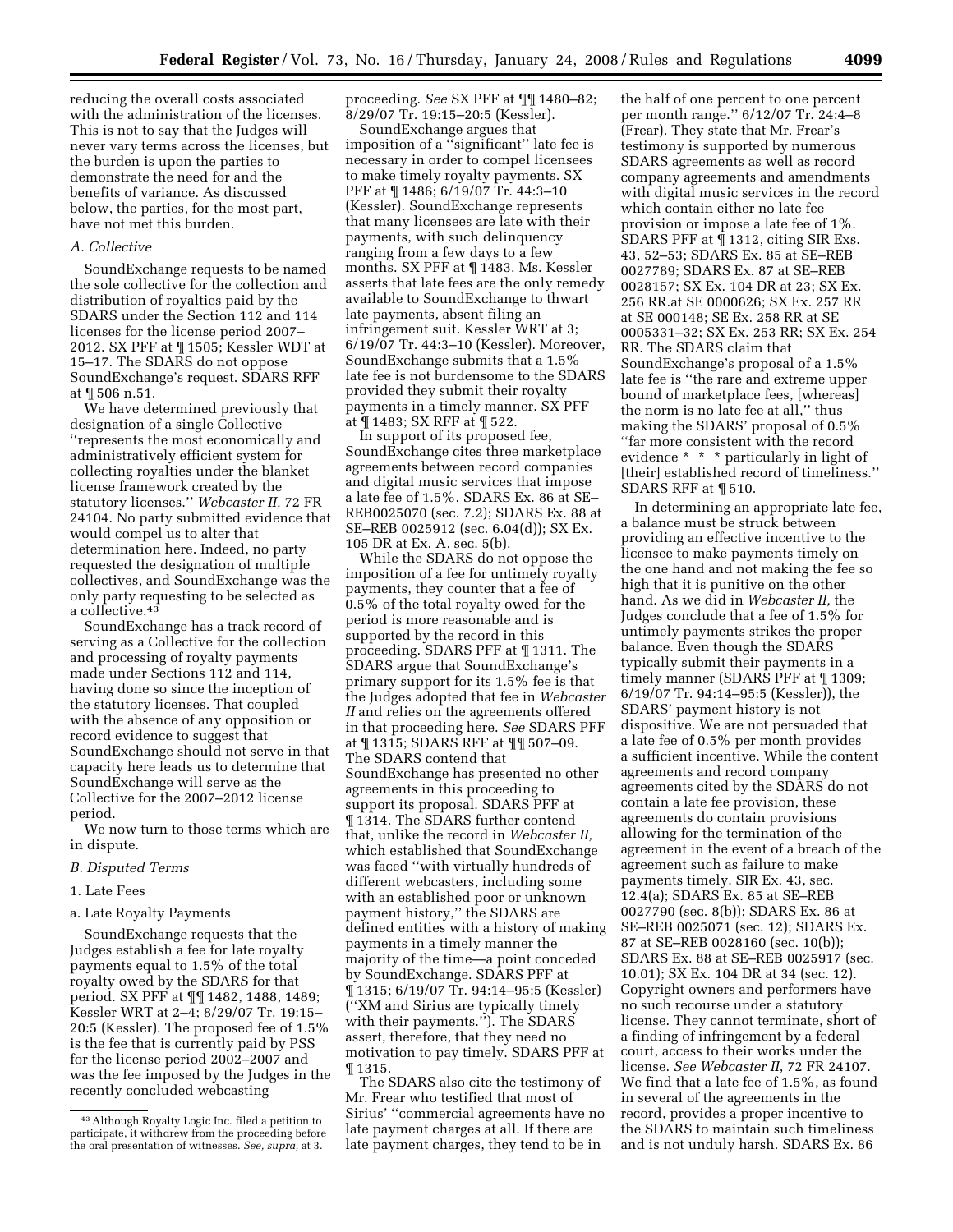at SE–REB 0025070 (sec. 7.2); SDARS Ex. 88 at SE–REB 0025912 (sec. 6.04(d)); SX Ex. 105 DR at A–7 (sec. 5(b)); SX Ex. 107 DR at 9 (sec. 6(c)). The 1.5% late fee we adopt today is consistent with the late fees applicable to webcasters and PSS.

b. Statements of Account and Reports of Use

SoundExchange proposes that a late fee of 1.5% also be assessed for untimely statements of account and reports of use. SX PFF at ¶¶ 1488–89; Kessler WRT at 3; 6/19/07 Tr. 44:15–17 (Kessler). SoundExchange justifies its request by asserting that untimely submission of these documents hamper its ability to promptly distribute royalties. SX PFF at ¶ 1488; Kessler WRT at 4. SoundExchange goes on that such late fees would provide licensees with a financial incentive to submit their statements and reports in a timely fashion. SX PFF at ¶ 1488; 6/19/07 Tr. 44:15–45:6 (Kessler).

The SDARS oppose SoundExchange's proposal. They assert that SoundExchange has provided no record evidence to support assessment of late fees to these submissions. SDARS PFF at ¶ 1319. Rather, the SDARS continue, the record establishes the opposite. Specifically, the SDARS point to several agreements between record labels and digital music distribution services which assess no late fee for anything other than a late payment. SDARS Ex. 85 at SE–REB 0027789; SDARS Ex. 86 at SE–REB 0025070; SDARS Ex. 87 at SE–REB 0028157; SDARS Ex. 88 at SE– REB 0025912; SX Ex. 104 DR at 23; SX Ex. 105 DR at A–6 of 7/1/04 agreement; SX Ex. 107 DR at 9; SX Ex. 256 RR at SE 0000626; SX Ex. 257 RR at SE 000148. In light of these agreements, they conclude that SoundExchange's proposal is unreasonable. SDARS RFF at ¶ 511.

In *Webcaster II,* the Judges determined ''that timely submission of a statement of account is critical to the quick and efficient distribution of royalties.'' 72 FR 24107. Given its importance to the distribution process, we imposed a late fee of 1.5% of the total royalty owed for that month for its untimely submission. 72 FR 24108. That reasoning applies with equal force here. Consequently, we adopt the same 1.5% per month late fee for untimely statements of account that was adopted in *Webcaster II* and proposed by SoundExchange here. We defer any decision, however, to apply a late fee to the reports of use in light of our determination that issues relating to reports of use are best addressed in the

context of a rulemaking proceeding. *See infra* at Section VI.

As we found in *Webcaster II*, ''inconsequential good-faith omissions or errors'' in the statement of account ''should not warrant imposition of the late fee.'' 72 FR 24108.

In applying a late fee to both royalty payments and statements of account, we reject SoundExchange's request to have the late fee accrue separately for these items regardless of whether they are submitted simultaneously, as proposed by SoundExchange, or separately. Since we are requiring the simultaneous submission of payments and statements of account, we agree with the SDARS that SoundExchange has not demonstrated the need for such an onerous provision in that instance. Therefore, when a royalty payment and statement of account are submitted together in accordance with the regulations but are late, the offending SDAR will pay a late fee of 1.5% that covers both the payment and the statement. Conversely, if the payment and the statement are submitted separately and both are late, then the SDAR will pay a 1.5% late fee for the late payment and an additional 1.5% late fee for the untimely statement.

Finally, we reject the SDARS' proposal to require receipt of written notice of a late submission before the accrual of the late fee begins. *See*  Second Amended Proposal of Rates and Terms of Sirius Satellite Inc. and XM Satellite Radio Inc. (October 1, 2007) at § 3.\_.3(c). The responsibility of timely submitting royalty payments and statements of account rests with the statutory licensee. We do not find such responsibility to be unduly burdensome. Therefore, we see no justification for providing the SDARS with any grace period before the commencement of the accrual period.

#### 2. Confidentiality

The parties are at loggerheads over whether copyright owners and performers should have access to the information contained in the statements of account. SoundExchange seeks adoption of the same confidentiality provisions adopted in *Webcaster II*. SX PFF at ¶ 1491; *see also* 37 CFR 380.5. There, copyright owners and performers and their agents (as well as attorneys, consultants, and authorized agents in future proceedings) are allowed to review confidential information in or pertaining to statements of account, subject to appropriate confidentiality agreements. SX PFF at ¶ 1491. SoundExchange submits that such access assists copyright owners and performers in making informed

decisions regarding licensees' compliance with their statutory obligations and in making audit and enforcement decisions. *Id.*  SoundExchange contends that in its experience more restrictive confidentiality provisions, such as those adopted in *Webcaster I*, lead to ''significant operational and other problems'' which make ''it difficult for SoundExchange to complete its work'' and result in unfairness to copyright owners and performers, the ultimate beneficiaries of the royalties. SX PFF at ¶¶ 1492–8.

In opposing SoundExchange's proposal, the SDARS characterize SoundExchange's proposal as flawed because it ''assumes that the services at issue are not complying with their obligations or making accurate payments.'' SDARS PFF at ¶ 1327. The SDARS point out that unlike the webcasters in *Webcaster II*, they ''largely have been compliant with all of their obligations.'' *Id.* They conclude that ''[w]here there is no basis for the premise underlying SoundExchange's confidentiality proposal, there can be no justification for adopting'' it. *Id*.

We find that the SDARS' argument misses the mark and adopt the confidentiality provisions proposed by SoundExchange. We previously have made clear that we will not impose confidentiality restrictions without a showing by the licensee—the SDARS here—of how disclosure of the information in the statements of account would be, or likely would be, harmful; in other words, a showing that such information is confidential. *See* 72 FR 24108. The SDARS made no such showing here; indeed, they put forth no evidence in support of their proposal to deny copyright owners and performers access to the statements of account. The SDARS' history of being ''largely compliant'' in its statutory obligations, while commendable, provides no justification for adversely impacting copyright owners' and performers' substantive rights under the Section 112 and 114 licenses. *See, id*. There is no support in the statute for excluding copyright owners and performers from having access to the information necessary to pursue an infringement suit, especially when copyright owners have full and complete access to the statements of account filed under the cable, satellite and DART licenses. 72 FR 24108 & n.77.

As in *Webcaster II*, the general public will not have access to the statements of account. Therefore, access is limited to copyright owners and performers, and their agents and representatives identified in the regulations, whose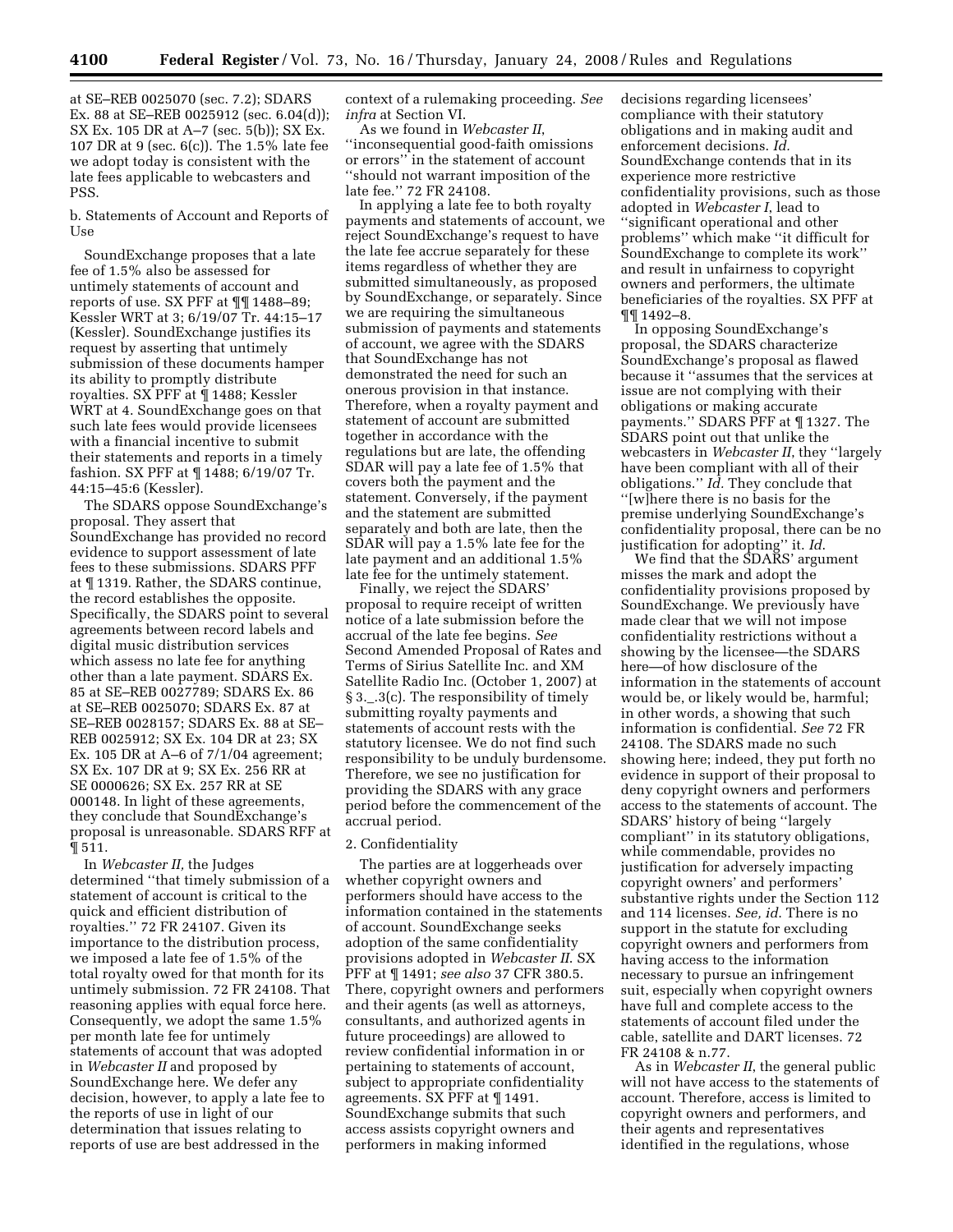works were used by the SDARS under the Section 112 and 114 licenses. *See*, 72 FR 24109.

# 3. Audits and Verification of Payments

The SDARS strenuously object to SoundExchange's proposal that the SDARS be required to ''use commercially reasonable efforts to obtain or to provide access to any relevant books and records maintained by third parties for the purpose of the [royalty verification] audit.'' SDARS PFF at ¶ 1335. The SDARS argue that such a term is ''unheard of in marketplace contracts between record labels and digital distribution services.'' SDARS PFF at ¶ 1336, citing SDARS Exs. 85–89; SIR Exs. 43, 52–53; SX Exs. 104–05, 107 DR; SX Exs. 253–54, 256– 258 RR. The SDARS add that such a term would interfere with their private contractual relationships with third parties. SDARS PFF at ¶ 1336.

SoundExchange counters that its proposal only requires the SDARS to use ''commercially reasonable efforts'' to obtain these records, and the SDARS have offered no reason why they cannot make such an effort ''to enable those audits to be as thorough and accurate as possible.'' SX RFF at ¶ 535.

Audits serve a critical function in the context of a statutory license where a copyright owner cannot easily terminate access to its works. Therefore, it is important that there be a high level of confidence in the results of such audits. It is equally important that the audit be as thorough and accurate as possible. Achievement of this goal requires a balancing of the benefits to SoundExchange of having at its disposal all pertinent records (or access thereto) against the burdens placed upon the SDARS in providing such records or access. We find that the balance weighs in favor of SoundExchange. Therefore, we are requiring the SDARS to use commercially reasonable efforts to obtain or provide access to records maintained by third parties that are relevant to the verification process. Imposition of this requirement is consistent with the terms we adopted in *Webcaster II*. *See*, 37 CFR 380.6(d).

### **VI. Notice and Recordkeeping**

Section 803(c)(3) of the Copyright Act grants the Copyright Royalty Judges the authority to adopt terms regarding notice and recordkeeping which would supercede those set forth in 37 CFR part 370. Our exercise of this authority, however, is discretionary. 17 U.S.C. 803(c)(3) (''[T]he Copyright Royalty Judges *may* specify notice and recordkeeping requirements of users of the copyrights at issue that apply in lieu

of those that would otherwise apply under regulations.'') (emphasis added). As with our consideration of terms, the Judges will adopt new or amended notice and/or recordkeeping requirements only where the parties sufficiently demonstrate the need for and the benefits of variances with existing regulations. The parties have once again failed to satisfy their burden.

The parties each have submitted recordkeeping proposals which go beyond the current interim notice and recordkeeping regulations set forth in 37 CFR part 370. *See* SoundExchange Third Amended Rate Proposal (August 6, 2007) at 9; Second Amended Proposal of Rates and Terms of Sirius Satellite Radio Inc. and XM Satellite Radio Inc. (October 1, 2007) at § 3\_.6. The proposals include provisions covering the frequency of service of the reports of use, the additional information to be reported regarding each sound recording, the time period for retention of the reports of use by the SDARS, signature requirements, format and delivery requirements, confidentiality of the reports, and census reporting. While the parties agree on certain of the proposed provisions, they disagree on others.

The parties' proposals, with one exception discussed below, all suffer the same deficiency: they are nothing more than bare proposals unsupported by record evidence. The need for the changes and the benefits to be obtained from them are backed by nothing more than argument of counsel in their closing briefs. Without more, the Judges decline to exercise their discretion to amend the notice and recordkeeping regulations.

The one proposal that is offered with some record testimony is SoundExchange's request that the recordkeeping regulations be amended to require census reporting. Kessler WDT at 17–18; 8/29/07 Tr. 23:19–25:11 (Kessler); SX PFF at ¶ 1469. SoundExchange relies on the testimony it presented in *Webcaster II* for support of all of its proposed terms, including those relating to reports of use. Kessler WDT at 2; 6/19/07 Tr. 39:16–40:2, 47:8– 19 (Kessler). The SDARS do not object to census reporting in general but disagree with SoundExchange that they should be required to report all sound recordings, noting that SoundExchange's proposal does not include the ''pragmatic exceptions'' found in the current recordkeeping regulations. SDARS PFF at ¶¶ 1329–30. Such ''exceptions'' require no reporting of sound recordings that are not under federal copyright protection or whose term has expired, that have been

directly licensed by the Service or that amount to an incidental performance as defined in the regulations. 37 CFR 370.3(b)(8)(i)–(iii); SDARS PFF at ¶ 1329.

When the interim notice and recordkeeping rules were promulgated, we made clear our intention to ''monitor the operation of these regulations \* \* \* and [to] request public comment in the future as to the need for amendment or improvement prior to adopting final regulations.'' *Notice and Recordkeeping for Use of Sound Recordings Under Statutory License (Interim Final Rule)*, 71 FR 59010, 59011 (October 6, 2006) (codified at 37 CFR Part 370). In *Webcaster II*, we declined to address notice and recordkeeping as part of that rate setting proceeding, explaining that ''because our recordkeeping regulations are interim and not final, there is ample opportunity to again address'' issues such as the Services' recordkeeping costs and SoundExchange's request for census reporting in the more appropriate context of a future rulemaking proceeding. 72 FR 24110. Moreover, we found ''there was no persuasive testimony compelling an adjustment of the current recordkeeping regulations.'' *Id*. SoundExchange has failed to present any persuasive evidence in this proceeding to challenge our conclusion in *Webcaster II*, and we therefore do not see any reason to now adopt its proposed census reporting requirement, particularly where the parties cannot agree as to what information constitutes census reporting.

#### **VII. Determination and Order**

Having fully considered the record, the Copyright Royalty Judges make the above Findings of Fact based on the record. Relying upon these Findings of Fact, the Copyright Royalty Judges unanimously adopt every portion of this Determination of the Rates and Terms of the Statutory Licenses for the digital transmission of sound recordings, pursuant to 17 U.S.C. 114, and for the making of ephemeral phonorecords, pursuant to 17 U.S.C. 112(e).

*So ordered.*  James Scott Sledge, Chief Copyright Royalty Judge. William J. Roberts, Jr., Copyright Royalty Judge. Stanley C. Wisniewski, Copyright Royalty Judge. Dated: January 10, 2008.

## **List of Subjects in 37 CFR Part 382**

Copyright, Digital audio transmissions, Performance right, Sound recordings.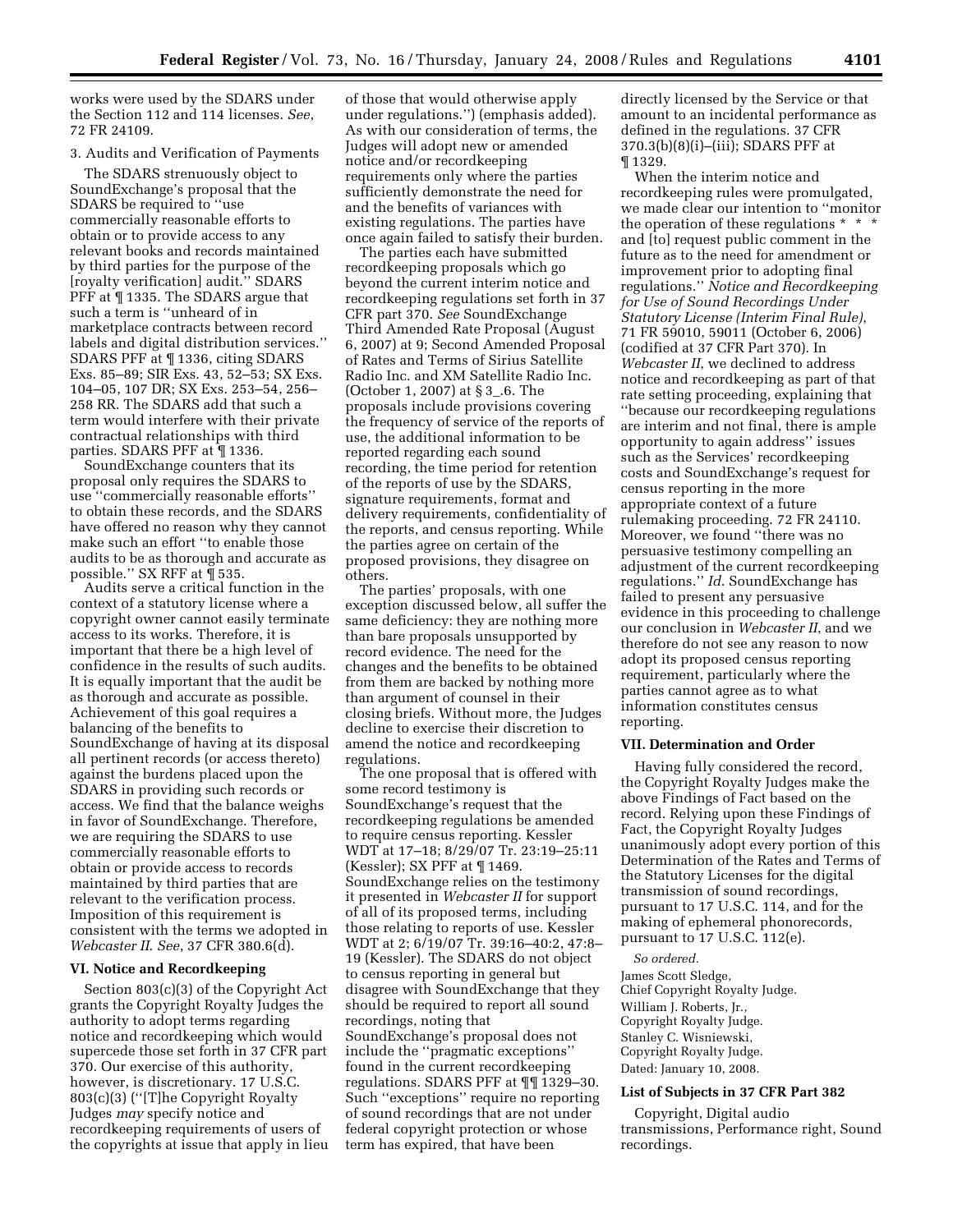### **Final Regulations**

■ For the reasons set forth in the preamble, the Copyright Royalty Judges are amending part 382 of Chapter III to title 37 of the Code of Federal Regulations by adding a new Subpart B to read as follows:

# **PART 382—RATES AND TERMS FOR DIGITAL TRANSMISSIONS OF SOUND RECORDINGS AND THE REPRODUCTION OF EPHEMERAL RECORDINGS BY PREEXISTING SUBSCRIPTION SERVICES AND PREEXISTING SATELLITE DIGITAL AUDIO RADIO SERVICES**

# **Subpart B—Preexisting Satellite Digital Audio Radio Services**

Sec.

- 382.10 General.
- Definitions.
- 382.12 Royalty fees for public performance of sound recordings and the making of ephemeral recordings.
- 382.13 Terms for making payment of royalty fees and statements of account.
- 382.14 Confidential information.
- 382.15 Verification of royalty payments.
- 382.16 Verification of royalty distributions.
- 382.17 Unclaimed funds.

**Authority:** 17 U.S.C. 112(e), 114(f), 804(b)(3).

# **§ 382.10 General.**

(a) *Scope.* This subpart establishes rates and terms of royalty payments for the public performance of sound recordings in certain digital transmissions by Licensees in accordance with the provisions of 17 U.S.C. 114, and the making of Ephemeral Recordings by Licensees in accordance with the provisions of 17 U.S.C. 112(e), during the period from January 1, 2007, through December 31, 2012.

(b) *Legal compliance.* Licensees relying upon the statutory licenses set forth in 17 U.S.C. 112 and 114 shall comply with the requirements of those sections, the rates and terms of this subpart, and any other applicable regulations.

(c) *Relationship to voluntary agreements.* Notwithstanding the royalty rates and terms established in this subpart, the rates and terms of any license agreements entered into by Copyright Owners and Licensees shall apply in lieu of the rates and terms of this subpart to transmission within the scope of such agreements.

# **§ 382.11 Definitions.**

For purposes of this subpart, the following definitions shall apply:

*Collective* is the collection and distribution organization that is

designated by the Copyright Royalty Judges. For the 2007–2012 license period, the Collective is SoundExchange, Inc.

*Copyright Owners* are sound recording copyright owners who are entitled to royalty payments made under this subpart pursuant to the statutory licenses under 17 U.S.C. 112(e) and 114(f).

*Ephemeral Recording* is a phonorecord created for the purpose of facilitating a transmission of a public performance of a sound recording under a statutory license in accordance with 17 U.S.C. 114(f) and subject to the limitations specified in 17 U.S.C. 112(e).

*GAAP* shall mean generally accepted accounting principles in effect from time to time in the United States.

*Gross Revenues.* (1) Gross Revenues shall mean revenue recognized by the Licensee in accordance with GAAP from the operation of an SDARS, and shall be comprised of the following:

(i) Subscription revenue recognized by Licensee directly from residential U.S. subscribers for Licensee's SDARS; and

(ii) Licensee's advertising revenues, or other monies received from sponsors, if any, attributable to advertising on channels other than those that use only incidental performances of sound recordings, less advertising agency and sales commissions.

(2) Gross Revenues shall include such payments as set forth in paragraphs (1)(i) and (ii) of the definition of ''Gross Revenues'' to which Licensee is entitled but which are paid to a parent, whollyowned subsidiary or division of Licensee.

(3) Gross Revenues shall exclude:

(i) Monies or other consideration attributable to the sale and/or license of equipment and/or other technology, including but not limited to bandwidth, sales of devices that receive the Licensee's SDARS and any taxes, shipping and handling fees therefor;

(ii) Royalties paid to Licensee for intellectual property rights;

(iii) Monies or other consideration received by Licensee from the sale of phonorecords and digital phonorecord deliveries;

(iv) Sales and use taxes, shipping and handling, credit card, invoice, and fulfillment service fees;

(v) Bad debt expense, and

(vi) Revenues recognized by Licensee for the provision of

(A) Current and future data services offered for a separate charge (e.g., weather, traffic, destination information, messaging, sports scores, stock ticker information, extended program associated data, video and photographic

images, and such other telematics and/ or data services as may exist from time to time);

(B) Channels, programming, products and/or other services offered for a separate charge where such channels use only incidental performances of sound recordings;

(C) Channels, programming, products and/or other services provided outside of the United States; and

(D) Channels, programming, products and/or other services for which the performance of sound recordings and/or the making of ephemeral recordings is exempt from any license requirement or is separately licensed, including by a statutory license and, for the avoidance of doubt, webcasting, audio services bundled with television programming, interactive services, and transmissions to business establishments.

*Licensee* is a person that has obtained a statutory license under 17 U.S.C. 114, and the implementing regulations, to make transmissions over a preexisting satellite digital audio radio service, and has obtained a statutory license under 17 U.S.C. 112(e), and the implementing regulations, to make Ephemeral Recordings for use in facilitating such transmissions.

*Performers* means the independent administrators identified in 17 U.S.C. 114(g)(2)(B) and (C), and the parties identified in 17 U.S.C. 114(g)(2)(D).

*Qualified Auditor* is a Certified Public Accountant.

*Residential* means, with respect to a service, a service that may be licensed under the provisions of 17 U.S.C.  $114(d)(2)(B)$ ; and, with respect to subscribers, subscribers to such a service.

*SDARS* means the preexisting satellite digital audio radio services as defined in 17 U.S.C. 114(j)(10).

*Term* means the period commencing January 1, 2007, and continuing through December 31, 2012.

#### **§ 382.12 Royalty fees for the public performance of sound recordings and the making of ephemeral recordings.**

The monthly royalty fee to be paid by a Licensee for the public performance of sound recordings pursuant to 17 U.S.C. 114(d)(2) and the making of any number of ephemeral phonorecords to facilitate such performances pursuant to 17 U.S.C. 112(e) shall be the percentage of monthly Gross Revenues resulting from Residential services in the United States as follows: for 2007 and 2008, 6.0%; for 2009, 6.5%; for 2010, 7.0%; for 2011, 7.5%; and for 2012, 8.0%.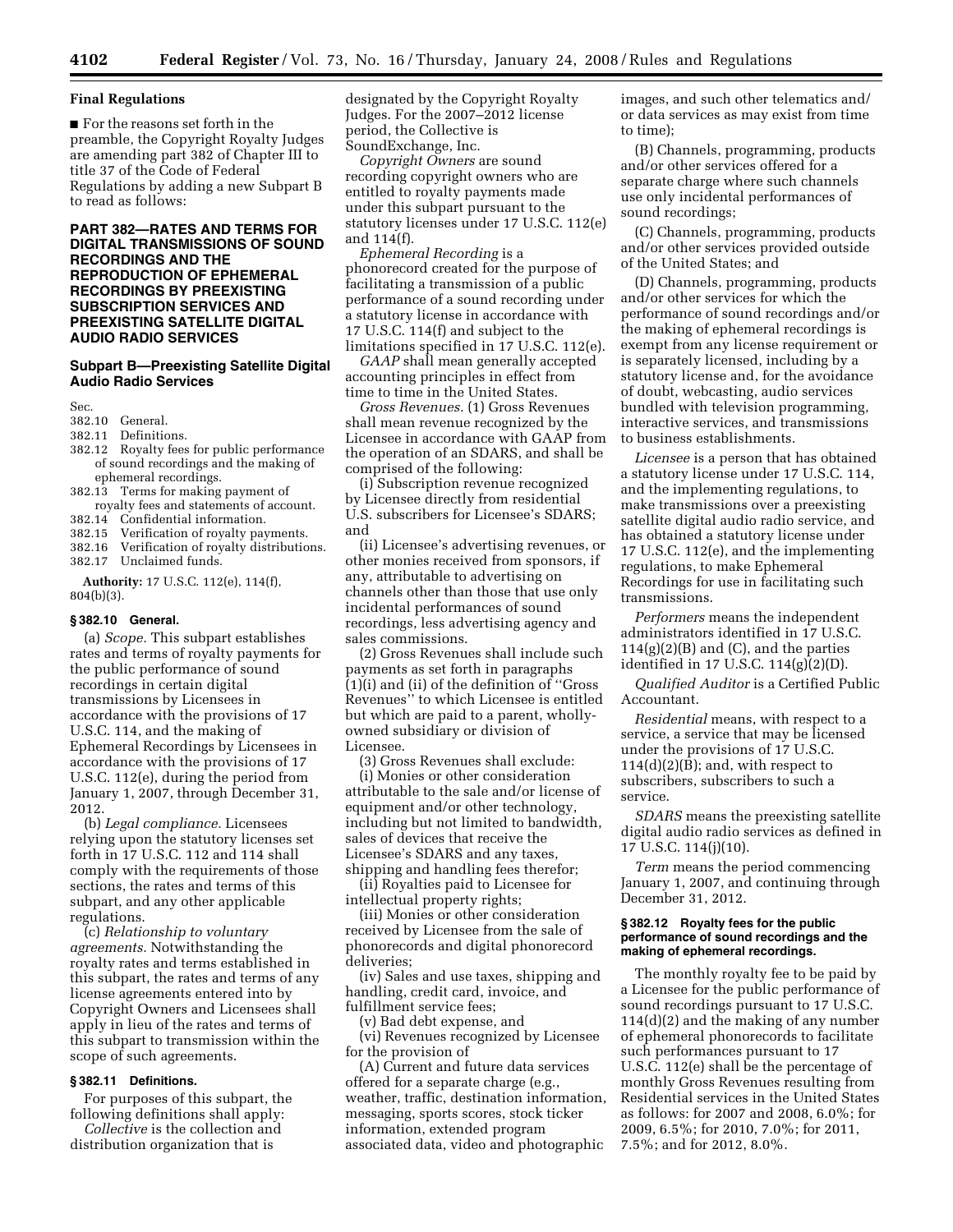#### **§ 382.13 Terms for making payment of royalty fees and statements of account.**

(a) *Payment to the Collective.* A Licensee shall make the royalty payments due under § 382.12 to the Collective.

(b) *Designation of the Collective.* (1) Until such time as a new designation is made, SoundExchange, Inc., is designated as the Collective to receive statements of account and royalty payments from Licensees due under § 382.12 and to distribute such royalty payments to each Copyright Owner and Performer, or their designated agents, entitled to receive royalties under 17 U.S.C. 112(e) or 114.

(2) If SoundExchange, Inc. should dissolve or cease to be governed by a board consisting of equal numbers of representatives of Copyright Owners and Performers, then it shall be replaced by a successor Collective upon the fulfillment of the requirements set forth in paragraph (b)(2)(i) of this section.

(i) By a majority vote of the nine Copyright Owner representatives and the nine Performer representatives on the SoundExchange board as of the last day preceding the condition precedent in paragraph (b)(2) of this section, such representatives shall file a petition with the Copyright Royalty Judges designating a successor to collect and distribute royalty payments to Copyright Owners and Performers entitled to receive royalties under 17 U.S.C. 112(e) or 114 that have themselves authorized the Collective.

(ii) The Copyright Royalty Judges shall publish in the **Federal Register**  within 30 days of receipt of a petition filed under paragraph (b)(2)(i) of this section an order designating the Collective named in such petition.

(c) *Monthly payments.* A Licensee shall make any payments due under § 382.12 on a monthly basis on or before the 45th day after the end of each month for that month, except that payments due under § 382.12 for the period beginning January 1, 2007, through the last day of the month in which the Copyright Royalty Judges issue their final determination adopting these rates and terms shall be due 45 days after the end of such period. All payments shall be rounded to the nearest cent.

(d) *Late payments and statements of account.* A Licensee shall pay a late fee of 1.5% per month, or the highest lawful rate, whichever is lower, for any payment and/or statement of account received by the Collective after the due date. Late fees shall accrue from the due date until payment is received by the Collective.

(e) *Statements of account.* Any payment due under § 382.12 shall be accompanied by a corresponding statement of account. A statement of account shall contain the following information:

(1) Such information as is necessary to calculate the accompanying royalty payments;

(2) The name, address, business title, telephone number, facsimile number (if any), electronic mail address and other contact information of the person to be contacted for information or questions concerning the content of the statement of account;

(3) The handwritten signature of a duly authorized officer or representative of the Licensee;

(4) The printed or typewritten name of the person signing the statement of account;

(5) The date of signature;

(6) The title or official position held in relation to the Licensee by the person signing the statement of account;

(7) A certification of the capacity of the person signing; and

(8) A statement to the following effect:

I, the undersigned officer or representative of the Licensee, have examined this statement of account and hereby state that it is true, accurate, and complete to my knowledge after reasonable due diligence.

(f) *Distribution of royalties.* (1) The Collective shall promptly distribute royalties received from Licensees to Copyright Owners and Performers, or their designated agents, that are entitled to such royalties. The Collective shall only be responsible for making distributions to those Copyright Owners, Performers, or their designated agents who provide the Collective with such information as is necessary to identify the correct recipient. The Collective shall distribute royalties on a basis that values all performances by a Licensee equally based upon the information provided under the reports of use requirements for Licensees contained in § 370.3 of this chapter.

(2) If the Collective is unable to locate a Copyright Owner or Performer entitled to a distribution of royalties under paragraph (f)(1) of this section within 3 years from the date of payment by a Licensee, such royalties shall be handled in accordance with § 382.17.

(g) *Retention of records.* Books and records of a Licensee and of the Collective relating to payments of and distributions of royalties shall be kept for a period of not less than the prior 3 calendar years.

# **§ 382.14 Confidential information.**

(a) *Definition.* For purposes of this subpart, ''Confidential Information'' shall include the statements of account and any information contained therein, including the amount of royalty payments, and any information pertaining to the statements of account reasonably designated as confidential by the Licensee submitting the statement.

(b) *Exclusion.* Confidential Information shall not include documents or information that at the time of delivery to the Collective are public knowledge. The party claiming the benefit of this provision shall have the burden of proving that the disclosed information was public knowledge.

(c) *Use of Confidential Information.* In no event shall the Collective use any Confidential Information for any purpose other than royalty collection and distribution and activities related directly thereto.

(d) *Disclosure of Confidential Information.* Access to Confidential Information shall be limited to:

(1) Those employees, agents, attorneys, consultants and independent contractors of the Collective, subject to an appropriate confidentiality agreement, who are engaged in the collection and distribution of royalty payments hereunder and activities related thereto, for the purpose of performing such duties during the ordinary course of their work and who require access to the Confidential Information;

(2) An independent and Qualified Auditor, subject to an appropriate confidentiality agreement, who is authorized to act on behalf of the Collective with respect to verification of a Licensee's statement of account pursuant to § 382.15 or on behalf of a Copyright Owner or Performer with respect to the verification of royalty distributions pursuant to § 382.16;

(3) Copyright Owners and Performers, including their designated agents, whose works have been used under the statutory licenses set forth in 17 U.S.C. 112(e) and 114(f) by the Licensee whose Confidential Information is being supplied, subject to an appropriate confidentiality agreement, and including those employees, agents, attorneys, consultants and independent contractors of such Copyright Owners and Performers and their designated agents, subject to an appropriate confidentiality agreement, for the purpose of performing their duties during the ordinary course of their work and who require access to the Confidential Information; and

(4) In connection with future proceedings under 17 U.S.C. 112(e) and 114(f) before the Copyright Royalty Judges, and under an appropriate protective order, attorneys, consultants and other authorized agents of the parties to the proceedings or the courts.